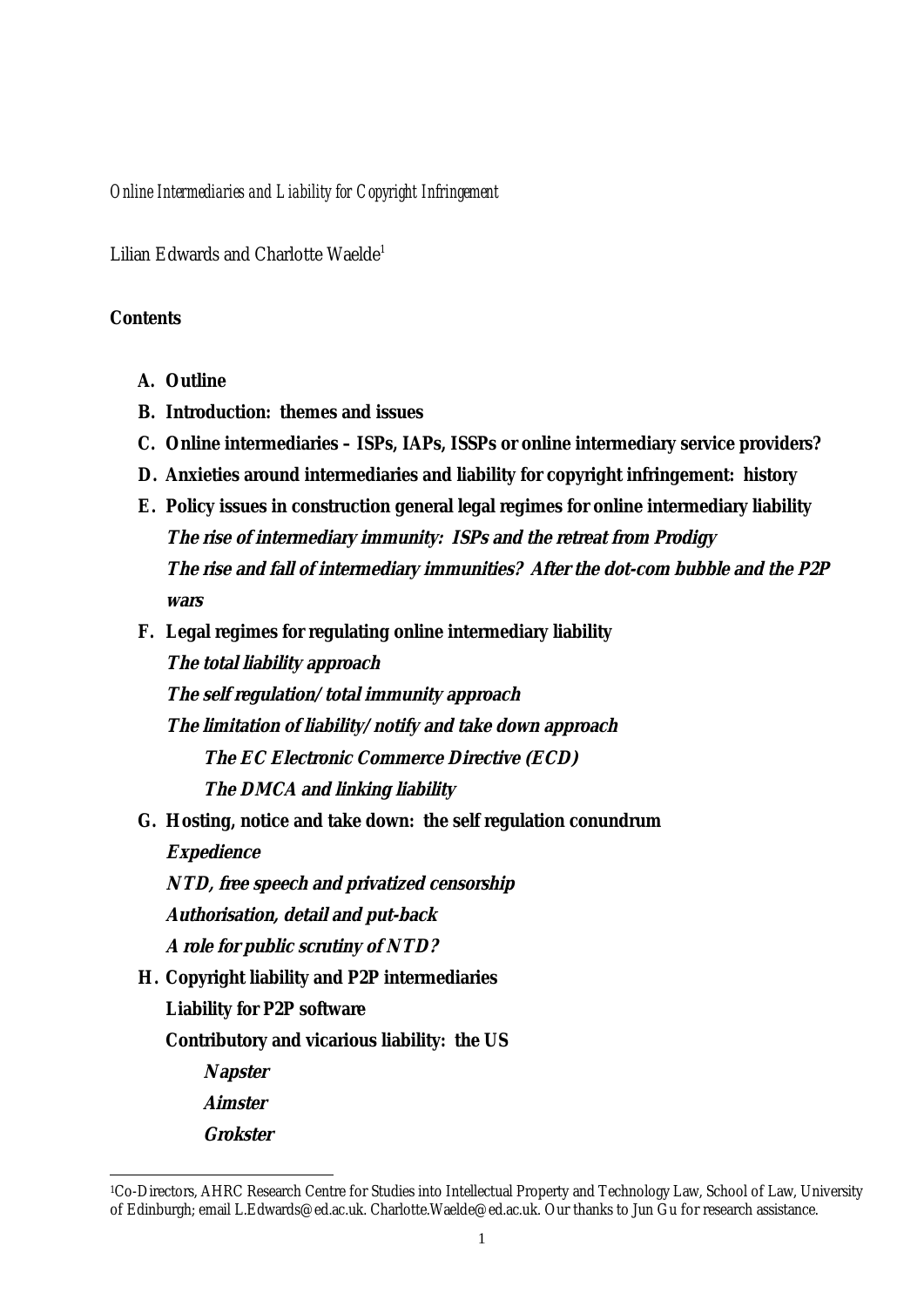**BitTorrent Safe Harbor Napster Aimster Other jurisdictions Netherlands Canada Australia I. Suing downloaders and uploaders rather than P2P intermediaries Exemptions from liability for downloading: Canada France BitTorrent, downloading and uploading Hiding the infringers Identifying the infringers J. Alternate solutions**

**K. Conclusions**

### **A. Outline**

Ascribing liability for infringement of copyright in works disseminated over the Internet without authorization has been a most vexed issue over recent years. Barely a day passes without a news story detailing the attempts of the entertainment industry to exert control over dissemination of content in which it owns copyright, matched by stories discussing technical breakthroughs enabling content to be passed between Internet users with ever greater ease and speed. Could, or should, those who author and disseminate the programs which facilitate infringement of copyright be held to account for the underlying infringements by their users? Might the standards developed over the years for ascribing liability to the more traditional forms of online intermediaries and thereafter, subject to conditions, shielding them from liability, present an appropriate framework for this newer type of intermediary which develops and distributes the means by which user can infringe copyright? Where might an appropriate balance lie between the content owners' search for profitability, and the pressing interest in seeing technology develop apace?

The purpose of this scoping paper is to confront these issues. In so doing we will:

- Address the concept of an*"online intermediary"* and how far it has moved in general online intermediary immunity law from the traditional, more restrictive, concept of an ISP;
- Discuss how *general or "traditional" intermediary immunity law* has evolved, with reference to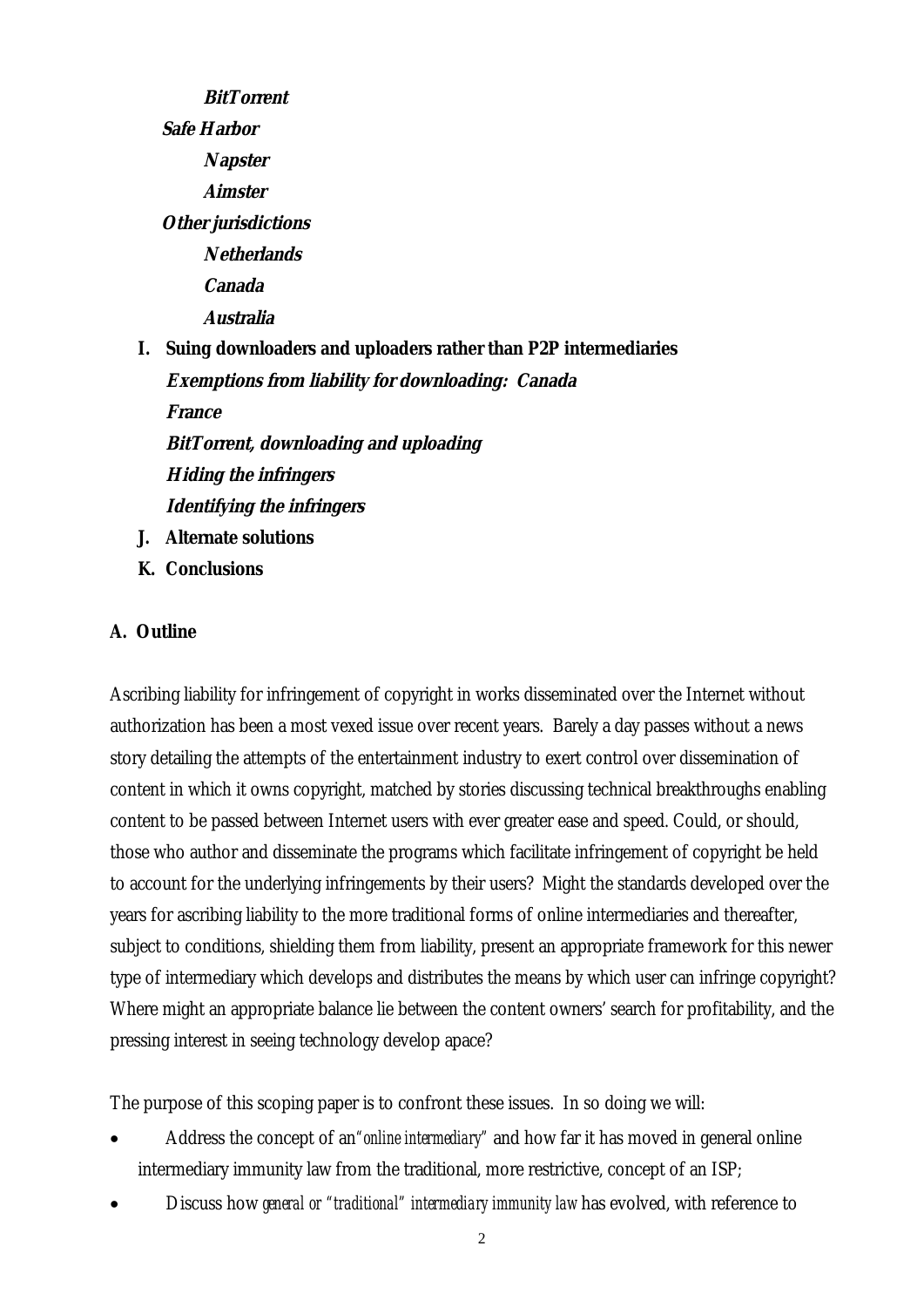leading examples from various legal systems. In particular, we will focus on the idea of "notice and take down" (NTD) regimes, and the problems they raise in the copyright area in relation to freedom of expression, privatised censorship, public scrutiny and the public domain;

- Examine how the *liability of P2P intermediaries for copyright infringement* has been addressed globally and how different the law is in this area from the "general" immunity law approach. In particular, we note that the NTD paradigm and the "safe harbors" for intermediaries set up by both EU and US law are inappropriate to protect post-Napster decentralized P2P intermediaries, insofar as they fulfill socially beneficial functions by distributing substantial amounts of noninfringing content;
- Consider what transpires if an intermediary *cannot* be identified who is liable in law for the upload/download of files shared using P2P systems. Increasingly, record and film industry associations such as the Recording Industry Association of America (RIAA), the Motion Picture Association (MPA) and, in the UK, the British Phonographic Industry (BPI), *have begun suing individual users* for direct copyright infringement. This approach, however, raises two problems that we will address:

o first, in many jurisdictions private non-commercial copying is legal, albeit usually backed by a levy system, for example on blank recording media (CDs, tapes) and/or recording equipment (CD/DVD player-recorders). How does this affect liability for file sharing? We examine in particular the implications of systems like BitTorrent where by default every downloader is also an uploader.

o second, in these cases, the user is nearly always file-sharing using a pseudonym (or, on some systems, such as Freenet, entirely anonymously) and so it is necessary to make a request for disclosure of the user's true identity to the user's ISP, before any legal proceedings can be effectively commenced. This sets up a further aspect of "online intermediary liability": is an ISP or host required to make such disclosure, and if they do, what are the implications for the general privacy rights of users? How, for example, do duties of disclosure, if imposed, cohere with duties not to disclose personal data relating to living persons under EU data protection regimes? This issue, once seen as tangential to the main thrust of P2P cases, has become of increasing public concern as a deluge of actions has been instigated against individual users of P2P software. In the final section of this paper, we will thus examine briefly the early, rather scattered, trends emerging in this area of anonymity and disclosure.

 Explore whether the current legal assault by the content industries on P2P intermediaries is the only alternative to safeguard the legitimate rights of creators and publishers to a revenue stream for use of their works, and briefly examine *alternate business models* such as levies, DRMs, and legal commercial file downloading services; and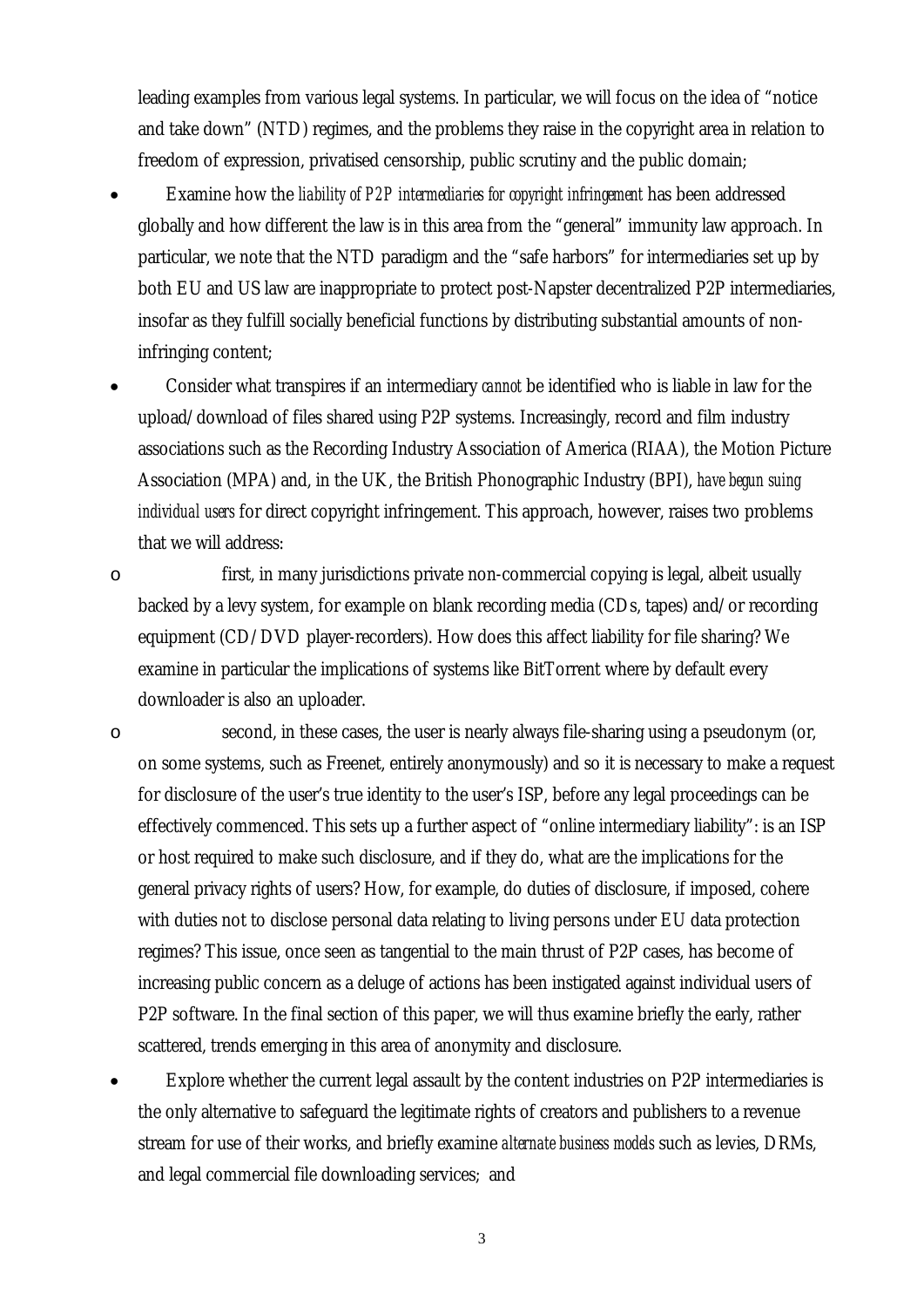Finally, we ask if the right balance is being struck between the rights of authors and content providers and the need not to restrict the development of technologies such as P2P as a public good.

# **B. Introduction: themes and issues**

The problem of liability of online intermediaries on the Internet was one of the earliest problems in the cyberspace environment to grab headlines, worry the fledgling Internet industry and demand the serious attention of lawyers<sup>2</sup>. Early cases mainly originated in the USA and focused on the liability of large Internet Service Providers (ISPs) such as AOL or CompuServe for hosting, transmitting, or publishing material that was in some way criminal or civilly actionable: notably libellous, defamatory or pornographic content<sup>3</sup>. Liability issues arose in the context of many different types of content and might raise different issues depending on the type of content. As well as those discussed above, disputes have been reported involving material which is in contempt of court<sup>4</sup>; material to which privacy rights apply (for example, the Estelle Halliday case in France<sup>5</sup>); material which is blasphemous <sup>6</sup>; et al. Surprisingly, very few of the early cases involved copyright infringement and many of those that did were primarily brought by the Church of Scientology protecting its sacred texts from disclosure to the public, rather than, as might have been expected, by commercial interests such as book, music or film publishers.

As we shall see below, legislation has sometimes been introduced to deal with online intermediary liability in relation to particular types of content (the UK Defamation Act 1996, the US Digital Millennium Copyright Act ("DMCA")) - which we will term a *vertical approach* to legislation; while other legislation is intended to provide immunity in respect of all, or at least a range, of different types of content liability – an approach known as *horizontal*. The best known example of comprehensive regulation in the horizontal category is the EC Electronic Commerce Directive

<sup>2</sup> *Cubby v CompuServe* 766 F Supp 135 (SD NY 1991), a libel hosting case, was one of the earliest cyberlaw cases of any kind to be decided, in 1991. A Dutch prosecution of an ISP for hosting copyright material was also reported in 1991 (see Oosterbaan DTL *et al* "eCommerce 2003: Netherlands" in *Getting the Deal Through: eCommerce 2003 in 25 Jurisdictions Worldwide* (Law Business Research Ltd, 2003).

<sup>3</sup> For historical context, see earlier discussion of these issues by this writer in Edwards L. "Defamation and the Internet" and "Pornography and the Internet" in Edwards L and Waelde C eds. *Law and the Internet: A Framework for Electronic Commerce* (Hart, 2000).

<sup>4</sup> See *R v Barnardo* [1995] Ont. C.J. Lexis. In the UK in 2001 the ISP Demon successfully asked the courts to grant them an exemption from strict liability for contempt of court; this arose in relation to their fear that they would inevitably be involved in illegal pre trial publicity relating to the "Jamie Bulger" Thompson and Venables murder trial: see http://www.guardian.co.uk/Archive/Article/0,4273,4222156,00.html.

<sup>5</sup> Tribunal de Grande Instance de Paris, 9 June 1998. See summary at

http://www.kahnlaw.com/usa/newsjob/publications/french\_isp\_cag\_dg.htm.

<sup>&</sup>lt;sup>6</sup> See unreported 1997 UK case involving gay poem found illegal as blasphemous in the UK courts ; a host in the UK subsequently linked to that poem (which was hosted physically on a server abroad) and was reported to the police for so doing. A police investigation followed but no charges were to this author's knowledge ever brought. Details at http://www.xs4all.nl/~yaman/linkpoem.htm.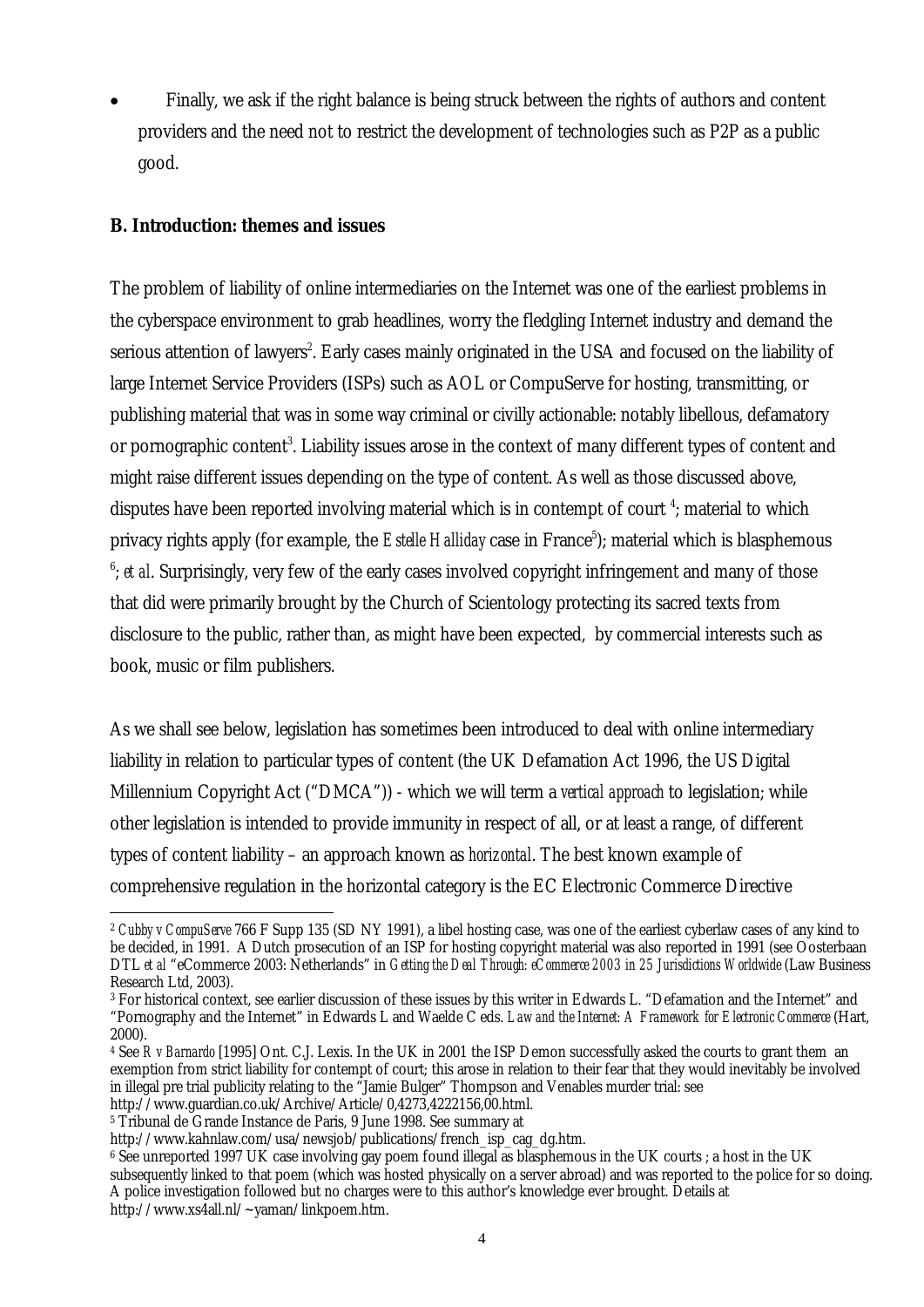$2000^7$  ("ECD"), examined in detail below.

Problematic content can also be categorized by who originates or authors it, and their relationship with the online intermediary. This is significant because, where a contractual relationship exists between author and intermediary, risk can at least partially be controlled by contractual penalties and indemnity clauses. Where no contractual nexus exists, risk is worryingly indeterminate. Content may, for example be originated by a party with whom the ISP had a contractual relationship, as in the typical example where a consumer signs up to a standard ISP for a monthly sum, who agree to give him around 5MB of space where he can set up his own website; it may be provided by a third party with no contractual nexus with the ISP, as where a newsgroup posting which is alleged to contain illegal pirate "warez" is transmitted by the ISP as part of its standard "feed" to customers; or the content may be originated by the ISP itself as part of its service to its customers.

The different issues of policy raised by these different classifications of authorship and types of content were largely not teased out systematically in the early jurisprudence, leading to widely differing regimes being imposed both in different legal systems and within the same legal system but in differing scenarios, depending on the type of offending content in question. Early case law also referred unsystematically to "ISPs", "bulletin boards", "online publishers" and similar terminology. This lack of harmonisation in the emerging case law led to calls from industry for some form of rescuing certainty in the form of special statutory regimes from as early as the mid 1990s. As discussed below, over time, the debate over liability for online intermediaries came to be seen less as tied to different types of *content* – libel, pornography, material infringing copyright, material invading privacy – and more as a holistic problem of whether *intermediaries* on the Internet should in general be made responsible for the content they made accessible to the public, transmitted or stored.

- At the same time, the issue of liability for content became a major worry not just for the relatively small traditional ISP community – the Yahoo!s, CompuServes and AOLs of this world - but also for a wide spectrum of newer types of Internet intermediaries involved in the hosting, storage or transmission of information; including but not restricted to: online sellers and distributors of goods and services, virtual and non-virtual eg Amazon, Tescos Online, CDNow, dating websites; online auction sites such as EBay, QXL and Yahoo!;
- "portal sites" often, though not exclusively former plain "ISPs" expanding to fulfill a wider intermediary role and providing one-stop access to eg weather reports, news, entertainment, horoscopes, auctions, game and software downloads, diary software, etc. Largely seen as

<sup>7</sup> 2000/31/EC, passed 8 June 2000.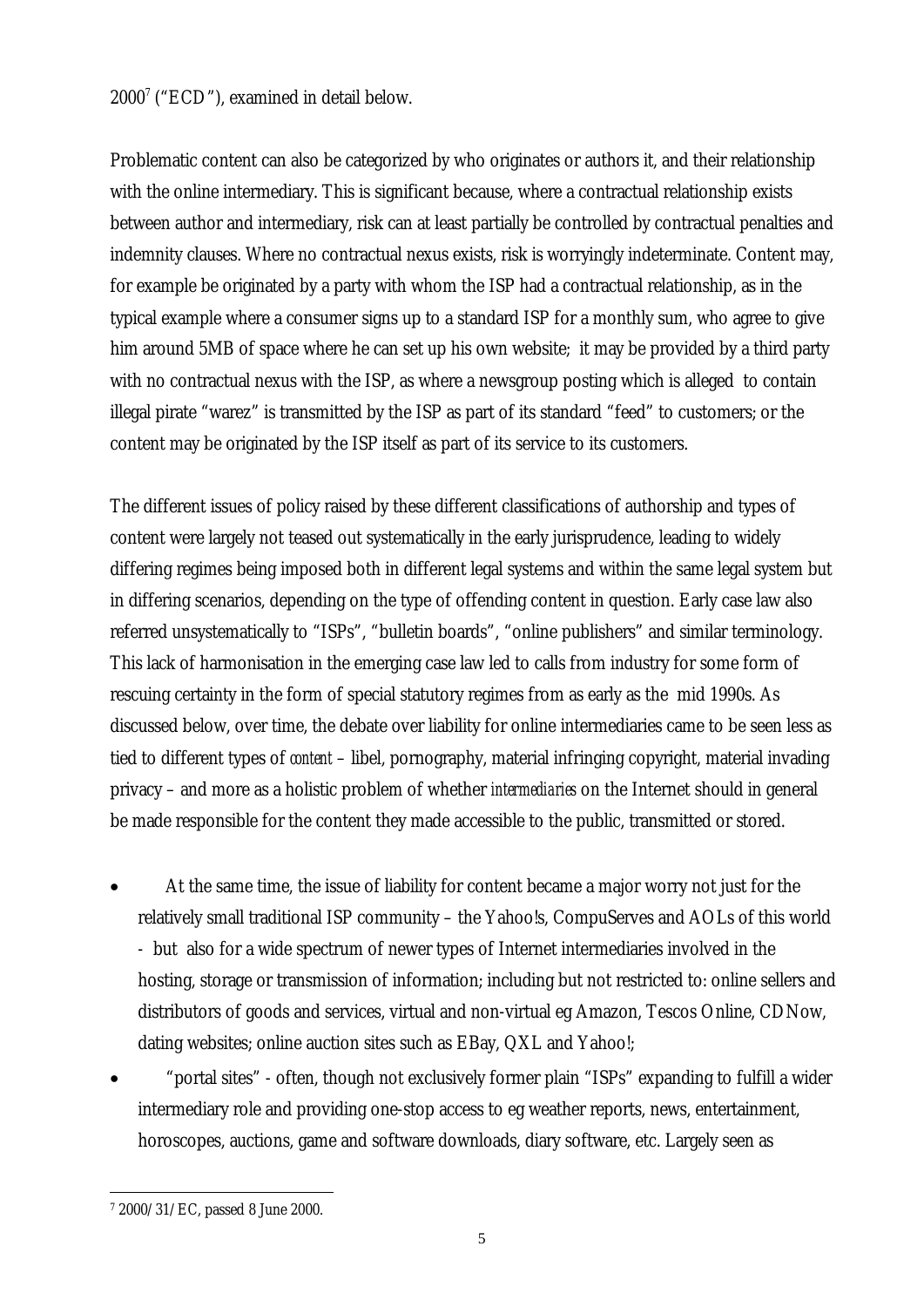replacing the earlier concept of "virtual shopping centres" or "virtual malls";

- software and game providers like Microsoft, Sun, Nintendo, who often make either whole computer programs or bug patches available for download online;
- virtual information providers eg, *The Register, Slashdot,* often providing interactive fora and moderated or unmoderated comment facilities;
- aggregators sites which provide links to a variety of sites so that, say, a user can read the headlines from multiple news sites conveniently on one web page;
- traditional media organizations going "digital" such as BBCi, *New York Times, Wall Street Journal;*
- universities;
- libraries and archives offering access to digitised content;
- search engines or "locational tools" (cf DMCA)
- chatrooms;
- "webblog" or online diary sites, eg Moveable Type, Blogger, LiveJournal;
- mailing list moderators; and
- individuals and institutions setting up websites which involved content provided by a third party or hyperlinks to such content.

Liability worries also came to affect a wider range of Internet communications intermediaries than just traditional telephone companies, such as

- Internet backbone providers,
- cable companies, and
- mobile phone communications providers.

 In consequence, the early sharp distinction drawn basically between Internet Access Providers (IAPs) - who merely provided "*fundamental communications services such as access, information storage etc*", and Internet Service Providers (ISPs), who provided "*some additional service which facilitates a transaction*  between end users, eg identifying one of the parties, providing search facilities etc<sup>"8</sup> became less and less meaningful as the ISP sector expanded during the boom years of the Internet to provide portal services giving access to large amounts of both in-house and third party produced content, while providers of what might be seen as "pure" telecommunications services, like mobile phone companies, also became deeply involved in both the "content business" and in providing "value added" services such as locational data handling. The issue became increasingly whether a regime

<sup>1</sup> 8 Reed C *Internet Law: Text and Materials* (Butterworths, 2000), Chapter 4, p 78.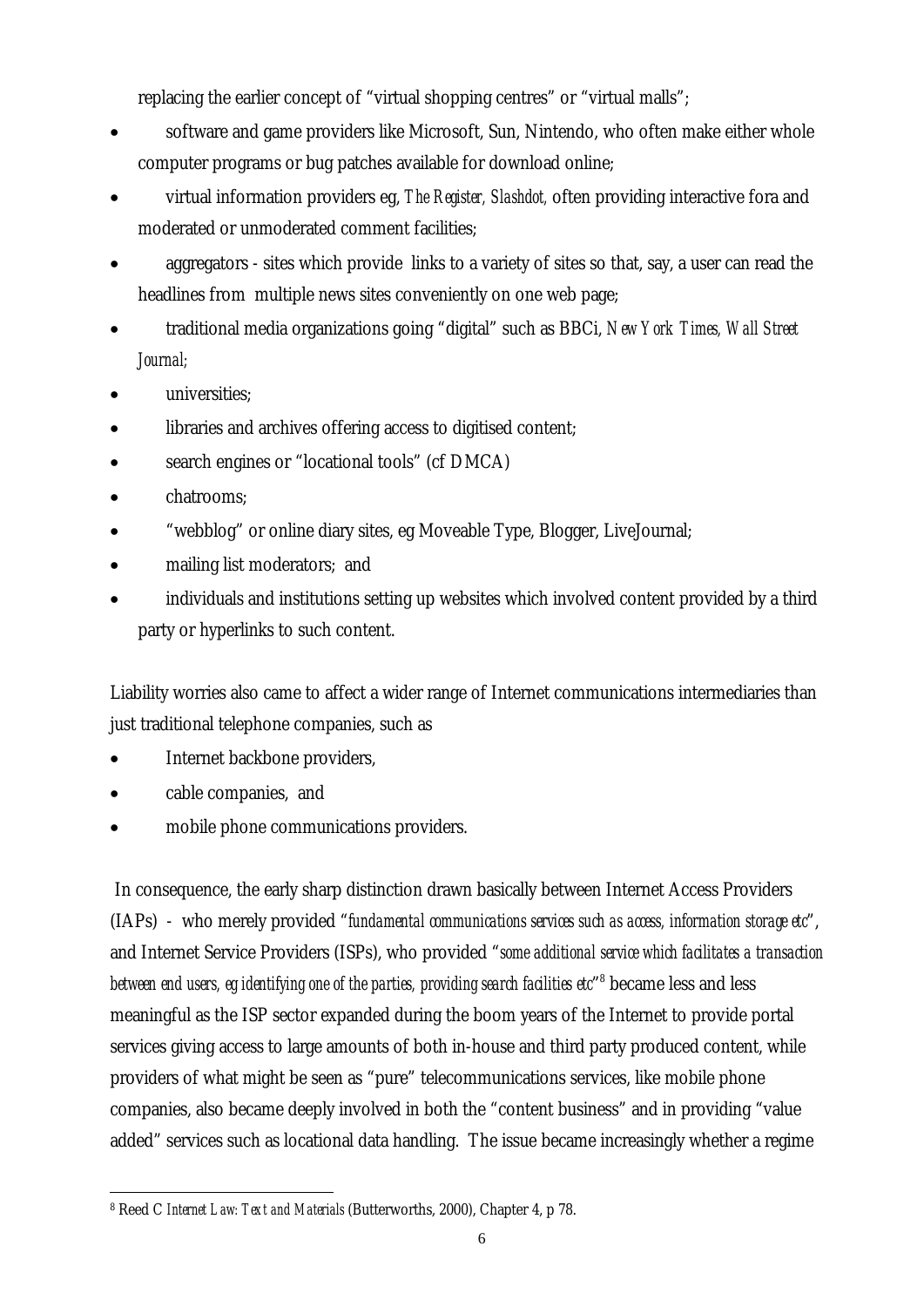should be devised providing immunities for some class of "online intermediaries" wider than ISPs.

In the field of copyright liability, in particular, new classes of "online intermediaries" have emerged which were largely not in the minds of legislators at the time of drafting of leading immunity instruments in the late 1990s, such as the EC Electronic Commerce Directive (ECD) and the US Digital Millennium Copyright Act (DMCA). These have arisen in the wake of the extensive promulgation and use of peer-to-peer (P2P) file sharing software programs, such as Napster, Grokster, EMule, SoulSeek and BitTorrent (to name but a few). The various immunity provisions or "safe harbors" in instruments such as the ECD and DMCA were largely designed not to deal with copyright infringement in the context of P2P intermediaries, but to address more straightforward situations of transmission, caching, and hosting of content. A typical situation envisaged was where a traditional ISP made file-space available to a subscriber on its server and, unknown to the ISP, that subscriber used that space to download, store and possibly upload illegal copies of copyright works. Here the ISP is fairly clearly a "host" without awareness of providing access to infringing works and, unless put on notice (also discussed below) was exculpated from civil and criminal liability under both the ECD and DMCA regimes.

But in the brave new world of peer-to-per (P2P) file-sharing, a number of "new" intermediaries less obvious than "hosts" can be identified, which have to some extent come to the attention of the courts. These, as discussed in more *legal* detail at p 38 below, are the intermediaries who enable or assist in the downloading and uploading of files, both legal and illegal, by means of particular P2P software. These intermediaries include the actual writers of the P2P software, and the web sites from which P2P software can be downloaded by users (distributor sites). In the case of BitTorrent ("BT" - see below) three types of intermediary are involved apart from the actual writers of the various BT clients: torrent sites, "trackers" and "seeders". These will hereafter be described globally as *"P2P intermediaries"* but obviously, distinctions may need at points to be drawn.

P2P intermediaries do not themselves typically host files of any kind which infringe copyright (cf, early "simple download" sites such as MP3.com, where the site itself was a host and clearly a primary infringer of copyright). Instead, P2P intermediaries usually enable users who have downloaded particular flavours of P2P software to then *inter se* unlawfully swap and share files containing works protected by copyright. Conceptually, they are best seen as "pointing to" infringing material rather than directly hosting it or transmitting it. There are three or four clear variations on this theme.

First, the P2P intermediary, on its own website, provides a *centralised index* to all the files stored and available for upload on the various users' individual computers. This model, which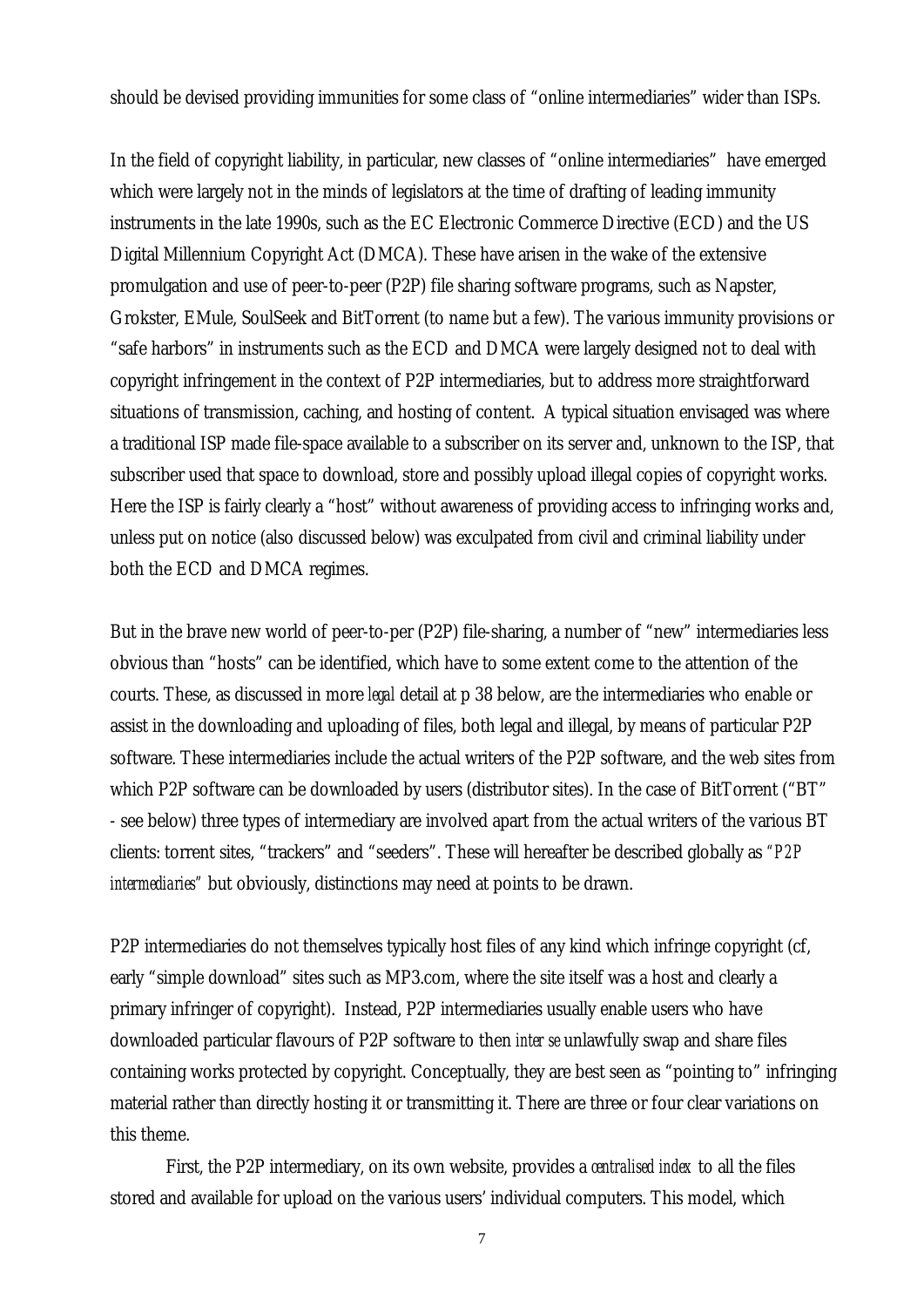typically provides the most speedy and efficient search facilities for users, was that used by the now defunct pre-commercial Napster site which was, mainly on this basis, found liable for contributory and vicarious infringement of copyright (see below).

The second model, which is now the default approach following the Napster lawsuit, is that such a centralised index is *not* made available. Each user instead maintains an index only of those files stored on his or her own machine. A user searching for a particular file "traces" a desired file by sending out a request which is passed from user to user of the P2P software in question, until it is met with a positive response, after which the file download is negotiated by the software between the user who has the file and the user who made the request. This decentralised, slower model is that used by P2P services descended from Gnutella such as KaZaA and Grokster and has so far proved safer from legal challenge (though see also below).

 A third approach which is merely a variation on the above, is that although there is still no centralised index, a number of user computers ("supernodes") act as servers hosting sub-indexes, thereby speeding up search times. Such "supernodes" can be seen conceptually as "sub-Napsters".

 A fourth approach, which is gaining popularity and is now used in more than half of all downloads , is the "BitTorrent" approach. BitTorrent traffic made up 53% of all P2P traffic in June 2004<sup>9</sup>. This is very different from the intermediary architectures described above as it is not a pure P2P application. Users of BT find lists of "torrent" sites using ordinary web sites such as The Pirate Bay, not by using search facilities built into whatever BT client they have downloaded. In simple terms, a particular file is not just downloaded by one user A from just one other identified host/user B, but instead it is fetched from any other user who is sharing that file. Not only that, but the file is split into parts, each of which can be transferred independently, so that user C may be sharing the second half of a file while they download the first part, while user A is doing the opposite, each of them supplying the part the other lacks. In fact this can scale up to hundreds of users downloading files that may have thousands of parts.

This improves transfer speed enormously by transferring the load from a single source to a distributed cloud of sources, so that the system is very useful for handling very large files such as movie files as well as large files such as Linux system software. The BitTorrent approach means that it is difficult or impossible to identify any one file as having been copied directly from any particular single user, which complicates the copyright situation further. So far the legal challenges have centred on 'trackers' (central computers which keep track of all the users downloading a particular file and allow them to find each other) and 'seeders' (users who leave the file available for sharing after they have finished downloading it)<sup>10</sup>. "Torrent" files themselves contain no copyright content

<sup>9</sup> Parker A "The true picture of peer-to-peer filesharing", 2004, at http://www.cachelogic.com/.

<sup>&</sup>lt;sup>10</sup> There is almost no point in suing or otherwise demanding take down of the sites from which the BT clients themselves can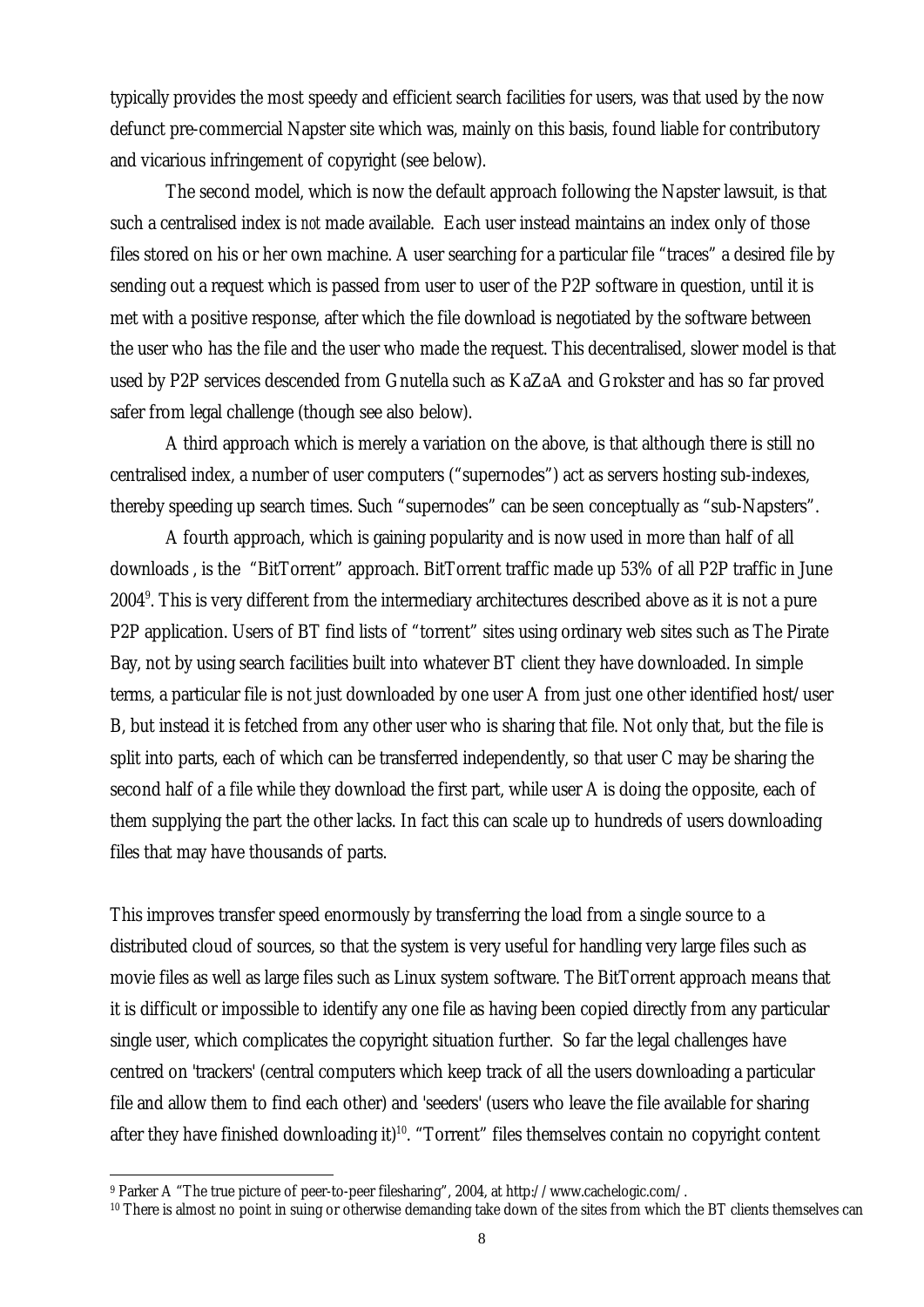but merely point the would-be downloader towards a "tracker" site or computer. Every downloader using BitTorrent is also likely by default to be an uploader, something which may be significant in civilian legal jurisdictions such as France where downloading for private non-commercial purposes may fall within a legal exception to copyright. A recent variation on a BT client is EXeem, which combines BT with true P2P technology so that there is no need for web sites such as The Pirate Bay to find torrent files. This removes one class of obviously liable intermediary.

Finally a system which so far has reputedly gathered over 2 million users despite being in many ways still a research project and slow to use, is Freenet<sup>11</sup>. Freenet loosely resembles BitTorrent (though operating on a very different protocol), in that files are downloaded and uploaded in small chunks from multiple sources, rather than as a whole, but is optimized further to reduce both the knowledge and thus the liability of the parties involved in file-sharing. Files are encrypted so that even a host sharing a file (or a chunk thereof) cannot identify what the file is he/she is uploading or storing. Thus, even if an offending file is tracked down to a particular PC, there is no way for investigators to know whether it originated there, or if it was forwarded from another node, or from 300 other nodes before that, on the network*.* For this reason it is suspected that Freenet is ubiquitously used to share child pornography image files, since it may provide strong defences to users accused of possessing or distributing such images. It is an interesting legal question if a Freenet user found to be unauthorisedly in possession of (parts of) copyright files such as MP3s could possibly be successfully sued.

It is worth noting that the shift from the first type ("Napster" intermediaries) to the later more complex configurations has largely been driven by the desire to escape legal liability<sup>12</sup>. Computationally, the move has on the whole been from more to less efficient architectures, in terms of speed of downloading and search efficiency. BitTorrent, however, is decentralised for other reasons than avoiding legal risk, and is a very efficient way to distribute and retrieve large files. By contrast, Freenet is almost wholly anonymised and decentralized, but is extremely awkward to use for the ordinary consumer.

It is one of the oddities of the copyright domain, compared to, say, intermediary libel liability, that

1

11 See Roemer R, "The Digital Evolution: Freenet and the Future of Copyright on the Internet" 2002 UCLA J.L. & Tech. 5 at http://www.lawtechjournal.com/articles/2002/05\_021229\_roemer.php .

be downloaded – the equivalent of the central Napster or KaZaA sites attacked in their respective lawsuits – as BT is an open source project and so new sites would simply be put up instead. In any case, as discussed above, control of the BT network lies with the "tracker" and "seeder" sites, not with the BT client authors. See Lyman J "Legitimate use, open source, keep BitTorrent out of court", *Newsforge*, March 1 2005 at

http://trends.newsforge.com/article.pl?sid=05/03/02/1748210&from=rss .

<sup>&</sup>lt;sup>12</sup> P2P software developers are very well aware that legal liability is now vital input into their technical specification : see F. von Lohmannn "IAAL: What Peer-to-Peer Developers Need to Know About Copyright Law" at http://www.eff.org .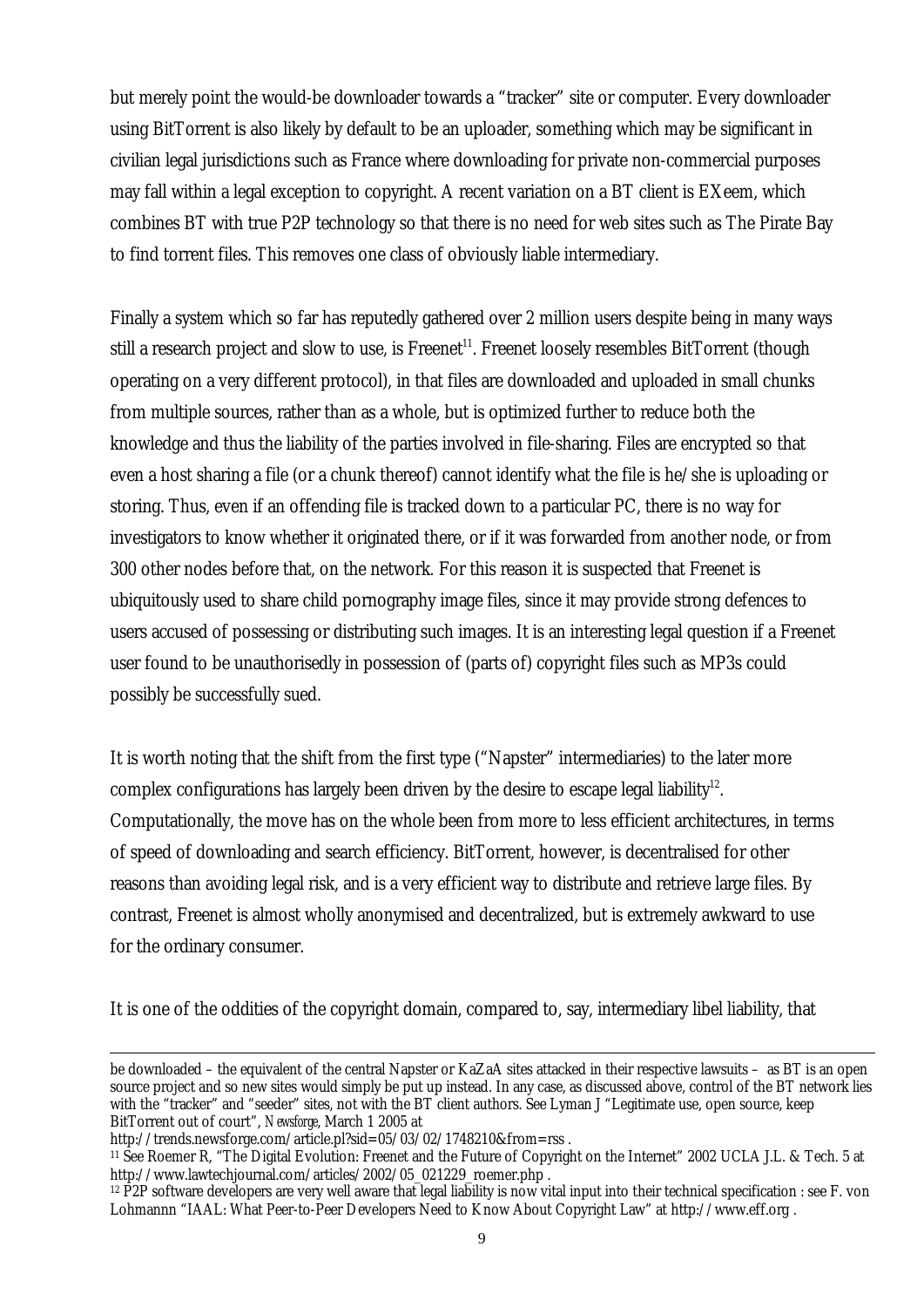what we might call the "general" laws as to online intermediary liability - the DMCA, ECD type rules - have in general been applied only to "traditional" intermediaries such as ISPs and universities in relation to content which infringes ; while the newer "P2P intermediaries", when sued for assisting in copyright infringement, have either not plead these immunities or, in the cases of *Napster* and *Aimster* (see below p 43), have been denied access to general online intermediary immunities or "safe harbors"13. Instead, these cases have largely been fought on the principles of contributory and vicarious liability for infringement of copyright, as discussed below.

#### **C. Online intermediaries – ISPs, IAPs, ISSPs or online intermediary service providers?**

The earliest piece of legislation tailored to deal with online intermediary liability is probably the US Communications Decency Act 1996 (CDA). The CDA expressly excluded any effect on intellectual property law, including intermediary liability – which is now dealt with by the DMCA – but it is still interesting as a baseline for the concept of an online intermediary. Section 230 ( c) provided that "*no provider or user of an interactive computer service shall be treated as the publisher or speaker of any information provided by another content provider"*. An "*interactive computer service*" was defined as "*any information service, system, or access software provider that provides or enables computer access by multiple users to a computer server,*  including specifically a service or system that provides access to the Internet and such systems operated or services offered *by libraries or educational institutions.*14" There is a clear emphasis here, it seems, on Internet *access* providers as opposed to Internet hosts or service providers. However s. 230(c) has also been successfully invoked several times to claim immunity by websites<sup>15</sup>; and also by the moderator of a website and mailing list in Batzel v Smith<sup>16</sup> (who, if not the "provider" of an interactive computer service, was certainly the "user"). More recently however, an online auction site was found in *Grace v EBay17 not* to gain the benefit of s. 230(c), as it was distributing rather than publishing content provided by a third party. This decision implicitly limits the intermediaries protected to publishers rather than distributors of online information. The CDA is thus typical of early statutes in providing a definition probably intended to cover only the traditional ISP sector but capable of wider extension by favourable judicial interpretation. Many early developing country statutes adopt similarly, fairly vague and inclusive terminology, eg the Singapore Electronic Transaction Act 1998, s.  $10^{18}$  refers to a "network service provider" which is not explicitly defined further; the Indian

<sup>13</sup> See *A & M Recordings, Inc. v. Napster, Inc.,* 2000 WL 573136 (N.D. Cal. May 12, 2000); *In Re Aimster* 334 F.3d 643. 14 Section 230(f)(2).

<sup>15</sup> *Carafano v. Metrosplash.com, Inc.,* 207 F.Supp.2d 1055, 1065-66 (C.D.Cal. 2002).

<sup>16 333</sup> F.3d 1018. This was a controversial decision, with a minority dissenting opinion taking the position that s. 230(c) was *not* intended to cover an individual who deliberately republished the work of a third party (an email sent to the moderator of a Museum mailing list) without checking first if it was intended for publication, and that it was free of actionable content. <sup>17</sup> 2004 WL 1632047 (Cal. App. 2nd Dist. July 22).

<sup>18</sup> See full text at n 65 infra.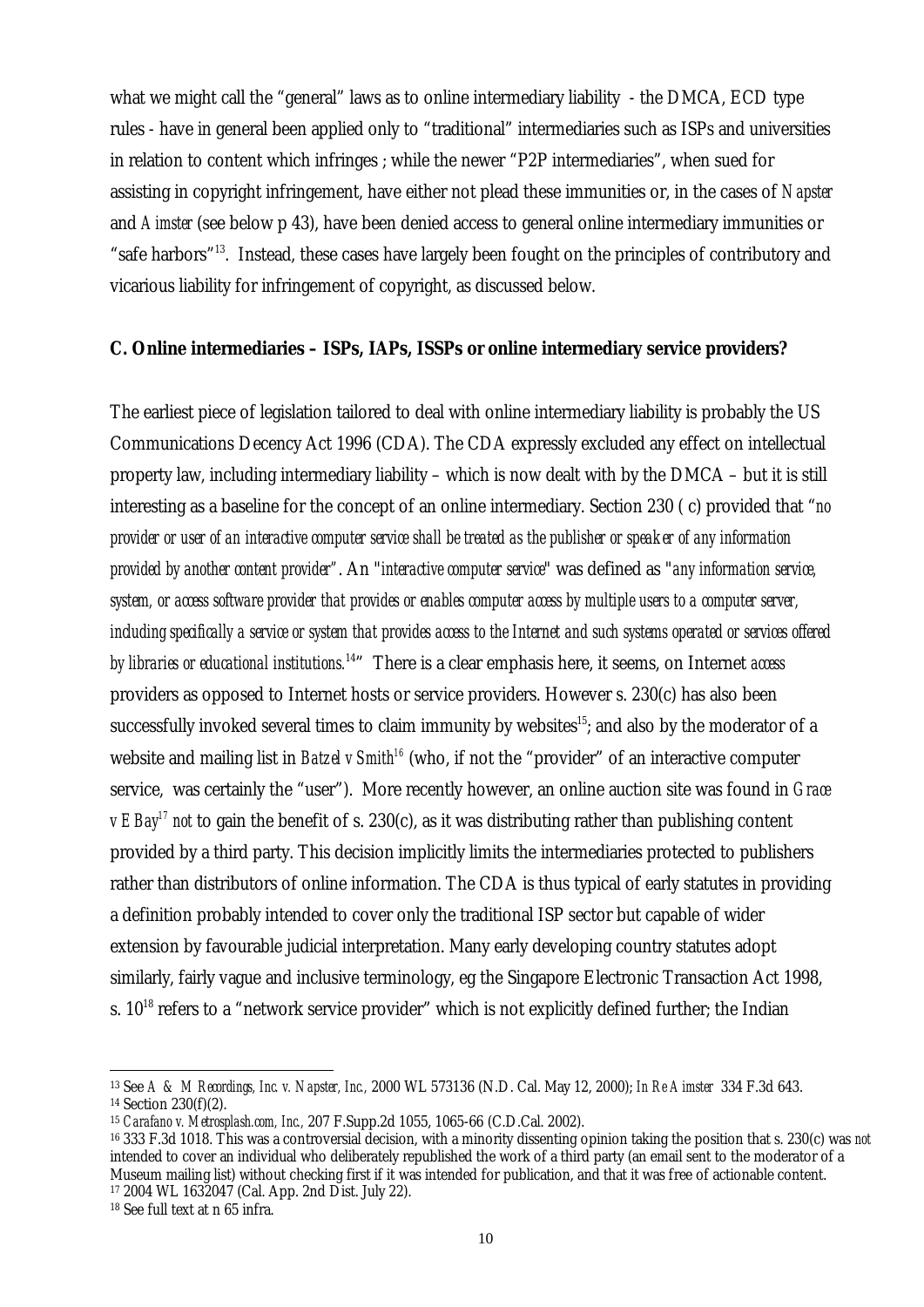Information Technology Act 2000<sup>19</sup> also refers to "network service providers" which are then (not very helpfully) defined further as "intermediary".

Moving forward, a service provider under s. 512 of the later and more carefully drafted US Digital Millennium Copyright Act (DMCA) is defined either as "*an entity offering transmission, routing, or providing connections for digital online communications, between or among points specified by a user, of material of the user's choosing, without modification to the content of the material as sent or received*" or, more widely, "*a provider of online services or network access, or the operator of facilities thereof*" (s. 512(k)(1)(A-B)). This broad definition appears to embrace traditional ISPs, search engines, bulletin board system operators, and even auction web sites. However as discussed below, the US courts have refused to extend these safe harbor provisions to the Napster software program and service, and to a similar system known as Aimster, leaving open the question of whether P2P networks can ever qualify for safe harbor protection under Section 512.

Articles 12-15 of the EC E-Commerce Directive<sup>20</sup> (ECD) introduced in 2000 a regime dealing with the liability of intermediaries throughout Europe. The regime is very widely drawn, affecting not just ISPs but "ISSPs": "information society services providers"21 or, as the title of Section 4 of the ECD also calls them, "intermediary service providers". An "information society service" is defined<sup>22</sup> as "any *service normally provided for renumeration, at a distance, by means of electronic equipment for the processing (including digital compression) and storage of data, and at the individual request of a recipient of a service*." "Recipient of a service" is defined<sup>23</sup> as "any natural or legal person who... uses an information society service...". Thus, broadly, the ECD intermediary service provider liability regime covers not only the traditional ISP sector, but also a much wider range of actors who are involved in selling goods or services online (eg, e-commerce sites such as Amazon and Ebay); offering online information or search tools for revenue (eg, Google, MSN, LexisNexis or WestLaw); and "pure" telecommunications, cable and mobile communications companies offering network access services. However the requirement that an information society service be offered "at the individual request of the recipient" means that TV and radio broadcasters do not fall within the remit of the ECD liability regime, although sites which offer individually on-demand services such as video-on-demand or email are included. In particular,

<sup>19</sup> See Indian IT Act 2000, s. 79. "For the removal of doubts, it is hereby declared that no person providing any service as a network service provider shall be liable under this Act, rules or regulations made thereunder for any third party information or data made available by him if he proves that the offence or contravention was committed without his knowledge or that he had exercised all due diligence to prevent the commission of such offence or contravention. *Explanation*.—For the purposes of this section,— (a) "network service provider" means an intermediary; (b) "third party information" means any information dealt with by a network service provider in his capacity as an intermediary;"

<sup>20</sup> 2000/31/EC, passed 8 June 2000.

 $21$  Art  $2(b)$ , ECD. These providers can be natural or juristic persons.

<sup>&</sup>lt;sup>22</sup> Art 2(a) of the ECD refers back to the definition in Art 1(2) of Directive  $98/34/EC$  as amended by Directive  $98/48/EC$ . The definition is discussed further in recitals 17 and 18 of the ECD.

<sup>23</sup> Art 2(d), ECD.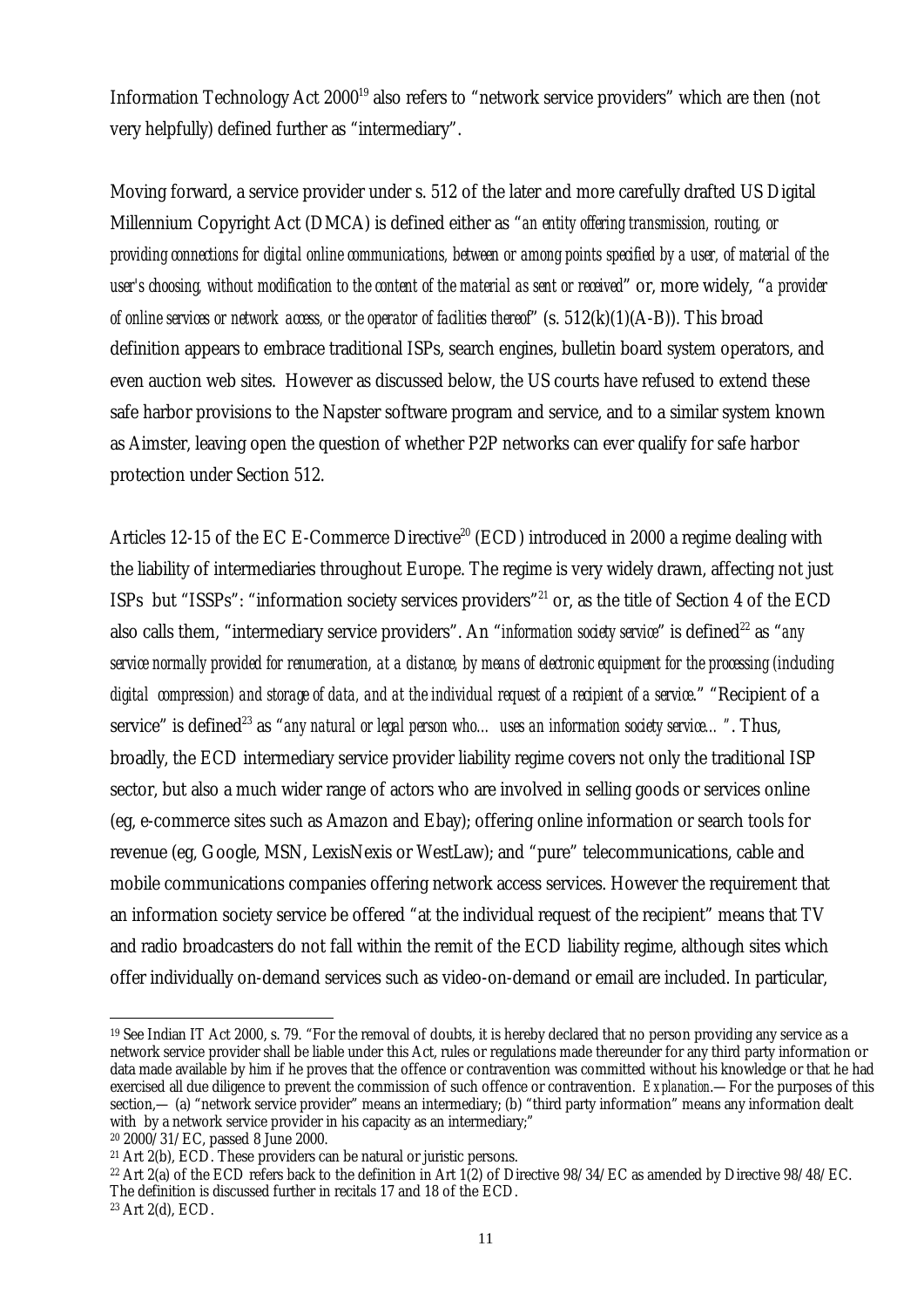spammers and other "providers of commercial communications"<sup>24</sup> are included as providers of information society services.

Importantly, recital 18 of the ECD notes explicitly that although a service may be free to the recipient, this does not mean the provider of that service need fall outside the scope of the ECD if the service broadly forms part of an "economic activity": so, arguably, providing non-commercial services online, such as the delivery of e-government services by state departments, falls within the ECD regime if the state will be making economic gains out of the activity (eg, if they are cutting costs by putting service delivery online). It also seems uncontroversial that companies such as Google, which provide its search engine free to the public, but which service has helped it to create an extremely successful business which makes revenue in other ways, should benefit from the immunities granted by the ECD regime. If Google did not so benefit, it might be tempted by the risk-benefit analysis to stop offering its services for free, to public detriment. Given that one of the dominant successful models of e-business is to give away a major product or service but then make money out of it in lateral ways (the "Netscape" effect), it would be unhelpful for the future development of online business if the definition of an ISSP was to be interpreted in any more restrictive way.

Recital 18 of the ECD provides that certain relationships are excluded from ISSP status as not provided wholly "*at a distance"*: an employer, for example, is not a provider of an "information society service" in terms of his employment relationship with his workers, it seems (even if they work for him exclusively down a broadband line from home, using databases hosted on the business's server?); a doctor is not a provider of such a service (even if he bills his private clients and sends them their prescriptions exclusively by email?), so long as his advice even partially requires the "physical examination of a patient". This may raise some awkward questions not anticipated in recital 18's examples. What if an EU-situated university server provides personal workspace to all students attending regular classes, and unauthorized copies of MP3 files are found on the university server which have been downloaded by an undergraduate student? The relevant record company association then claims the university is liable. Whatever the basis of copyright infringement alleged, at first instance this seems clearly in policy terms a case where the university should obviously be regarded as an ISSP within the ECD framework, and thus fall within the hosting immunity described in more detail below. Yet although the university does indeed run a server which delivers an "information society service", at a distance, to students, it *primarily* fulfils its role, providing educational services to this student, by *face to face* education rather than distance learning. Should and

<sup>24</sup> See further recital 18, ECD.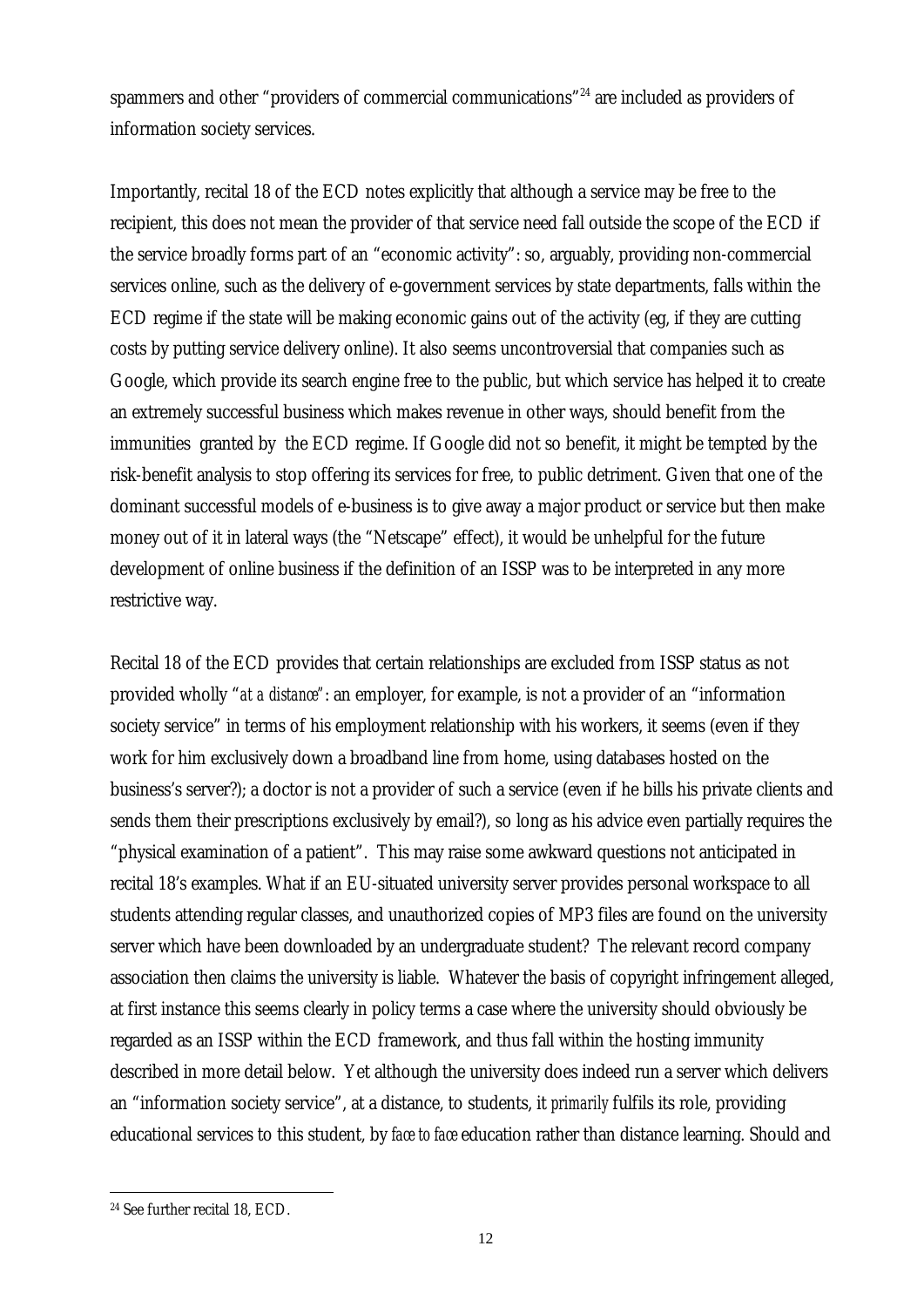will it be regarded as an ISSP for the purposes of hosting immunity?<sup>25</sup> Should a distinction be drawn between the university's hosting activities as a normal provider of face to face studies, and as an entrepreneur providing a distance learning programme to students who *only* interact with it at a distance? The answers still seem likely to be, respectively, yes and no, but the implications need consideration. Since almost every commercial and public institution is soon likely to maintain a website or database, for some if not all purposes connected to their function, this will effectively extend the immunities of Articles 12-15 far beyond the traditional "electronic" sector, and even beyond all information publishers and online sellers, to every institution that hosts content provided by parties other than itself.

### **D. Anxieties around intermediaries and liability for copyright infringement: history**

There have been no reported UK cases to date, and surprisingly few global ones (those few often involving the Church of Scientology as vigilant plaintiffs) dealing directly with Internet intermediary liability for hosting or distributing infringing material<sup>26</sup>. However the potential risk for intermediaries is so great given the volume of potentially copyright-infringing material distributed and hidden on the Internet, that this is now perhaps the main issue driving the development of intermediary liability law worldwide. In the 1990s, the main worry ventilated for ISPs relating to intellectual property (IP) infringement was potential liability for "caching" - a ubiquitous technical process whereby local copies of remote web pages are made by hosts when requested, in order to speed up delivery of those pages on subsequent request. It was initially uncertain if such activity would be construed as making unauthorised copies of copyright work. To some extent, national implementations of the 1996 WIPO "Internet Treaties", the WIPO Copyright Treaty (WCT) and the WIPO Performances and Phonograms Treaty (WPPT) have addressed this particular question<sup>27</sup>; but anxiety about caching has given way to general concern about liability for the vast amount of unauthorized music, software and movies available on the Internet. Such content often exists without the knowledge either of the Internet access provider who gives access to it, or, more pressingly, the host whose servers it sits on. (A traditional ISP often plays both roles as most

<sup>25</sup> Interestingly, the US DMCA specifically gives safe harbor to universities for items posted by their students or staff – see 512(e) – rather than leaving them to rely on the more general safe harbors. See *infra*.

<sup>&</sup>lt;sup>26</sup> "Indirect" copyright infringement cases involving the liability of sites distributing peer-to-peer software which assists in illegal downloading are, as discussed below, a slightly different kettle of fish, though they do clearly have some relevance in the domain. See the discussion of global trends and cases relating to ISP and P2P liability, infra at p 38.

<sup>&</sup>lt;sup>27</sup> See in Europe, EC Copyright Directive 2001/29/EG of the European Parliament and the Council of 22 May 2001, article 5(1) which includes as an exemption from the exclusive right of reproduction of the author, "temporary acts of reproduction which are transient or incidental and part of a technological process whose sole purpose is to enable (a) a transmission in a network between third parties by an intermediary and (b) a lawful use of a work or other protected material. There are still doubts that the provisions of the EC Copyright Directive and the ECD on caching are entirely reconcilable: see van der Net "Civil Liability of Internet providers following the Directive on Electronic Commerce" in Snijders H and Weatherill S. *Ecommerce Law (*Kluwer, 2003) at p 53.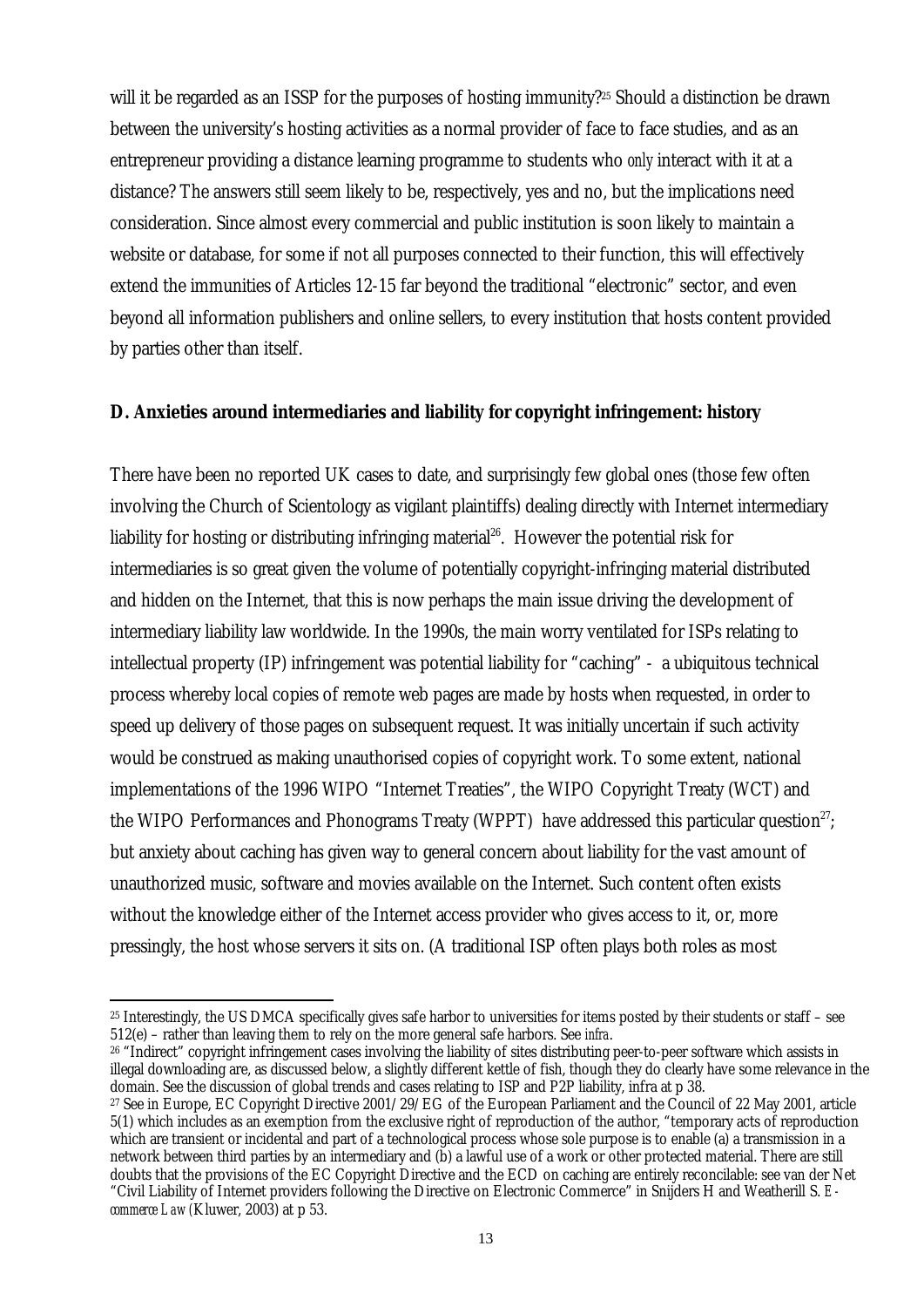consumer and business ISPs provide host space of a fixed or negotiable size to customers. Universities similarly tend to be exposed to this dual risk. ) The explosion in illegal downloading and filesharing via peer-to-peer (P2P) networks such as the (now defunct) pre-commercialised Napster, KaZaa/Morpheus, EMule and AudioGalaxy<sup>28</sup> has only exacerbated the concerns of intermediaries at their exposure to risk. Not only do ISPs and hosts now have to consider if they may be held liable for hosting pirate material of whose existence they may be entirely ignorant, but also if they potentially may be liable for hosting or giving access to software used to *enable* illegal file-sharing and downloading by third parties. The US DMCA introduced detailed provisions in Section 512, which largely exempt ISPs in the USA from liability for hosting copyright infringing material, but only on certain terms, such as the disclosure of the identity of infringers on request, and subscription to a detailed code of practice relating to notice, "take-down" and "put-back"29; we discuss these rules further below.

A key question which remains under-explored in worldwide legislation (although it is addressed in the DMCA) is whether an intermediary, which provides a hyperlink to a site where illicit content is available, is liable for that content. The point is a vital one, not just because hyperlinking is the lifeblood of the Net, but because hyperlinks to unknown sites of unknown content are generated automatically by locational tools such as search engines every time a user requests a search<sup>30</sup>. As noted above, given that search engine technology is vital to use of the Internet and is generally provided for free to most users, it would seem important to avoid placing unreasonable burdens of potential liability on search engine providers in respect of content to which they link. Current legal advice for those building commercial websites is now not only to disclaim liability for content linked to, but also frequently to seek to avoid any risk by requesting permission to link, on the grounds that linking might somehow equate to making, or authorising the making of, an illegal copy; whatever the law says here (which is unclear and will vary from jurisdiction to jurisdiction) this could prove to be an unfortunate practice in policy terms as it restricts Internet growth and connectivity, and may encourage extortionate demands from the site to which the request is made.

**E. Policy issues in constructing general legal regimes for online intermediary liability**

*The rise of intermediary immunity: ISPs and the retreat from Prodigy*

<sup>28</sup> See as a brief introduction to P2P technologies, downloading and the law, Guadamuz A . "Music Downloading: the basics " at http://www.law.ed.ac.uk/ahrb/publications/online/downloads.htm and accompanying Powerpoint presentation at http://www.law.ed.ac.uk/ahrb/publications/online/musicdownloads.ppt.

<sup>29</sup> See further p 24 infra.

<sup>30</sup> The early Scottish case of *Shetland Times v Shetland News,* 1997 SLT 669, broadly explored the question of whether hyperlinking constituted copyright infringement, on the rather odd ground that it might constitute unauthorised tapping of a cable programme service, but failed to reach a determinative conclusion. UK law on this point has in any case since been amended. See further MacQueen H "Copyright and the Internet" in Edwards and Waelde eds *Law and the Internet* (Hart, 2000).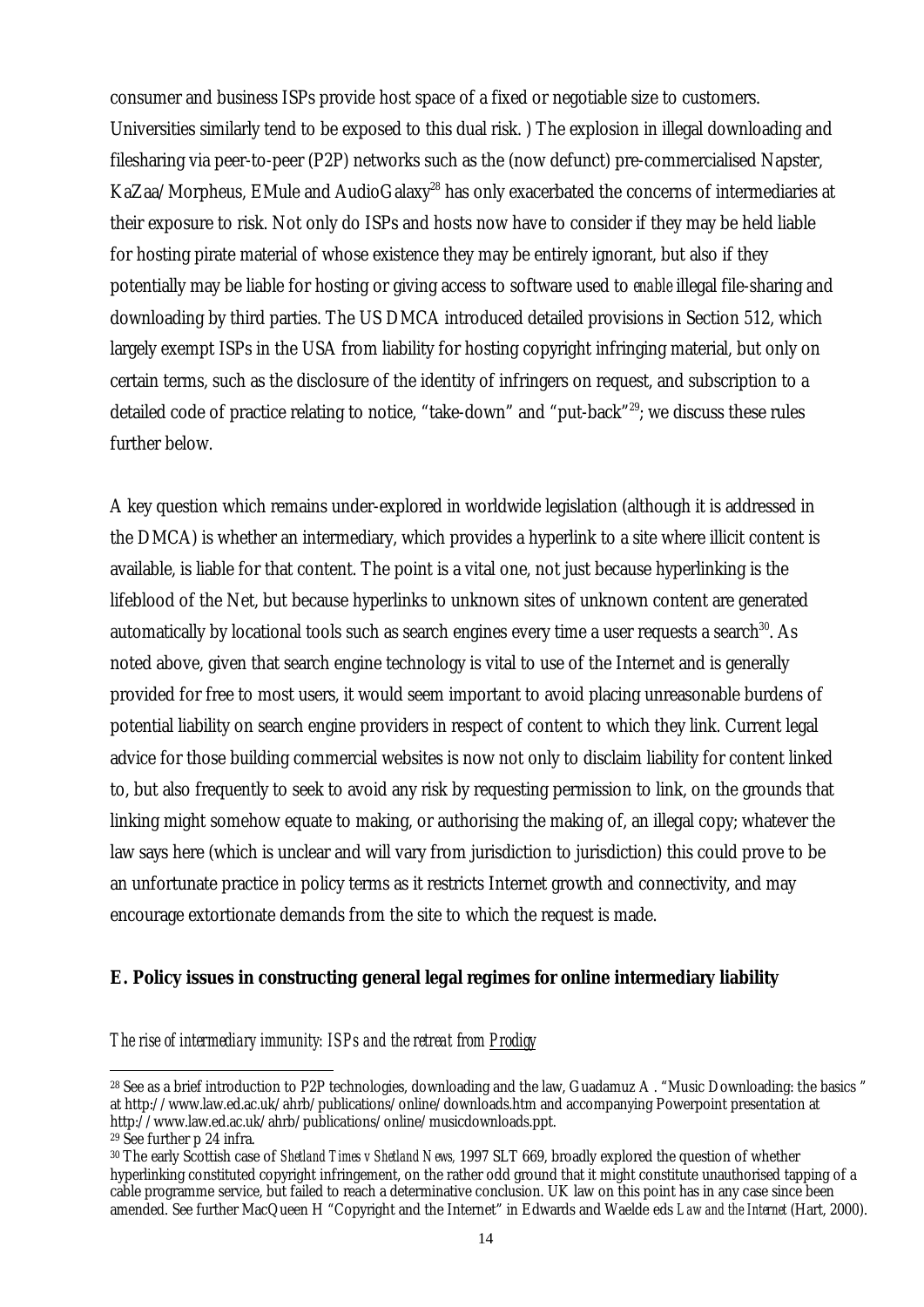This section discusses the policy background to the evolution of what we term "general intermediary liability regimes". These include both horizontal and vertical legislative approaches, but regard the problem of liability of online intermediaries as a discrete legal question. Much of the development in this area has been driven by cases involving liability for defamatory or pornographic material: nonetheless this is still relevant to understanding what has driven the eventual wide scope of immunities granted by instruments like the DMCA and the ECD to intermediaries.

The classic starting point when exploring intermediary liability is to note that the Internet is a unique medium where no content author or provider can, in general, publish or distribute material on the Net without the aid of an Internet *access* provider. This immediately put the emerging industry sector of ISPs on the spot as star defenders in early Internet liability cases. In the UK and the US, the attractions of suing an ISP as publisher in preference to the original content author or provider speedily became apparent in early Internet libel cases - since the ISP was likely to be locatable, with a registered place of business, and probably with significant liquid assets (a "deep pocket"). By contrast, the original author/provider might have vanished, acted under the cover of anonymity or pseudonymity, be living in another country where judgements for damages were difficult or impossible to get recognised and enforced, or simply have no attachable assets. As a result, traditional ISPs, by virtue of their role as gatekeepers to the Internet, have long felt themselves to be sitting on a liability time-bomb.

These concerns may be heightened when taking into account the nature and quantity of the content which some online intermediaries typically host, transmit or distribute. A commercial ISP usually allows its subscribers access both to read and write to newsgroups or local forums, chatrooms, mailing lists and the millions of Web home pages. It may also give them space to host their own local content. Internet content is often not static but may change from minute to minute, as in chatrooms or online diaries. This scenario generates far too much material to be manually checked and supervised for potentially illegal or actionable content. In comparison, the "real world" hard copy publisher – such as a newspaper or book publisher - can generally feasibly check what they publish each day (and get their lawyer in to make sure in difficult cases). Furthermore, as noted above, intermediaries often give access to, host and transmit content originated by third parties with whom they have no contractual relationship, while hard copy information publishers can generally limit their risk, for example, issuing acceptability guidelines to employees, or putting indemnity clauses into contracts with the freelancers who contribute columns. Software filtering technologies, which usually depend on searching for and blocking certain notorious sites by their address, or sites containing certain key-words or images, can be helpful to ISPs which seek to block access to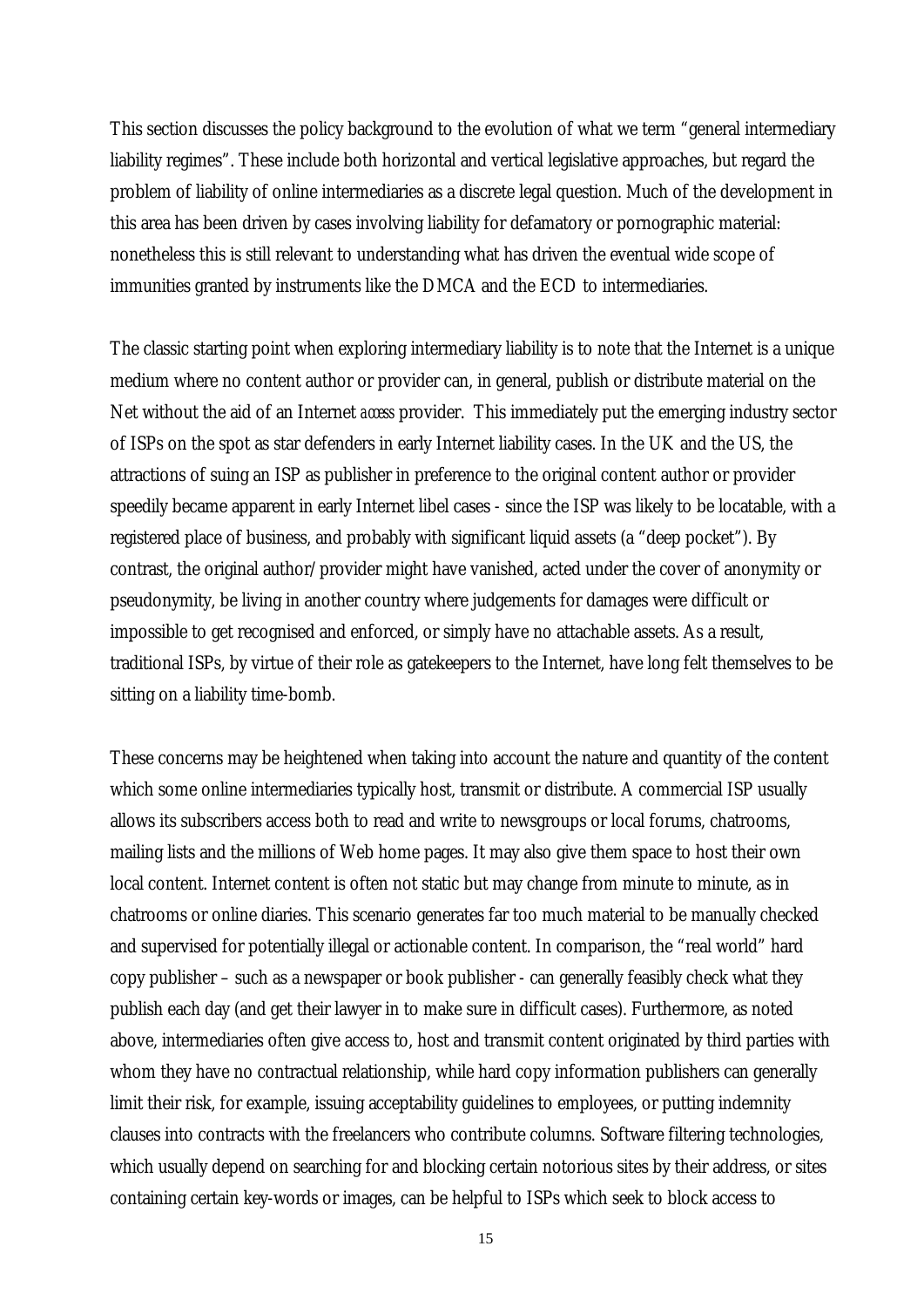criminal content such as child pornography images, or particularly offensive words but are of little or no use at all in relation to fields like copyright (and libel).

Furthermore the content ISPs handle is in the main supplied by persons out of the control of the ISP, whereas a conventional publisher such as a newspaper can limit its risk, for example, issuing acceptability guidelines to its employees, or putting indemnity clauses into contracts with the freelancers who contribute columns. Software filtering technologies, which usually depend on searching for and blocking certain notorious sites by their address, or sites containing certain keywords or images, can be helpful to ISPs which seek to block access to content such as child pornography images, or particular offensive words, but are of little or no use at all in relation to content in breach of copyright (or other categories such as libel and hate speech). The ISP industry complained that if they were made to take responsibility for manually checking every item of content they carried, they would be unable to fulfil this duty due to the volume of traffic $31$  and, faced with unquantifiable risk, would either go out of business, leave the jurisdiction for one with less restrictive laws, or be forced to pass the potential insurance costs on to the consumer, thus raising the costs of Internet access.

From the early 1990s therefore, in the US, the UK, and elsewhere, ISPs made vigorous claims that they should be exempted from liability on the basis of some kind of *innocent dissemination* defense essentially claiming that had no effective control over the material they re-distributed, and thus should not be held legally liable in respect of it as publishers. To some extent this argument rested on whether ISPs were seen as more akin to conventional hard copy publishers, or TV and radio broadcasters - who have control over what they publish, and a corresponding duty to check that the material they publish is *not* defamatory - or whether they should be seen as more like "common carriers" such as the phone companies - who are seen as "mere passive conduits" for information, with no effective control over it, and who are thus usually not held liable for whatever material they carry. Somewhere between the two a third analogy or metaphor can be drawn, to newsstands or bookstores - persons who are responsible for distributing large quantities of potentially defamatory material and have some chance to examine it, but who cannot reasonably be expected to check it all in detail if they are to stay in business.

Two widely discussed early US libel liability cases failed to settle for US law the issue of whether

<sup>1</sup> 31 The UK industry association, the ISPA, continue to protest this vociferously: see

www.ispa.org.uk/html/media/content\_liability.html, "It is not possible or practical for an ISP to monitor the content held on their servers because… ISPs deal with a vast amount of articles." They also cite the dynamic quality of Internet content, and how it can be "changed by the website owner in a matter of seconds".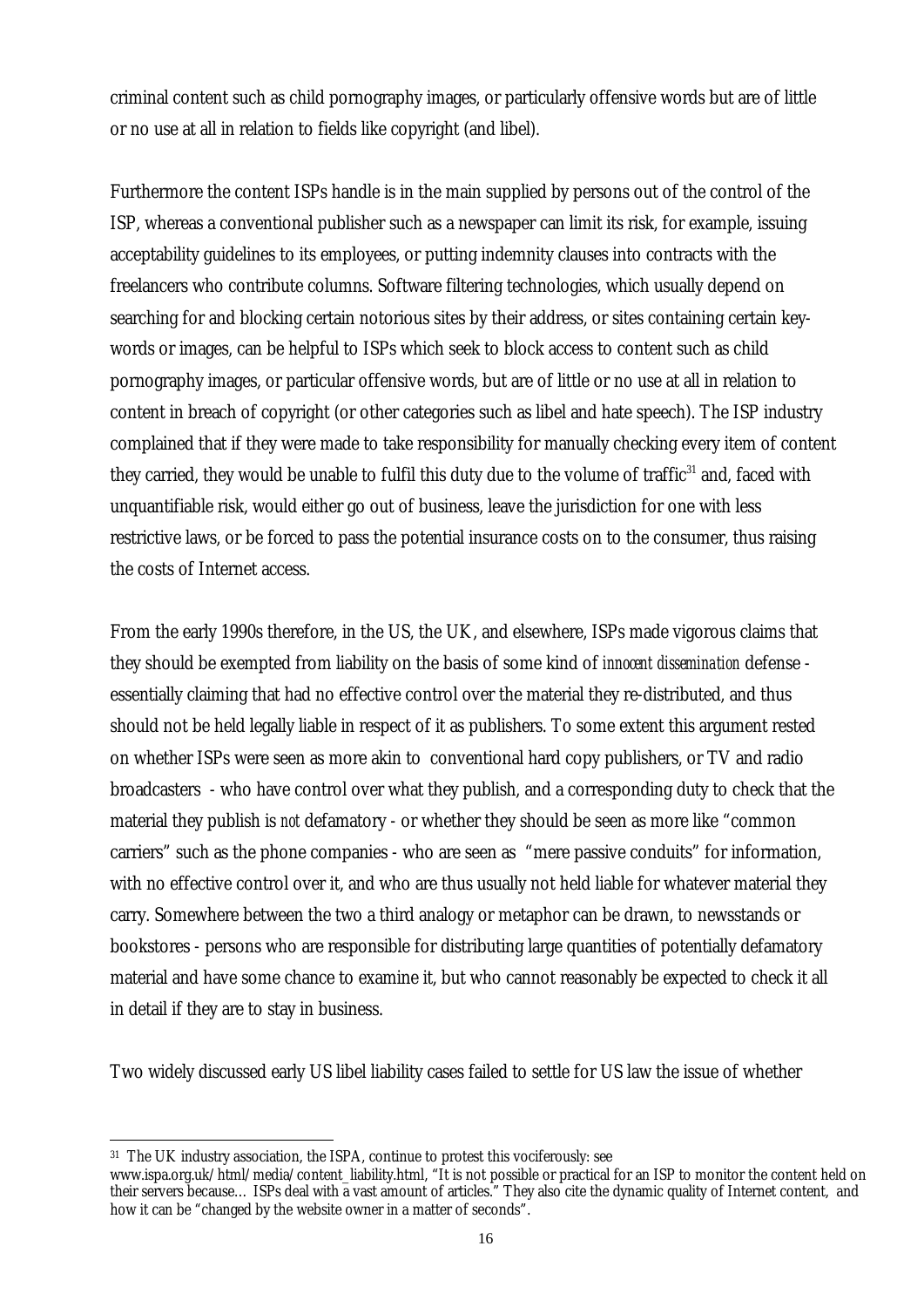ISPs should have the benefit of an innocent dissemination defense. In *Cubby v CompuServe32*, CompuServe were sued in respect of an allegedly defamatory message appearing in a local forum hosted by them. CompuServe argued that they were merely a distributor of the information, not a publisher, and should therefore not be held liable. The New York District Court agreed, holding that CompuServe was here acting in a way akin to a newsstand, book store or public library, and that to hold it to a higher standard of liability than these distributors, would place undue restrictions on the free flow of electronic information. But in *Stratton Oakmont Inc v Prodigy Services*<sup>33</sup>, on very similar facts, Prodigy was sued in respect of comments posted to a local discussion forum it hosted. The crucial difference from the CompuServe case (such as there was) was that Prodigy had explicitly marketed itself as "a family oriented computer network", which as part of its "value added" services, would control and prevent the publication of inappropriate messages. This seems to have been enough to lead the court to regard Prodigy as the publisher of the libels in question, rather than as a mere distributor, and accordingly they were held liable<sup>34</sup>.? The most unfortunate aspect of the Prodigy and *CompuServe* decisions was that the ratio that could most easily be extracted from the two contrasting results was that to avoid liability, an ISP should do as little as possible to monitor and edit the content of the messages or other material it carries. This, it was argued, would make it seem more like a newsstand, and less like a publisher. But such a legal result (which can be labelled the "put your head in the sand" approach) was seen as having unfortunate results both for ISPs and the public interest in the development of the Internet.

As noted above, ISPs are seen as the natural gatekeepers to the Internet and are unarguably in the best position to filter out and stop the distribution of illegal and offensive content throughout the Internet. However public access to the Internet is predicated on a healthy, cheap and competitive ISP market, which placing unreasonable burdens on ISPs will not foster (especially as, compared to most industries, it is not that difficult for ISPs physically to relocate to a more permissive jurisdiction). So in the mid 1990s the debate centred on how best to encourage ISPs to take up an active role in the control of Internet content without reducing their business efficiency. There was a general consensus during the time of the "dot.com" bubble that market forces – the desire to gain and retain market share in a competitive market for Internet services - would lead ISPs, left to their own devices, to naturally take on an editorial and filtering role. The most obvious example of this related to spam. ISPs which deliver large amounts of unfiltered spam to its clients are unpopular and rapidly lose market share; hence ISPs have taken the leading role both in prosecuting spammers and

<sup>32 766</sup> F Supp 135 (SD NY 1991).

<sup>33 1995</sup> NY Misc. 23 Media L. Rep. 1794.

<sup>34</sup> *Prodigy* was in fact overruled by the US Supreme Court in a subsequent case, *Lunney v Prodigy Services Co*, on 5 February 2000 (available at http://www.courts.state.ny.us/ctapps/decisions/164opn.htm ). However by that time, as discussed below, the force of the decision had been overtaken by the immunity provisions for ISPs introduced in the Communications Decency Act 1996. The case does however confirm that in US law an ISP is now officially regarded as not a publisher at common law.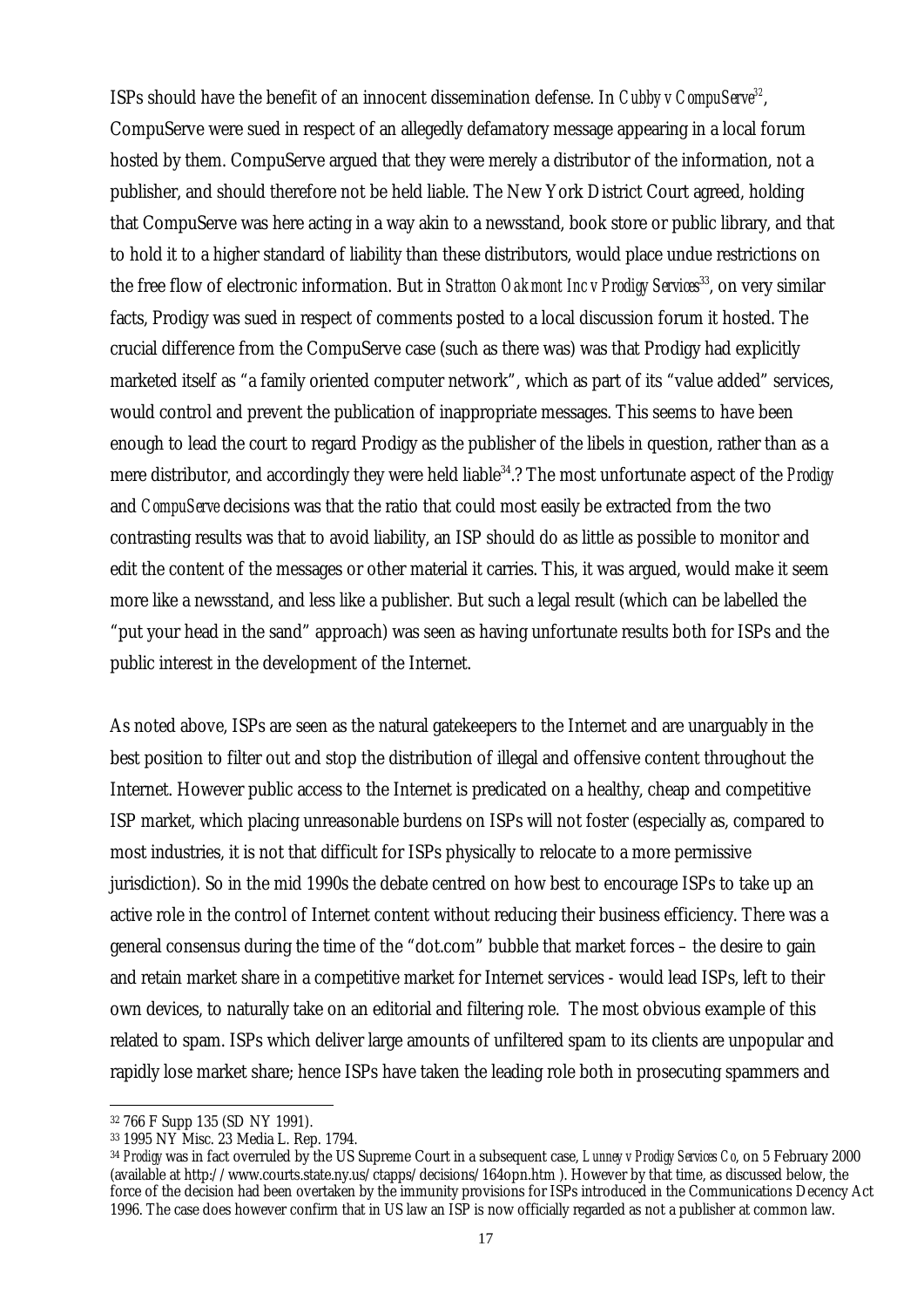developing anti-spam technology. Thus the task of legislatures, it seemed, was to *protect* or *immunize* ISPs from the liability they incurred under *Prodigy* law as content hosts or transmitters if they took a supervisory, filtering or monitoring role. In particular, legislatures should refrain from imposing technically impossible demands on hosts and ISPs that they monitor all traffic they carried or all content they hosted. This chain of thought led, as we shall see, to the legislative "safe harbor" or total immunity for ISPs and other online intermediaries provided in the USA by the Communications Decency Act 1996.

*The rise and fall of intermediary immunities? After the dot-com bubble and the P2P wars*

The self-regulatory surmise that ISPs, left to their own devices, would be prompted by the market to adopt a filtering and monitoring strategy, does not seem to have entirely transpired in the post dot.com bubble 2000s or, at least not on a consistent basis. For every BT Internet<sup>35</sup> and AOL who decide that it is a positive market strategy to be seen to try to remove and block access to child pornography or other illicit content, there are many others who see no advantage in holding themselves out, on the one hand, as censors or, on the other, as warehousers or distributors of obscene or illegal content. As the Oxford PCMLP research suggests<sup>36</sup>, most ISPs would far rather be seen as anonymous middle-men and consider a filtering, monitoring and adjudicatory role as merely an extra cost and an activity which is peripheral and diverts from their core business. This suggests that if the public interest lies with online intermediaries taking a hands-on role in relation to illicit content, total immunity may not be the way to achieve it.

Turning to the particular issue of intermediaries and copyright material, the difficulty lies in balancing the interests of those authors and rightsholders whose rights are infringed with the argued need of intermediaries to be protected from liability. Some institutional owners of intellectual property rights – principally the recording, film, software and publishing industries – have argued strongly that ISPs must take some responsibility for the exponential growth in infringing material on the Net. Authors also have a moral entitlement to take action against intermediary hosts who give access to the world to unauthorised copies of their works, even after they have been notified of the problem<sup>37</sup>. The IP industries argue that ISPs (particularly since the advent of broadband, which is the *sine qua non* for effective downloading of films and games) have constructive if not actual

<sup>&</sup>lt;sup>35</sup> BT Internet recently become the first major ISP in the Western world to offer a service which claims to filter out all child pornographic material they are alerted to in advance See "BT to block access to child porn sites", http://www.out-law.com, 8 June 2004. BT subsequently announced that in the first three weeks of blocking they had already blocked 230,000 attempts to access child pornography sites; one wonders how effective this makes it as a marketing strategy. <sup>36</sup> See further, infra n90.

<sup>37</sup> See eg, *Ellison v AOL,* 189 F. Supp. 2d 1051 (C.D. Calif. 2002)*.*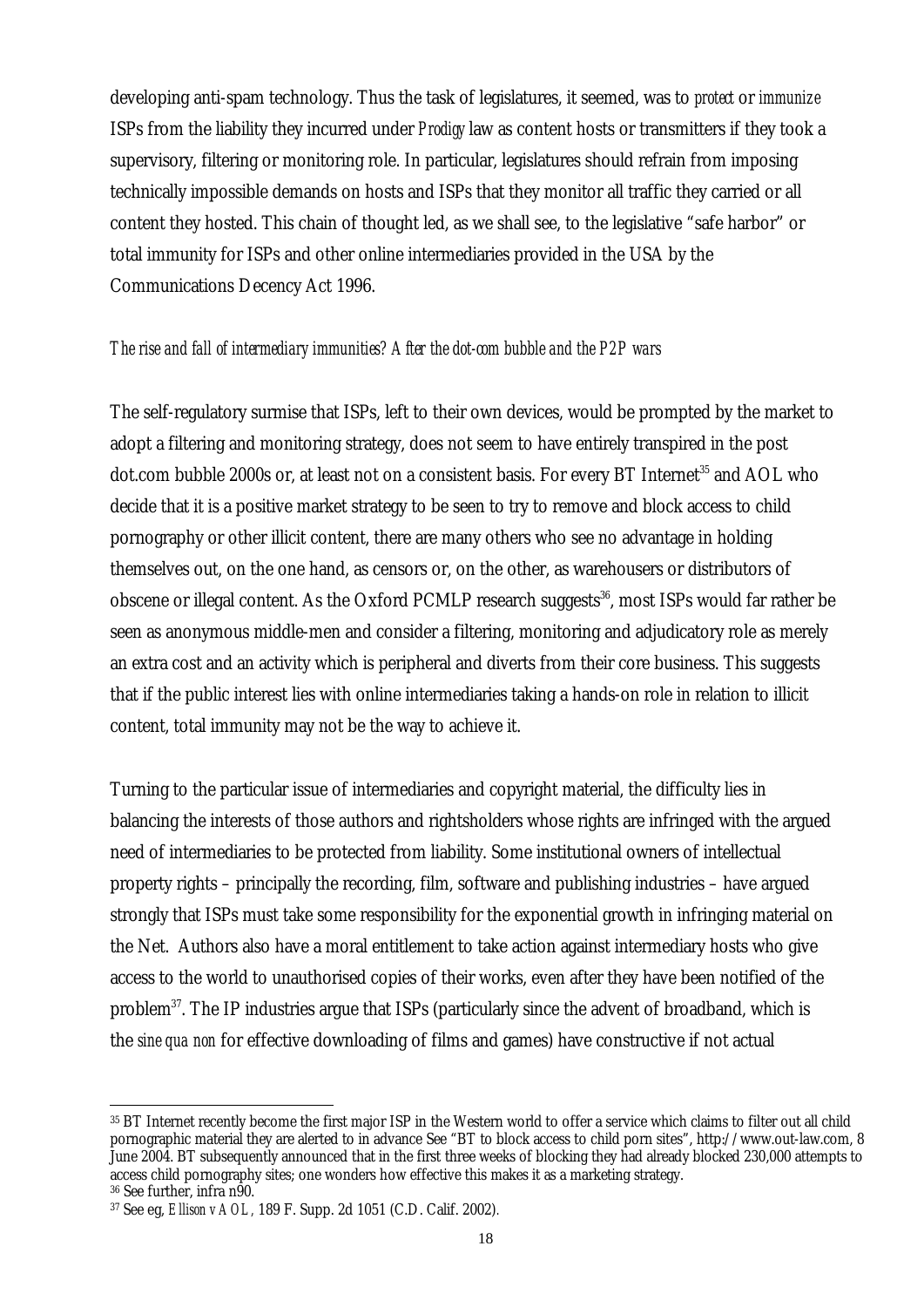knowledge that they are making money out of extensive illicit downloading<sup>38</sup> and should not be simply allowed to turn a blind eye on the grounds that they are only the "messenger" and not the actual promoter of unauthorised use, including piracy. It is well known that many hosted sites and newsgroups are warehouses for illegal copies of software and music files, or repositories from which P2P software can be downloaded. ISPs, on the other hand, point out that high bandwidth downloading on what tend to be fixed rate bandwidth connections creates losses rather profits for them $39$ .

A final factor which might point to retrenchment on intermediary immunity is that the online intermediary industry sector is now rather more established and also more mainstreamed than it was in the times which spawned the ECD and the DMCA. It no longer seems plausible that major intermediaries, portals, hosts and ISPs like Yahoo!, AOL, BT, Amazon or eBay, faced with the imposition of less limited liability, would give up doing business, or relocate, exercise regulatory arbitrage and do business exclusively from (say) Vanuatu. Even if they did, there are alternative Internet access and content providers in the market now; the growth in wireless Internet and Internet services via mobile phone providers is significant here. It may be time for the specific ISP industry, at least, to recognise (or be forced to recognise), like other industry sectors, that certain legal risks simply have to be accepted as part of the costs of doing business, and that their own business interests have to be balanced against the needs both of rightsholders and the public interest. Of course this is a somewhat sweeping statement, and not necessarily applicable to all Internet intermediaries in every role they play. Search engines, for example, are vital both to doing business on the Internet, to scholarship and creativity, and to digital access and freedom of expression; it seems crucial to put as few content-related burdens on them as possible. Future legislators and judges may need to consider whether omnibus and horizontal "intermediary service provider" regimes covering all types of intermediaries and all types of content are really the best way to proceed. A subtler, more industry-sectoral content-specific approach may be needed (although of course it will have the drawback of being less immediately clear and applicable to lay industry professionals and users). And as we shall see, when we come to P2P intermediaries (see below p 38 et seq.) the policy and legal factors behind claims to either liability or immunity are very different for them than those outlined thus far.

**F. Legal regimes for regulating online intermediary liability**

<sup>38</sup> Some commentators have estimated that up to 80% of ISP traffic is now used for P2P downloading. "P2P packets have been said to comprise up to 80 percent of some ISP traffic volumes, and these applications are essentially the only ones driving widespread residential broadband deployment." See http://www.boardwatch.com/techchannels/oss/.

<sup>&</sup>lt;sup>39</sup> Ibid. But note that, because of extensive downloading by some customers, many consumer ISPs are moving to charging in bands by amount of data downloaded as opposed to "one pipe fits all" flat-rate pricing.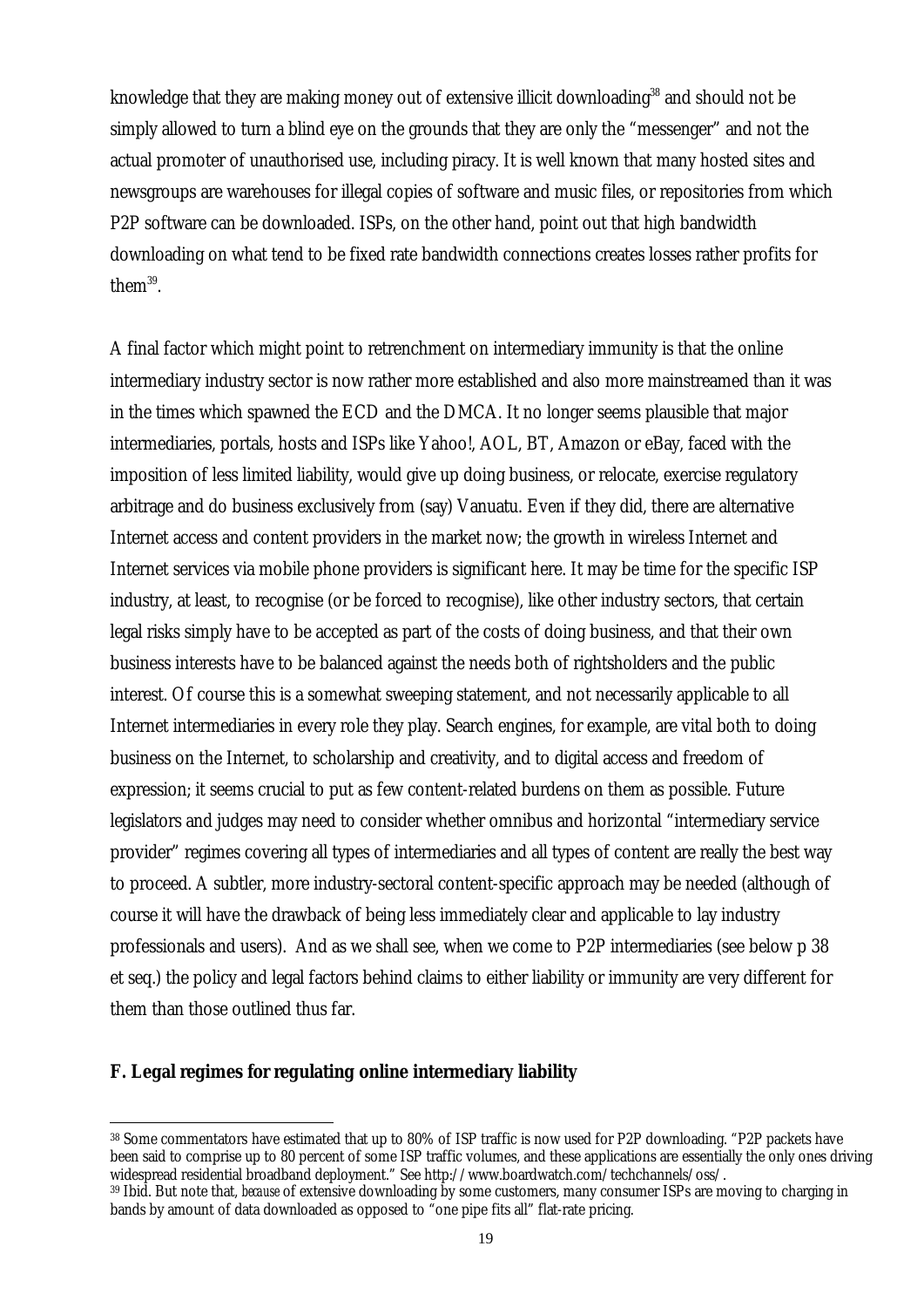Global approaches to regulating online intermediaries can broadly be divided into three categories:

(i) the "*total liability approach*":

1

 Broadly, as the name suggests, intermediaries are liable in the same way as primary content providers are for illegal or actionable content. In practice, what this tends to mean is that intermediaries are directly threatened with criminal sanctions unless they fulfil their role as gatekeeper, and keep undesirable content out of the national jurisdiction where they are located. In the context of copyright, a university (say) which was found to be hosting infringing MP3 files would be as liable in copyright as the student who placed them there, and have no defense by virtue of being an intermediary. Such an approach has, of course, been applied not to enforce the laws of copyright, but in the main in certain non-Western countries where the Internet may be seen as a conduit for dissemination of subversive, seditious and politically unsettling material and ISPs are encouraged forcibly to act as an arm of state censorship<sup>40</sup>. Reed notes, for example, that in China, a form of strict liability is imposed on ISPs who are enjoined *inter alia* to refrain from "*producing, posting or disseminating pernicious information that may jeopardise state security and disrupt social stability, contravene laws and regulations and spread superstition and obscenity*". However, in the West such an approach has usually been regarded as both practically unworkable, and dangerously likely to impede freedom of speech.

An interesting attempt at legislating to this effect took place in Australia, in the form of the early version of the Broadcasting Services Amendment (On Line Services) Act 1999, which, in very different form, eventually came into force on 1 January 2000<sup>41</sup>. This Act dealt only with offensive content, mainly pornography, but also violent content. The Act was largely seen as a political gesture indicating the Government's commitment to ridding Australia of largely foreign-originated Internet porn, rather than as a practical exercise, but its history is instructive. When originally introduced, the shape of the scheme was broadly that Australian ISPs were required either to *remove* "prohibited content"42 if they physically hosted the offending material within Australia (by order of a "takedown" notice); or to *block access* to it if it was physically held abroad (by order of an "accessprevention" notice). The sanctions for failing to do so were draconian: a scale fine of A\$27,500 per day was imposed for failure to meet these duties, accumulating on a daily basis. The requirements of access-prevention were, however, dropped<sup>43</sup> after evidence was produced both by the ISP community and computer scientists that it would be technically impossible for ISPs to fulfil these

43 Instead, Australian ISPs merely had to offer approved filtering products to subscribers, which would be updated to exclude the URLs of proscribed reports as they were reported to the authorities. Notably, ISPs were not compelled to install "upstream" filtering on their own servers, nor to make sure their subscribers actually used the filters made available to them.

<sup>40</sup> See Reed C. "Liability of Online Information Providers – Towards a Global Solution" (2003) 17 (3) Int Rev LCT 255 at n 4. 41 See at http://scaleplus.law.gov.au/html/comact/10/6005/0/CM000060.htm.

<sup>&</sup>lt;sup>42</sup> "Prohibited content" was that classified as Refused Classification (RC) or X by the National Classification Board.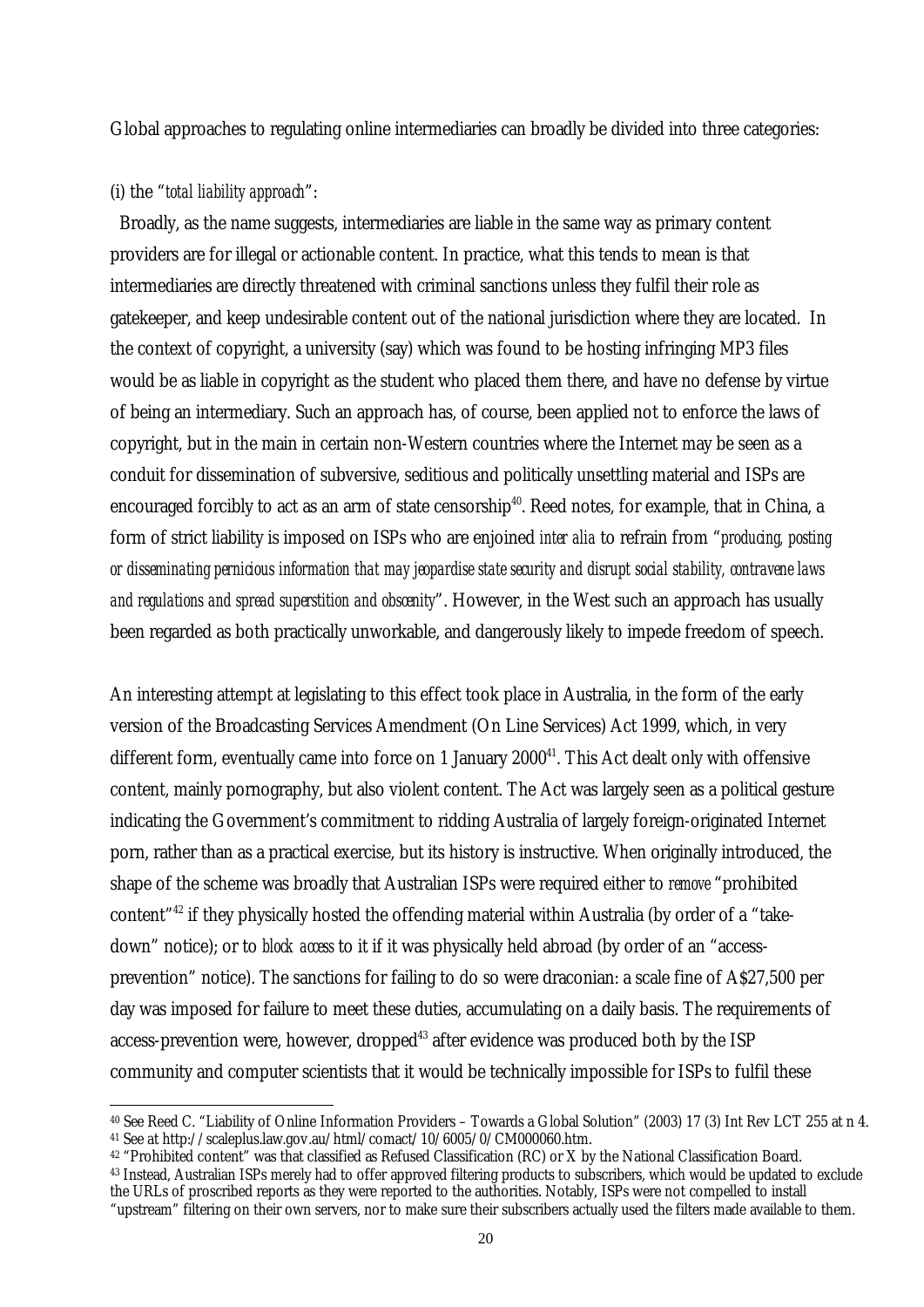duties, as proscribed sites might *inter alia* change URL, change IP address, or be accessed via proxy servers. Furthermore if access-prevention was impossible, it was said, then take-down of domestic content was also largely futile. Internet content is extremely portable, and any domestic host served with a take-down notice could fairly easily transfer itself to a foreign site simply by signing on with a foreign ISP; which would then be equally accessible by the Australian public.

The Australian experience is interesting for demonstrating, first, that public opinion may not back the imposition of total liability on intermediaries, even where they are the only effective way to solve a content problem, mainly on grounds of interference with freedom of expression; and second, that strict liability requirements of access-prevention (rather than of take-down by hosts on notice – see below) are likely to be impossible to fulfil. However, technologies have improved since 2000, and this excuse may no longer be as convincing. In the *Yahoo!* case, the Court, presented with the defense that it was technically impossible for Yahoo! US (Yahoo Inc) to block access to its Nazi memorabilia auction pages to all persons from France, remitted the question of practicality to a technical subcommittee to investigate. They reported back that, in fact, Yahoo! had the capacity (already used to serve up adverts in the relevant language to users from whatever country of origin) to identify and thus block access to 90% of French citizens<sup>44</sup>. Accordingly, Yahoo! were instructed to block access.

## (ii) the *"self regulation/total immunity*" approach:

1

This rests on the belief, already discussed, that ISPs left to their own devices will, for commercial reasons, naturally take on an editorial and filtering role, so long as they are given protection from the risk entailed in being seen as publishers, distributors or the like. To facilitate this self-regulatory approach then, ISPs must be guaranteed total immunity from liability in respect of content they carry – the "common carrier" ideal. The leading example of "total immunity" regulation in global legislation is the US regime introduced by the Communications Decency Act 1996 (CDA), discussed above45. The CDA's primary goal was to prohibit the publication of obscene or indecent speech in cyberspace wherever it might be known to be accessible by a minor child – unfortunately, given the inherently un-zoned nature of most of the Internet, this was everywhere it appeared. The Legislature took the view that the Act would only be enforceable if ISPs, in return for their co-operation in monitoring and filtering content, were granted the *quid pro quo* of absolute immunity as publishers, in

<sup>44</sup> See *LICRA et UEJF vs Yahoo! Inc and Yahoo France,* Tribunal de Grande Instance de Paris (Superior Court of Paris), 20/11/2000 at p.14, at <http://www.gigalaw.com/library/france-yahoo-2000-11-20-lapres.html>. Around 70% of users' country of origin could be established from IP address and the remaining 20% or so could be made up by asking users to fill in a form declaring country of origin. Some degree of evasion would always be possible however because of use of foreign ISPs, proxy servers and anoymising services.

<sup>&</sup>lt;sup>45</sup> Singapore provides total immunity to intermediary service providers but only in relation to transmission and caching liability, not, crucially, hosting : see n 65 infra.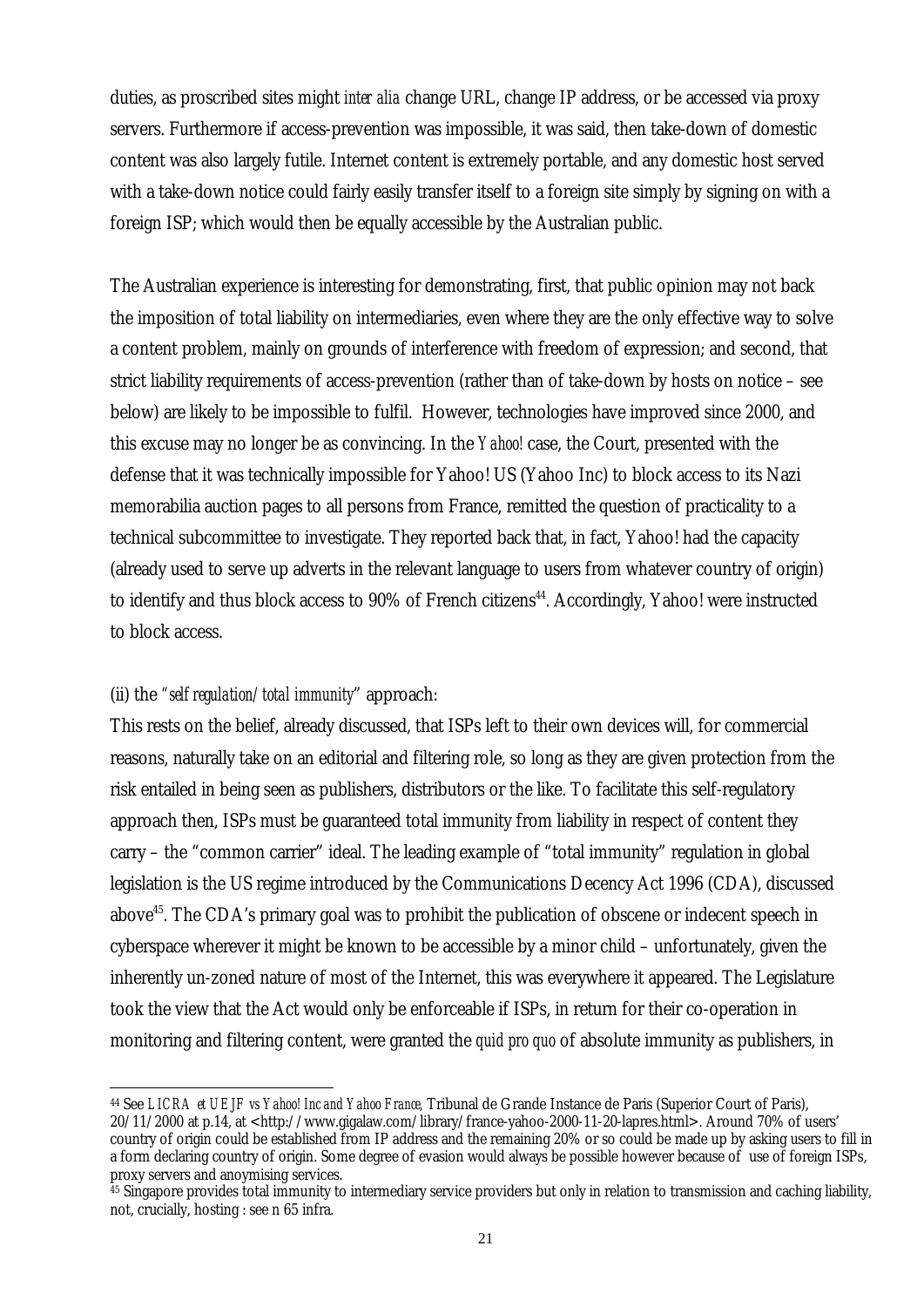respect of civil, criminal and statutory liability for all content originated by a third party<sup>46</sup>. Effectively, the *Prodigy* case (discussed above) was being reversed by statute. These main provisions of the CDA were however later struck down by the US Supreme Court as being unreasonably in breach of the constitutional rights of freedom of speech of adults<sup>47</sup>. Meanwhile, however, the statutory "safe harbor" for ISPs remained in force, and has operated, as was held in the case of Zeran v AOL<sup>48</sup>, to wholly suspend actions in common law (including actions for negligence and defamation) against ISPs for publishing material originated by another content provider<sup>49</sup>.

What may be given short shrift in this paradigm is the protection of authors and copyright holders, including those seeking take-down of infringing works. Since intermediaries are totally protected from liability, they can ignore even reasonable demands for take down without fear and institutional inertia will encourage them to do so. CDA jurisprudence illustrates this point. In *Zeran,* for example, Mr Zeran was libelled by an anonymous prankster who posted a message to an AOL forum offering t-shirts for sale glorifying the infamous Oklahoma bomber, and giving Mr Zeran's real name and address as the contact for the sales. Mr Zeran then suffered extreme harassment from persons incensed at his apparent bad taste. He asked AOL to remove the posting but they refused. When he sued them as publishers of a libel, they relied on s. 230(c ) and were accordingly exculpated. Total immunity had given them carte blanche to ignore the legitimate demands of victims.

Another significant US case is Blumenthal v Drudge<sup>50</sup>. AOL paid Drudge, a well known political hack, \$36,000 a year to provide them with an online political gossip column. Blumenthal, a Clinton aide, sued AOL for publishing an item libelling him within Drudge's column. Although AOL clearly benefited from the content Drudge supplied in terms of audience capture, since the content was provided by a third party not AOL, they were immune from any suit. Since AOL gained profit from Drudge's willingness to recklessly defame others, this was a clearly unjust result.

Interestingly there has recently been some retrenchment in US case law against the high water mark of immunity achieved in *Zeran* and *Blumenthal*, but this has not so far reached the stage of a consistent reversal of the general "total immunity" granted by s. 230(c). In the US, a series of court cases such as *Barrett v Rosenthal*51, and, most recently, *Grace v EBay*52 have begun to successfully attack

http://www.aclu.org/court/renovacludec.html.

<sup>46</sup> See. 230 ( c) which provides "*No provider or user of an interactive computer service shall be treated as the publisher or speaker of any information provided by another content provider*." See further judicial interpretation in *Zeran v America Online* 1997 US Dist Lexis 3429 (E.D. Va. Mar.21 1997) , *Blumenthal v Drudge* 1998 BNA EC&L 561.

<sup>47</sup> Supreme Court decision in *Reno v ACLU,* (1997) 2 BNA EPLR 664, available at

<sup>48 1997</sup> US Dist Lexis 3429 (E.D. Va. Mar.21 1997).

<sup>49</sup> See also *Doe v America Online Inc*, Fla Cir.Ct, Palm Beach Cty, No.CL 97-631 AE, 13 June 1997.

<sup>50</sup> See n 46 supra.

<sup>51</sup> 114 Cal.App.4th 1379 (Cal. App. 1st Dist.), Cal. Sup. Ct., review granted.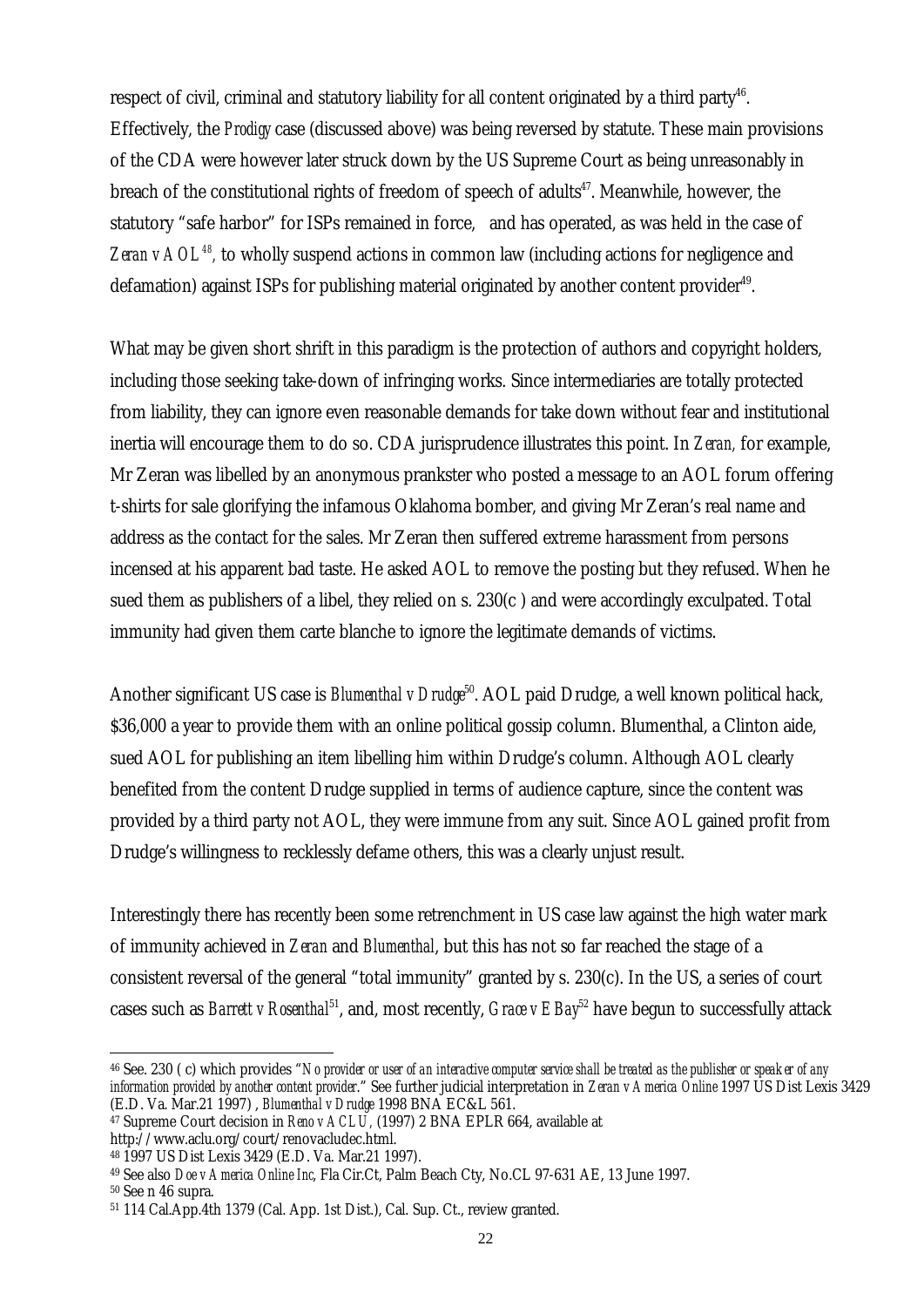the "total immunity" granted to online service providers by the CDA. It is clear that a number of US courts find the "total immunity" regime an unhelpful one, when considering the rights of third parties affected by the negligence of intermediaries. Although intermediary liability for copyright is controlled in the US by the DMCA and not the CDA, the point is relevant to construction of any global regime for regulating the immunity of copyright intermediaries.

So far we have seen that the "direct approach" is something of an unworkable solution and tends to be seen as an arm of state censorship, while the "total immunity" approach is open to abuse from ISPs and poor at protecting the interests of third party "victims", including authors and copyright holders. What then of the third, middle ground approach?

## *(iii) The "limitation of liability/notify and takedown" approach*

This is currently the approach taken in a number of notable jurisdictions, for example the US DMCA and the ECD (Articles 12-15), as well as in other national laws such as the German Multimedia Act 1998 (Article 5) and the Japanese Law of 2001<sup>53</sup>. Roughly, the view is accepted that online intermediaries should be protected from the unlimited risk they are prone to as publishers, hosts and conduits, if they are to operate; but on the other hand it is recognised that total immunity can be abused and should be balanced against other policy factors, such as the need to protect holders of intellectual property rights.

# **The EC Electronic Commerce Directive (ECD)**

1

The ECD takes a horizontal approach to the liability of information society service providers (ISSPs) – in other words it deals with all kinds of content issues, whether intellectual property, criminal obscenity, libel, *et al* – rather than focusing on a single area. Furthermore, rather than giving a blanket immunity to ISPs in *all* circumstances where the content is provided by a third party other than the ISP, as the US CDA s. 230(c) does, it takes a more subtle approach in which the various activities of ISPs are addressed separately. Where ISPs act as a "mere conduit" – ie, as a relay station transmitting content originated by and destined for other parties – the Directive, in the form of Article 12, regards them as basically absolved from all liability. To maintain immunity, the ISP must not initiate the transmission, select the receiver of the transmission or modify the information

<sup>52</sup> 2004 WL 1632047 (Cal. App. 2nd Dist. July 22). EBay were sued for defamatory remarks made on its auction site by a disgruntled bidder in respect of another user of the site. But note that although EBay lost on CDA immunity, having been found not to be a publisher of information but a distributor, they still were held not liable because their contractual terms successfully excluded liability. The message to ISP lawyers is clearly to review their subscriber terns and conditions and not rely on legislative immunities.

<sup>53</sup> Law No 137 of 2001. See Yamaguchi I. "Beyond de Facto Speech: Digital Transformation of Free Speech Theory in Japan" (2002) 38 (1) Stanford Journal of International Law 109 at 114.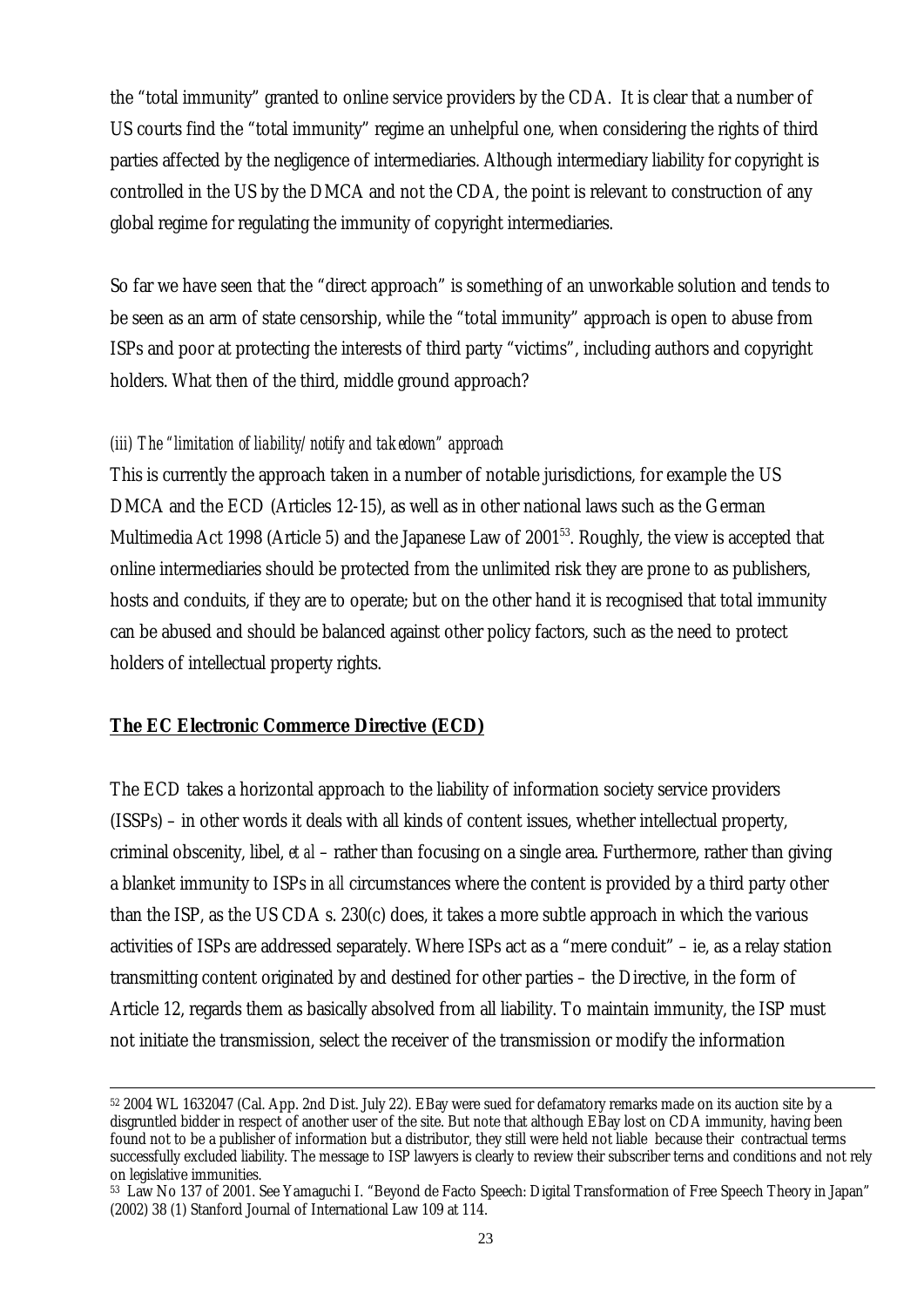contained in the transmission<sup>54</sup>. This is very much in line with the position as to liability for "common carriers" such as the post office and the phone company. The Directive also makes it clear55 that ISPs will not be held liable simply because they *cache* material. Since the effect of caching is to speed up the Web for all users since traffic is reduced, it is important that caching not be legally discouraged lest the Internet slow to a crawl. As with the "mere conduit" provision, immunity is subject to the requirement that the information not be modified by the ISSP and also that the cached copy be updated regularly according to industry practice.

More controversially, immunity is also subject to the ISSP taking down cached copies once they obtain actual knowledge that the original source of the information has been removed or access to it disabled, or removal or blocking of access has been ordered by a competent court or authority. These provisions may be a serious concern for some hosts, notably search engines, who sometimes maintain copies of material locally to assist searchers even when they have moved on the original site, and mirror sites set up to reduce the demand on a single site offering popular pages<sup>56</sup>.

The main controversy in the ECD regime has centred on the hosting provisions in Article 14, which deals with circumstances where ISPs host or store more than transiently content originated by third parties. One important point is that Article 14(2) provides that content is not to be treated as originating from a third party if that recipient acts "under the authority or control of the [ISSP]" – thus the ECD avoids the difficulties found in *Blumenthal* above, where Drudge would almost certainly have been found to be acting under the "authority" of AOL and hence AOL would not have benefited from immunity.

Under Article 14, ISSPs are declared exempt from liability in respect of the storage of information provided by a recipient of their services, so long as they have no "actual knowledge" of "illegal activity or information" (criminal liability); and, as regards claims for damages (civil liability) are immune as long as they have no such actual knowledge *and* are not aware of "facts and

<sup>1</sup> 54 Article 12. Transmission includes automatic, intermediate, and transient storage. Presumably "information" excludes header information which ISPs routinely and automatically add to through traffic they forward. Such header information is vital to the routing of packets through the Internet to their destination, but does not form part of the message information actually read by the recipient.

<sup>55</sup> Article 13. Worries that the European Parliament had introduced provisions incompatible with Article 13 at the draft stage of another EC Directive, on copyright and related rights, were partially allayed by the final text.

<sup>&</sup>lt;sup>56</sup> See further discussion on notice and take down in relation to Article 14 below. Immunity for caching is most obviously relevant to content copied by an ISP *prima facie* in breach of copyright. However it is conceivable that a cached copy of a page containing libellous or obscene material might be deemed to be "published" by an ISP or host since it can still be retrieved by other subscribers to that ISP seeking that particular page until the cache is purged. In the US, cease and desist letters under the DMCA demanding "take down" of material infringing the copyright of the rights-holder are now frequently being received by the search engine Google, which maintains cached copies for a short period of material even after it has been removed from the original host site. See, as sample, report of such request from Church of Scientology to Google at

http://chillingeffects.org/dmca512/notice.cgi?NoticeID=1352 and request for removal of a "collection of recipes" at http://chillingeffects.org/dmca512/notice.cgi?NoticeID=1327.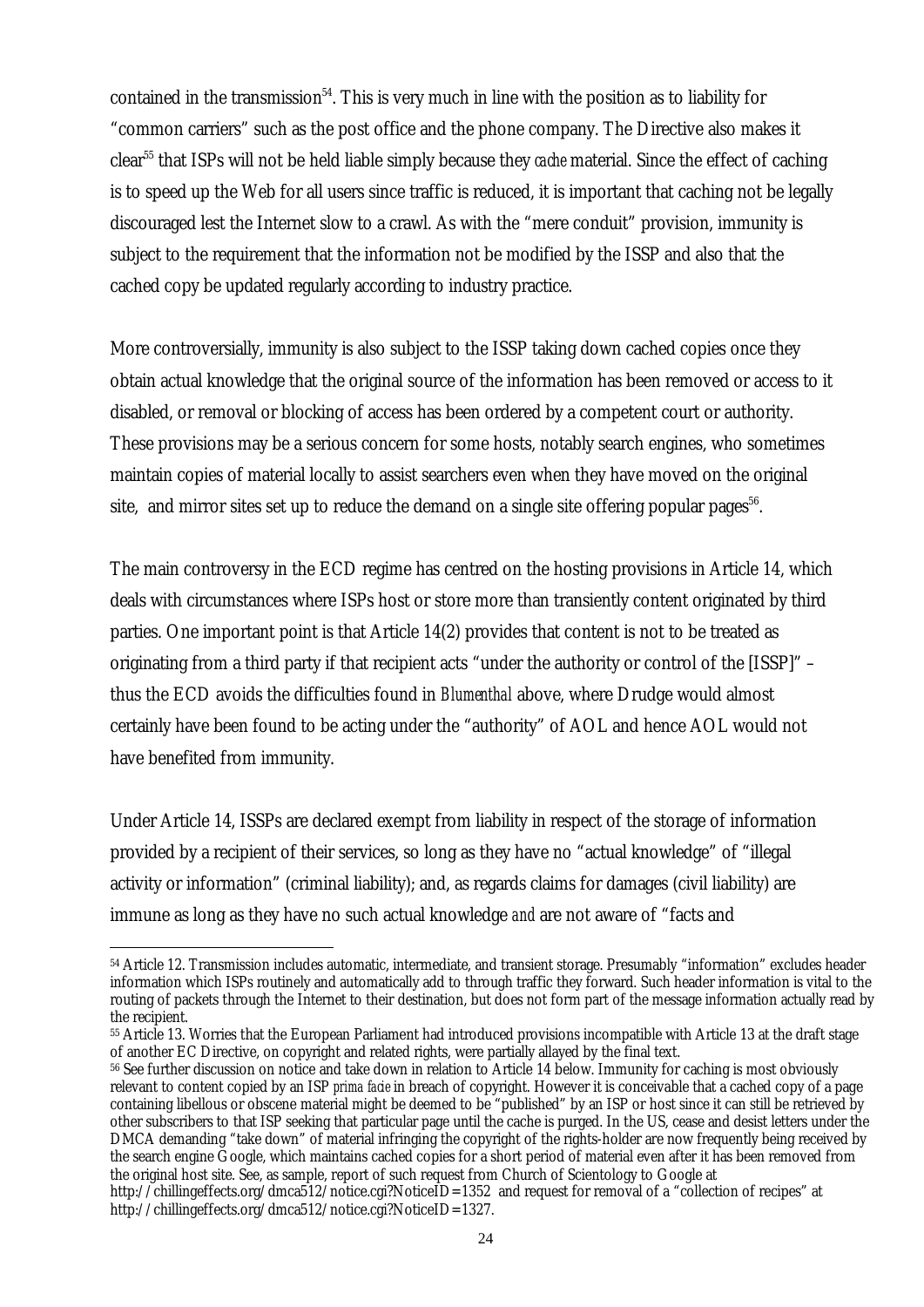circumstances from which the illegal activity or information is apparent". Although this implies that ISSPs may be liable in civil though not in criminal law for constructive as well as actual knowledge, it is made very clear that they do not have to go out and actively *seek* this awareness in Article 15. This provides that EC Member States are not to impose any general monitoring requirement on ISSPs, although ISSPs may be asked to inform the authorities of allegedly illegal activities they do happen to come across. In practice, the main debate around Articles 14 and 15 has concerned not constructive knowledge but *actual* knowledge, and its implications in the forms of "notice and take down". These are discussed in detail below.

### **The DMCA and linking liability**

Section 512 of the US DMCA introduced a similar scheme of immunities, or as they are known, "safe harbors" – transmission<sup>57</sup>, caching<sup>58</sup> and hosting<sup>59</sup> immunities - to the ECD but in relation to intermediary liability for content infringing *copyrigh*t *only,* ie, it is a vertical not horizontal provision. The notice and takedown regime for hosts ushered in by the DMCA in s. 512(c) is considerably more detailed than that in the  $ECD^{60}$ , and has generally been greeted with more enthusiasm both by rights-holder groups and ISPs for reasons discussed below. An issue expressly dealt with by the DMCA but left out the ECD is the question of *linking liability*. This is a particularly crucial matter to consider for search engines sites, which as their raison d'etre create links to unknown material. "Hosting" as dealt with in Article 14 of the ECD requires the undefined word "*storage",* which seems to imply that merely making a hyper-link to content cannot constitute "hosting" - therefore any liability which *may* arise in relation to a hyper-link under a European national law is *not* excluded by Article 14. The DMCA by contrast expressly grants immunity $^{61}$  to "information location tools" pointing to infringing material under certain conditions. The European Commission is specifically instructed to review this matter for the ECD on an ongoing basis by Article 21(2) of the ECD. So far, Spain, Austria, Lichtenstein and Portugal have all chosen to extend intermediary immunities to cover linking liability, while all other states have so far not, creating a perhaps unhelpful cross-Europe disharmony.

Linking is of ever greater significance as the Internet becomes manageable only via search engines

<sup>57</sup> Section 512(a) – Transitory Digital Network Communications.

 $58$  Section  $512(b)$  – System caching.

<sup>59</sup> Section 512(c) - Information Residing on Systems or Networks at Direction of Users. It is notable compared to the CDA and *Blumenthal v Drudge*, that intermediary ("service provider") immunity for hosting is dependent on the service provider not receiving a financial benefit from the infringing activity where it has the right and ability to control such activity.. 512(c)(1)(B). <sup>60</sup> This might be seen as inevitable given that EC Directives are only supposed to provide a framework for national implementation. However, as discussed below, the problem has been (i) that many EU Members have simply implemented the words of Article 14 without adding national detail to the notice and take-down (NTD) provisions (ii) that as a result it cannot be guaranteed that NTD will be harmonised in any detail across Europe.

<sup>61</sup> Section 512(d), Information Location Tools.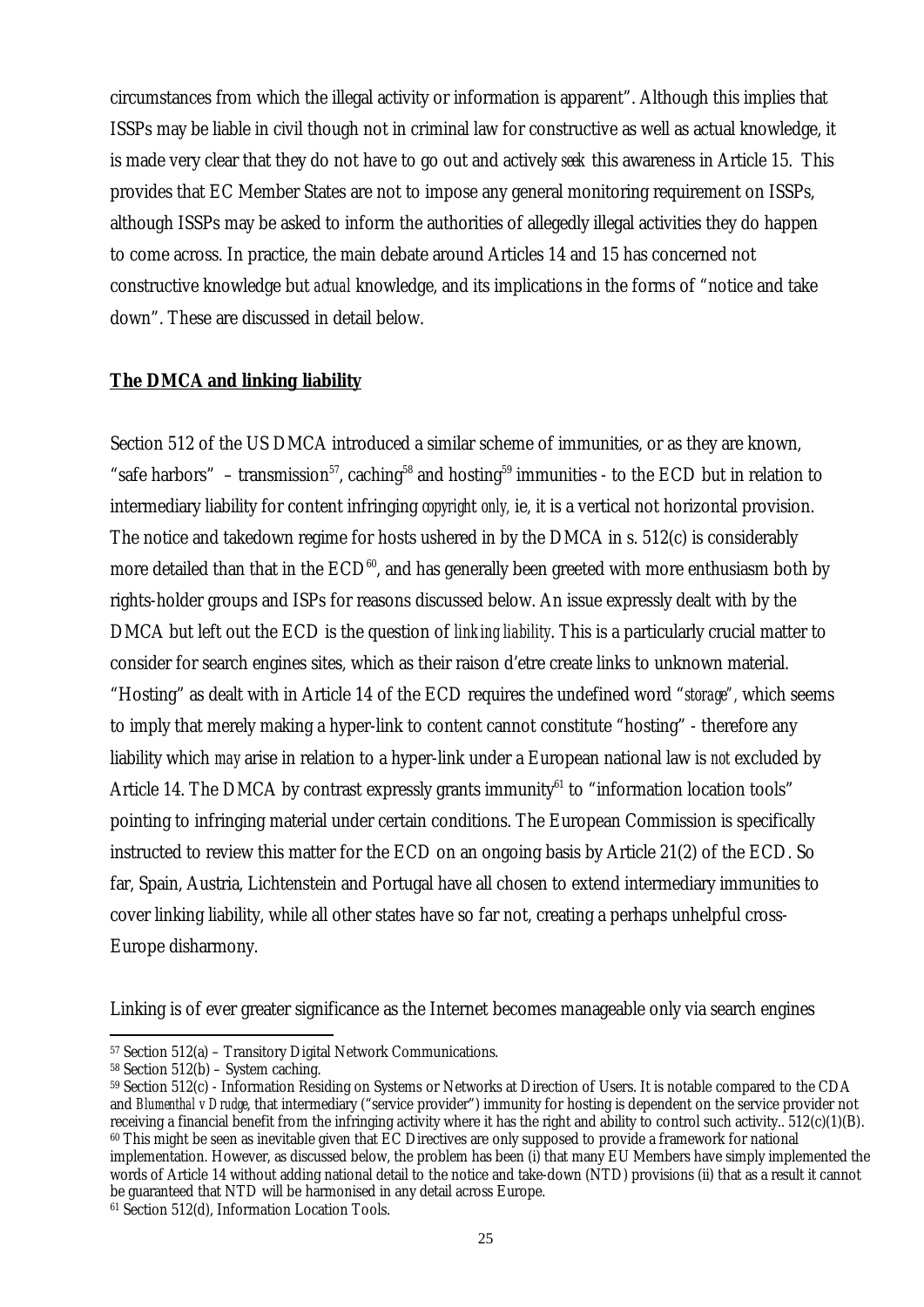and, as noted above, these are already becoming the frequent target of cease and desist letters and thus must be uncomfortably conscious of their position of globally uncertain legal immunity. Since the drafting of the ECD, aggregators have also become important intermediaries – sites which provide links to a variety of sites so that, say, a user can read the headlines from multiple news sites conveniently on one page. Such aggregators are technically making links to a wide variety of "upstream" content over which they may or may not have technical control to remove individual items, depending on how their software code is implemented $62$ . Similarly price comparison sites generate links to a wide variety of sites ranked by factors such as price and availability and are an important feature for the Internet in promoting consumer choice. It may be desirable, both for reduction of business risk to portal etc sites, and harmony with the US DMCA scheme, that immunity from linking liability be taken into consideration for adoption by other jurisdictions in the future.

This may however be a controversial step in Europe. In Germany recently, as in France during the *Yahoo!* case, ISPs have been successfully ordered to block access to sites abroad and at home offering access to hate speech $63$ . This is a trend which can be discerned across Continental Europe, where states are perturbed to find that their post-WW II anti-Nazi laws forbidding glorification of Fascist and racist speech are being overwhelmed by a deluge of hate speech content stored, legally, on US servers<sup>64</sup>. They then have no way to attack the phenomenon except by demanding that local ISPs block access. A copyright-only statute, of course, can claim not to be concerned with matters of hate speech and obscenity; however this fits poorly with the horizontal structure of the ECD and other jurisdictions with horizontal immunity statutes, such as Singapore.<sup>65</sup>

<sup>62</sup> As an example, Lawrence Lessig, the well known cyber-lawyer, maintains a popular weblog site at

http://www.lessig.org/blog/. The site can be accessed directly via the Web but it can also be delivered as an "RSS feed" to other sites, ie, as text in XML form, which can be aggregated by any other content providing site. Thus, this writer can say, read Lessig's blog along with Eugene Volokh's blog, several friends' blogs, and sundry news headlines all on one page at (say) http://www.livejournal.com, a blogging site, as her start to the day. Suppose Lessig declares (untruthfully) that all of Edwards's work is plagiarised from her students on his blog. I demand that LiveJournal.com remove the item from their RSS feed delivered to many other thousands of users who read the Lessig blog via LiveJournal. LiveJournal's technical ability to do so depends on the format of the original XML text supplied. Although it will normally be possible to remove a single item, as a worst case scenario, it might conceivably not be possible for them to take down the alleged libellous item without disabling the entire feed. The administrative overhead of such take-down for aggregators, who often offer this service for free, will also be not inconsiderable.

<sup>63</sup> See Schumacher P. H. "Fighting Illegal Content – May Access Providers be Required to Ban Foreign Websites? A recent German approach" (2004) 8 Int J Comm Law and Policy available at http://www.ijclp.org/8\_2004/pdf/schumacher-paperijclp.pdf . The German Teleservices Act 1997, article 5(4) specifically provides that even though access providers are provided with blanket immunity, this falls if they know the material they provide access to is unlawful and fail to comply with a legal duty to block access.

<sup>64</sup> Ryan N. "Fear and Loathing", *The Guardian,* Online Section, Aug 12 2004, at

http://www.guardian.co.uk/online/story/0,3605,1280992,00.html.

<sup>&</sup>lt;sup>65</sup>Singapore Electronic Transactions Act 1998 provides in s. 10(1) that : "A network service provider shall not be subject to any civil or criminal liability under any rule of law in respect of third-party material in the form of electronic records *to which he merely provides access* if such liability is founded on - (a) the making, publication, dissemination or distribution of such materials or any statement made in such material; or (b) the infringement of any rights subsisting in or in relation to such material." Section 10(2) adds that "For the purposes of this section - "*provides access*", in relation to third-party material, means the provision of the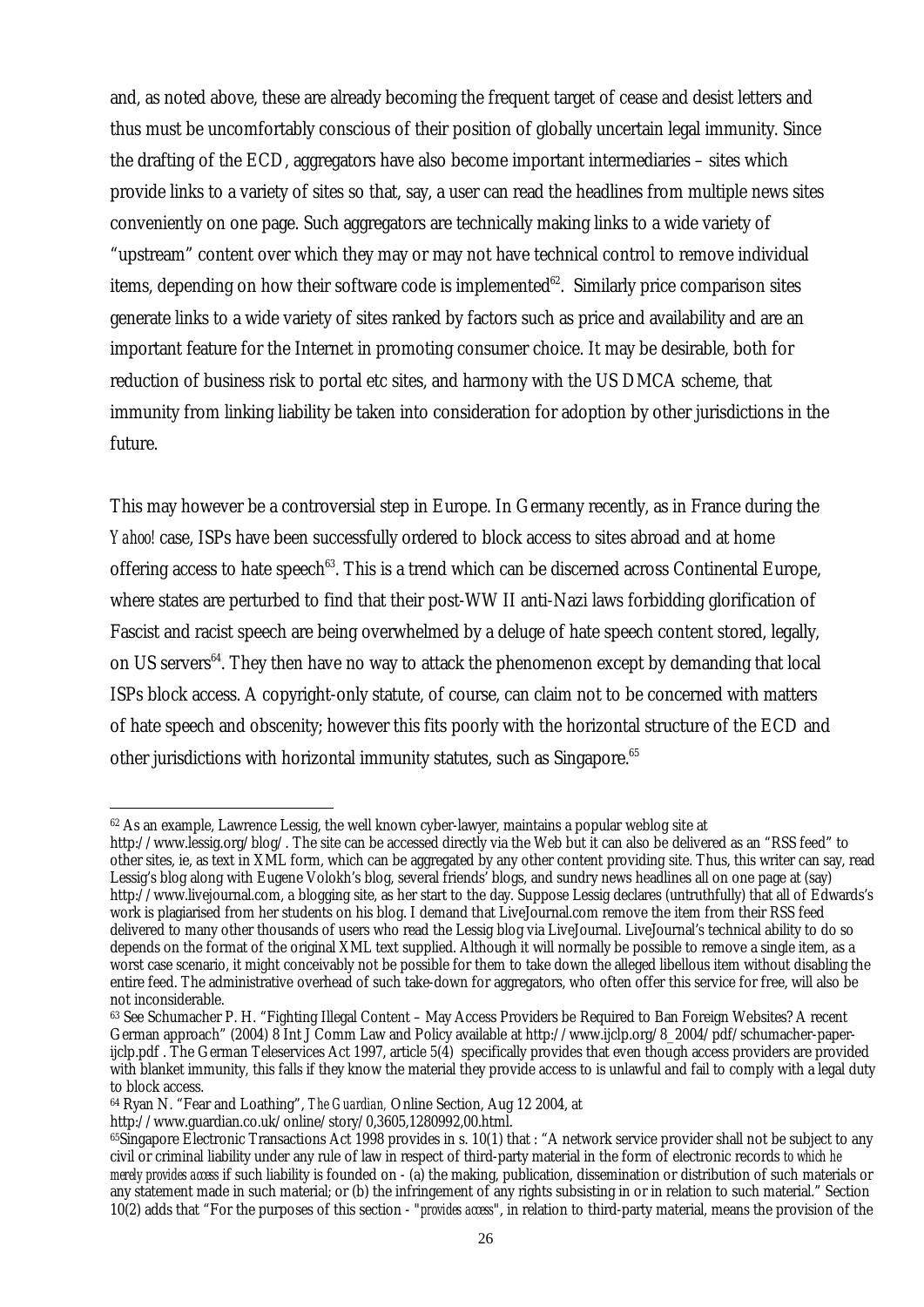Finally, it might be briefly noted that much of the debate around the liability (or not) of P2P sites post-*Napster* has been over whether liability can be ascribed to intermediaries who are not hosting illicit content but, in essence, merely pointing others towards it, albeit sometimes at several removes. This is, effectively, still, what Grokster supernodes and BitTorrent torrent aggregator and "tracker" sites are doing. Indeed, one UK based BT pirate "hub" (torrent aggregator site) has recently announced that they intend to fight a cease and desist notice from the MPA on the basis that they are fulfilling the same role as a search engine<sup>66</sup>. Does "pointing towards" equate to "linking" and if so, should immunities for linking potentially also protect some P2P intermediaries which find themselves open to challenge and liability on the Napster principle? As noted in more detail below<sup>67</sup>, *Aimster*'s defence that they were an "information location tool" under s. 512 (d) of the DMCA has already been rejected by the US courts, as was Napster's own claim that it was merely transmitting information under s. 512(a), the equivalent of the ECD's "mere conduit". (*Grokster* of course did not need to avail themselves of a "safe harbor" defense, and such would in any case not have been appropriate to its architecture.) Other jurisdictions however may yet take a different approach and be more ready to equate P2P intermediaries with link and access-providers as deserving of immunity.

A recent Belgian ISP case may be the first European case to raise this point. The IFPI, the international representative of the recording industry, has instigated legal proceedings against the Belgian ISP Telenet for the unauthorised distribution of music via Usenet (newsgroups)<sup>68</sup>. Telenet refuses to block the access to certain newsgroups in its newsservice "Bommanews" which are known to be used for distributing illegal music files. The ISP argues that providing Usenet services is a "mere conduit" activity, and under the E-Commerce Directive a provider cannot be held liable for just passing bits. If ISPs cannot be held liable for giving access to infringing MP3s under the ECD immunity clauses, then can such reasoning not also apply to the likes of Napster and even more so, KaZaA and BitTorrent? Interestingly the Belgian ISPA while supporting Telenet - "As ISPs we don't initiate the transmission, we don't select the recipients, and we also don't select or modify the newsgroup content which is being transmitted". – is actually seeking settlement outside the Court, with its preferred outcome a soft-law Protocol that would describe how the regulatory authorities,

66See "Hollywood threatens to sue UK BitTorrent man for millions" *The Register,* 15 March 2005, at

http://www.theregister.co.uk/2005/03/15/mpaa\_hanff\_suit/. " 'Torrent files don't contain any data," Hanff said. "This is a search engine scenario. Why aren't Google, Yahoo or Microsoft getting sued?'"

necessary technical means by which third-party material may be accessed and includes the automatic and temporary storage of the third-party material for the purpose of providing access; "third-party", in relation to a network service provider, means a person over whom the provider has no effective control." Arguably this is wide enough to cover provision of access by hyperlinking; however as it does not even seem to extend to permanent storage/hosting (as opposed to caching), this was probably not the legislative intention.

<sup>67</sup> Infra page 44.

<sup>68</sup> EDRI-gram - Number 2.3, 11 February 2004 "IFPI sues Belgian ISP over Usenet", 11 February 2004.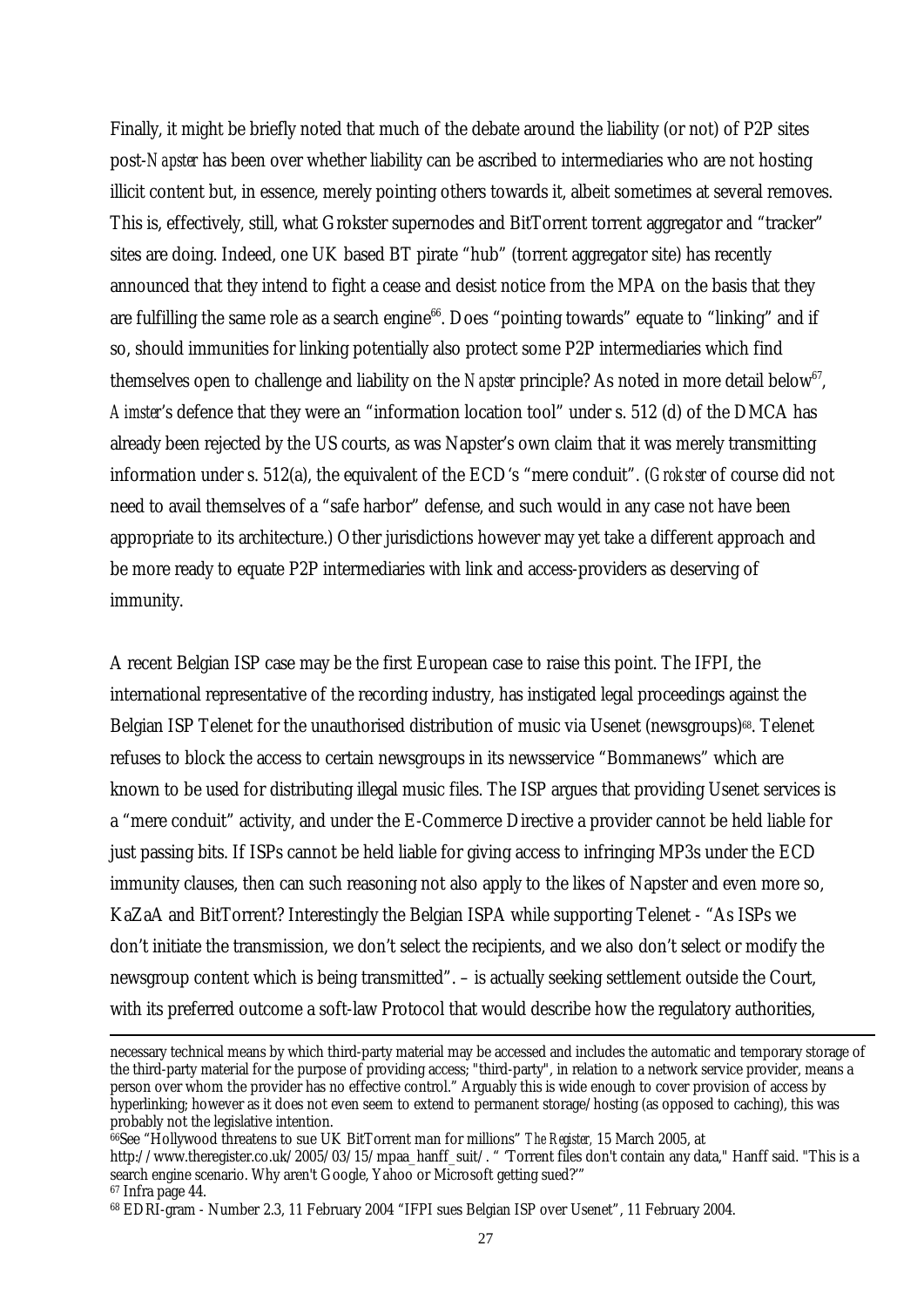copyright holders and ISPs would handle future manifestations of infringing content in newsgroups.

**G. Hosting, notice and takedown: the self regulation conundrum**

Limited liability regimes such as the ECD, DMCA and German Teleservices Act limit immunity mainly by the means of "notice and takedown" (NTD) procedures. Intermediaries are typically protected from liability up till the point where they gain actual or constructive knowledge that such illegal content exists, at which point they come under a duty to block access to or take down the content. This raises various problems.

# **Expedience**

What if an online intermediary is notified by a rightsholder that a Web site the intermediary hosts contains unauthorized copies of material belonging to the rightsholder and can it be taken down immediately? Does the intermediary become liable straight away since they now have actual "knowledge" or "awareness" that the content may be illegal? Article 14(1)(b) of the ECD provides specifically that so long as the ISP "*acts expeditiously to remove or to disable access to the information*", they will retain their protection from liability, even after notice. No guidance is given in the Directive as to what *"expeditiously"* means, however, and whether it allows enough time to, for example, consult an in house lawyer, find an external lawyer or request counsel's opinion. In large ISPs, it may take some time for a take-down request to find the appropriate employee, while in small ISPs, it may be difficult to identify an employee with the resources to take charge of the request; and how these indoor management issues affect "expedience" remains unclear. Article 14, furthermore, seems to imply that once notice has been given and the expedient period of grace expired, liability is strict even if take-down presents technical or administrative problems. The DMCA also requires that the service provider act "*expeditiously to remove or disable access to the material*69".

A better alternative might be, as the German Multimedia Act and indeed the Australian legislation discussed above provided, for liability to arise only after the ISP has failed to take some kind of "reasonable steps" ie, a duty of care rather than strict liability. This problem of whether mere fulfillment of a reasonable level of duty or actual removal/blocking of content should be demanded, is exacerbated when we talk of access-prevention, which is intrinsically less controllable by the intermediary than hosted content-removal (cf the *Yahoo*! Case, where as we have seen, the Parisian court investigated thoroughly the practicality of the order for access-prevention they made), but it is also relevant to ordinary hosting liability.

 $69$  Section  $512(c)(1)(A)(iii)$ .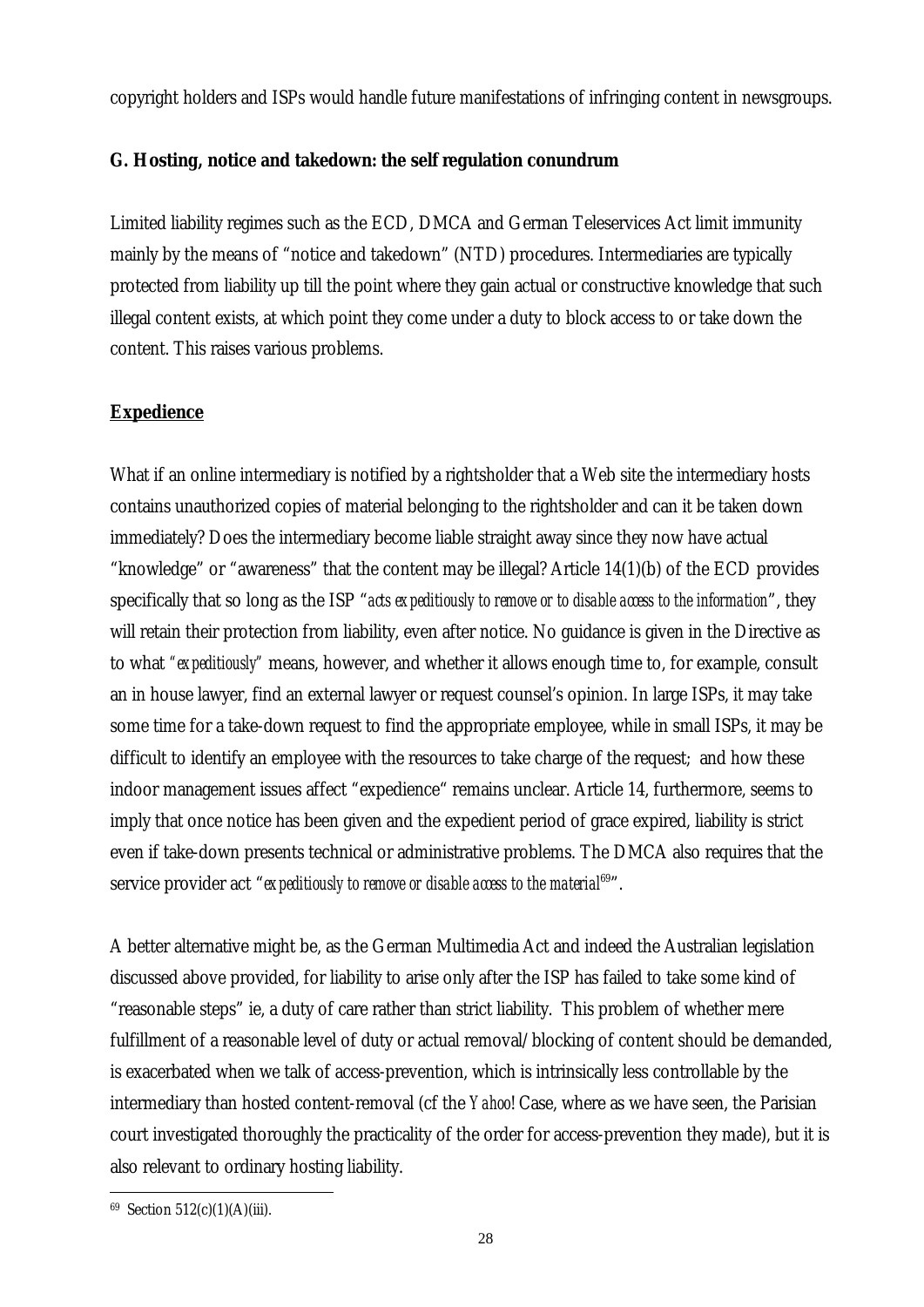### **NTD, free speech and privatized censorship**

This is the main source of controversy around NTD. In the UK, a debate was sparked by the case of Godfrey v Demon Internet<sup>70</sup>, a libel liability decision which preceded implementation of the ECD but was dealt with under a similar set of rules in s. 1 of the UK Defamation Act 1996. The case involved allegations by a British physicist, Lawrence Godfrey, that an anonymous hoax message posted in a newsgroup, soc.culture.thai, in 1997, was libelous and damaging to his reputation. Godfrey asked the ISP Demon, who carried the newsgroup in question, to remove the offensive posting. When Demon did not comply, Godfrey raised an action against them for publishing a libel. Demon claimed the benefit of the s. 1 defence under the Defamation Act 1996, which provided in substance, much as Article 14 of the ECD does now, that an ISP could claim immunity as a host so long as it could claim that it "did not know and had no reason to believe what [it] did contributed to the *publication of a defamatory statement*".71 Because Demon *had* been notified of the allegedly libellous posting and not removed it, the judge held that they clearly fell foul of s. 1(1)(c) and thus could not take advantage of the s. 1 immunity.<sup>72</sup>

The message forcibly sent by *Godfrey* to ISPs was thus that, in the interest of avoiding litigation, they would be best served by removing or blocking access to any item of content hosted by them which was brought to their notice without too much fuss, however unfounded or trivial the objection might seem to be. Cyber-liberty groups protested that this had serious implications for freedom of expression since in effect, any crank caller or pressure group could now censor text posted on the Internet simply by complaining that it was illegal to the ISP. Intermediaries might thus be forced into taking part in what has been termed "privatised censorship" even though they do not have the constitutional authority or legal knowledge of a court or lawyer, nor, in general, the desire to take on the role of a court. (Small or free ISPs or host sites may not even have anyone on staff who is legally qualified, or even if so, still may not be knowledgeable in the niceties of Internet law, libel, copyright, privacy and obscenity  $law^{73}$ .

One constraining factor on an intermediary's willingness to take down might be that if access to a Web site is removed as containing illegal material, but it is later exculpated in court, the intermediary

<sup>1</sup> <sup>70</sup> [1999] 4 All ER 342, [2000] 2 WLR 1020.

 $71$  1996 Act, s. 1(1)(c).

<sup>72</sup> The case was subsequently settled.

<sup>73</sup> See discussion in Ahlert C. Marsden C. and Yung C. "How Liberty Disappeared from Cyberspace: the Mystery Shopper Tests Internet Content Self-Regulation" ("Mystery Shopper"). In a survey of Dutch ISPs, out of five who responded, none said they would involve a lawyer in examining take down requests. The overall impression given is that ISPs regarded dealing with take down requests as a time sink which did not contribute to their core business goals.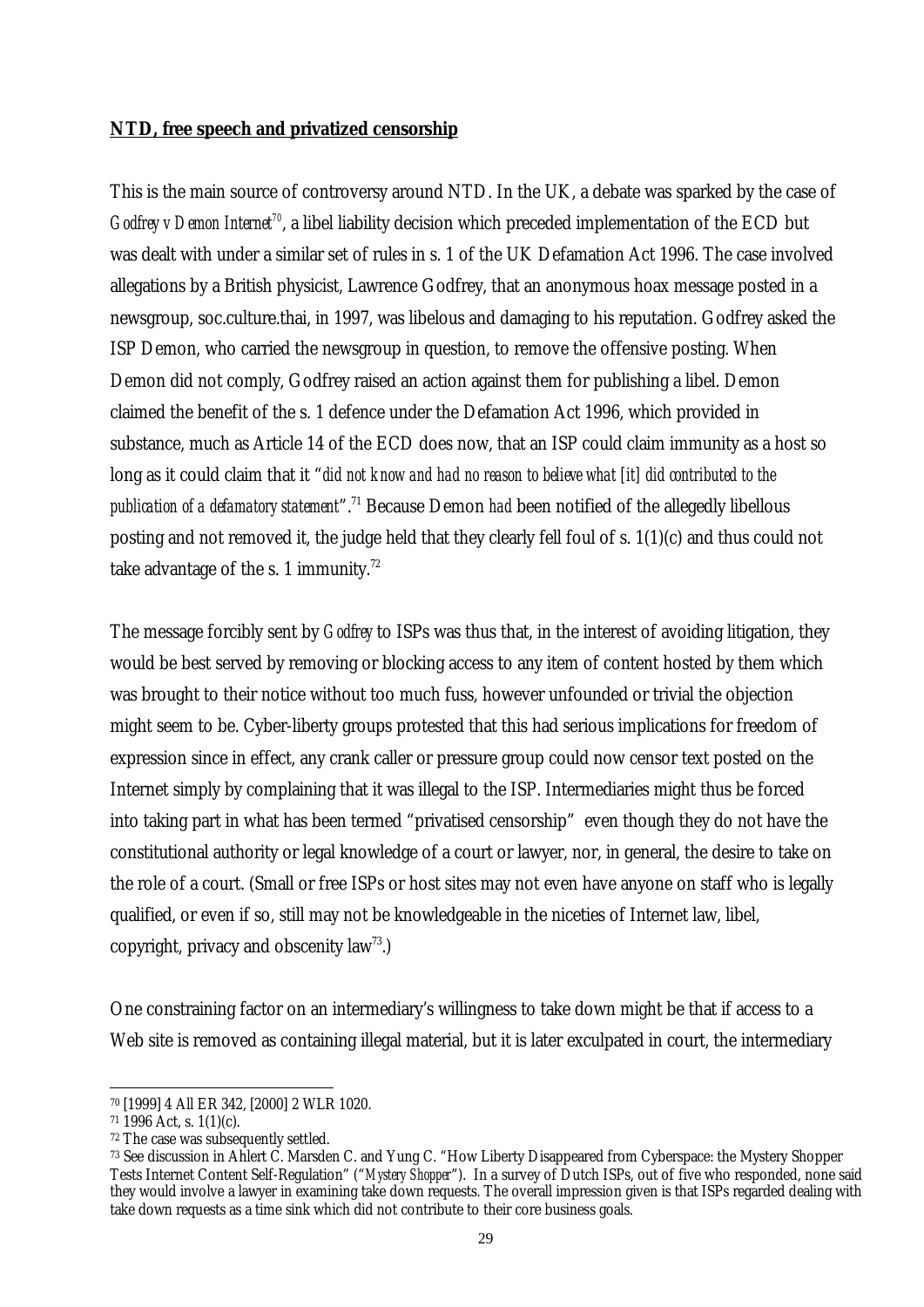might conceivably suffer a breach of contract claim from the content provider whose material was taken down. In this worst case scenario, an intermediary might fairly consider itself hard done by: damned if it does take down and damned if it doesn't. Under the DMCA s. 512(g), when an ISP "takes down" on request of a rights-holder in good faith it benefits from a safe harbor which protects it from any liability arising from that takedown. No such equivalent protection exists in the ECD (although as the Directive is a minimum harmonisation there is no reason EC Member States cannot introduce such). It seems likely from anecdotal evidence, though, that ISPs in any case regard the easiest way out of a difficult situation is to take down first and hope not to be in breach of contract second. Well drafted terms of the subscriber contract can probably control the latter risk, and ISPs serving consumers may also rely on the inertia of consumers in relation to litigation, while the former risk of being held liable for illegal material not removed expeditiously is one which cannot easily be avoided by private mechanisms<sup>74</sup> and may attract the attention of efficient public or industry law enforcement authorities where obscenity and copyright infringement are concerned. Empirical research conducted by Oxford researchers for the EU into the mechanism of notice and take down in the ISP industry concluded in 2004 that "*the current regulatory settlement has created an environment in which the incentive to take down content from the Internet is higher than the potential costs of not taking it down*."75

It is useful to take the *Godfrey* case and change the facts to a copyright scenario. What if the Godfrey was complaining that Demon were hosting a pirate copy of a textbook he had written? This seems a simple NTD scenario, but consider what duty if any would the ISSP come under either to check the facts, or consider the law relating to any potential defense, such as fair comment, educational use or private non-commercial copying (a defense in many Continental systems)? Would they, in practice, be likely to engage in any checks at all? As already noted, the time available for verification for an ISSP is already likely to be limited given the vagueness of the term "expediently". In practice, there is often little incentive for an ISP to do any investigation at all. In research carried out at Oxford known as the "Mystery Shopper" test, a major UK ISP was asked to take down a web page which was alleged to be a pirate copy which infringed copyright belonging to the complaining rightsholder. In fact the Web page contained Chapter II of John Stuart Mill's "On Liberty" which was published in 1869 and had long been in the public domain. Nonetheless the webpage was removed

<sup>74</sup> In fact to some extent it can be: this writer has earlier recommended (see Edwards "Defamation and the Internet", 2000, supra n 3) that ISPs could take out liability insurance against potential risk, as other commercial operations do when specific legal challenges about their activities are brought to their attention; or could insert into contracts with their own subscribers clauses which require such subscribers to indemnify them if the ISP subsequently incurs legal liability as a result of content originated by that subscriber. However it seems that the market has not developed support for either suggestion. See *Rightswatch* report conducted by the MCPS-PRS Alliance, on behalf of the European Community, November 2002-January 2003 (www.Rightswatch.com), section 9.10 (on insurance) and 9.2 (on indemnities). Consumer indemnity clauses might also be challengeable as unfair under European and UK consumer protection legislation such as the EC Unfair Terms Directive and the Unfair Contract Terms Directive 1977.

<sup>75</sup> *Mystery Shopper*, supra n 73, at 12.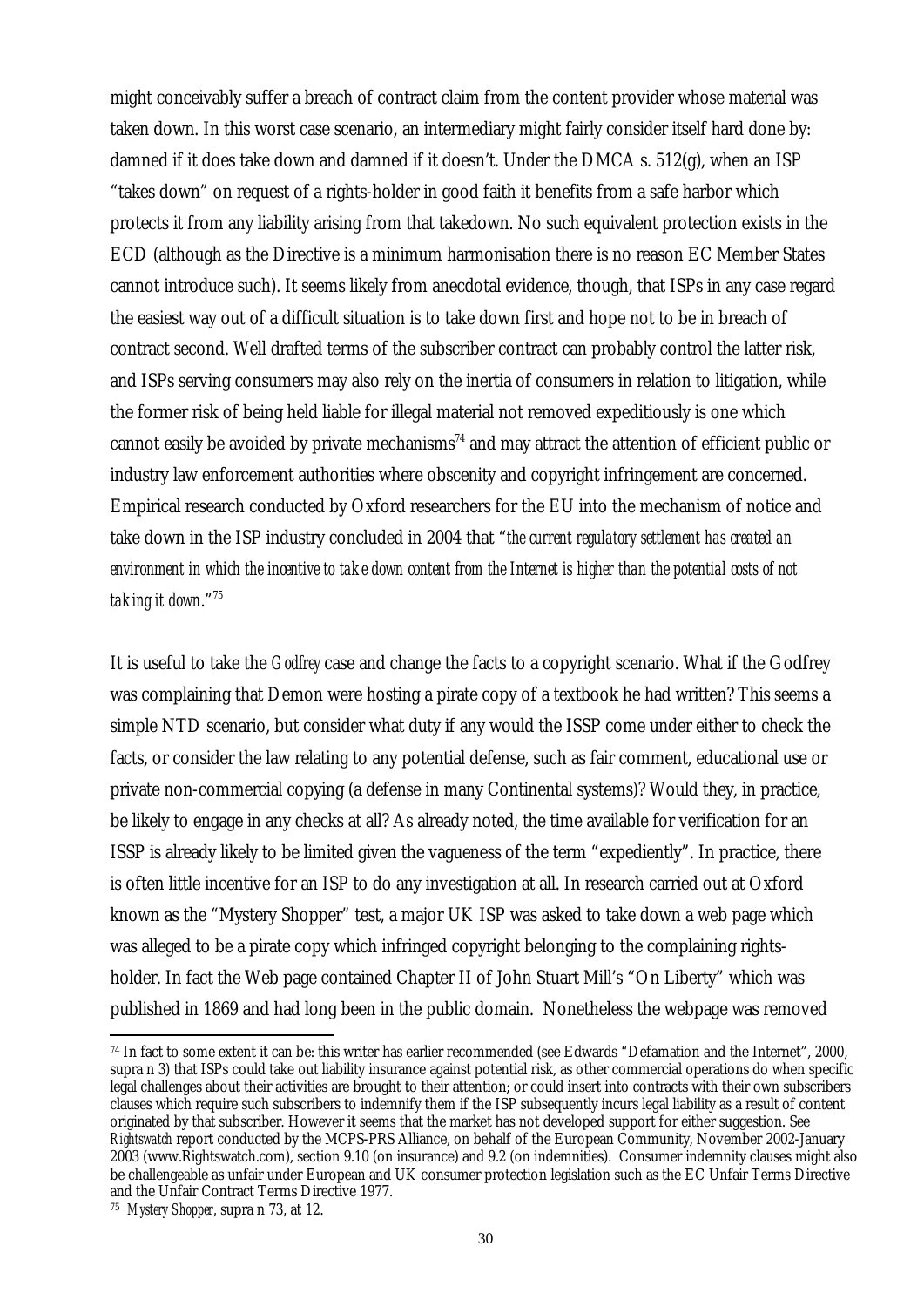without demur<sup>76</sup>. A major US ISP was also asked to remove the text, and instead of immediately so doing, sent a standard DMCA response requesting proof that the correspondent was the proper person to make such request (see below) and a statement of good faith. The Oxford team took this as evidence that the DMCA scheme was more likely to spur investigation than the UK NTD regime (such as it is); in fact, however it would not have been hard also to fake these credentials and there was no evidence that, crucially, the public domain status of the text would have been queried, rather than the identity of the rightsholder. As noted above, ascertaining take-down is formally correct is important to intermediaries under the DMCA as it protects them from action for breach of contract by maintaining their good faith "safe harbor" status.

Similar research was carried out subsequently by Sjoera Nas at Bits of Freedom, a digital human rights group based in the Netherlands. Nas, posing as copyright owner and complainant, asked 10 Dutch ISPs to remove works by Multatuli, a Dutch writer who died in 1860 and hence was in the public domain. Seven providers took down the text without apparently checking it out at all; one failed to respond to the complaint; one examined the text complained of and noted it was in the public domain (xs4all, a small ISP with a history of digital rights activism) and one forwarded the complaint to the website owner. Her "takedown hit rate" was thus 70%.<sup>77</sup>

It is extremely difficult to find evidence to rebut these worrying findings, as it is hard to gather information, positive or negative, on how ISPs or other intermediaries deal with NTD. Surveys of ISP behaviour in this field have in general notoriously low response rates; even one carried out by the UK ISPA, the industry's own local trade organisation, had so low a response rate that no statistical analysis was ever issued<sup>78</sup>. As noted above, intermediaries have little to gain from cooperating with research in this area: if they admit to taking down with alacrity, they look like censors (and possibly negligent ones at that); if they don't, they run the risk of incurring liability under provisions like the ECD. In public relations terms, there is little to gain from sticking up publicly for those who own or distribute porn, libels, or even, perhaps, infringing MP3s and movies. The key point perhaps is that online intermediaries largely have no perception of playing a public role – they are, bar a few exceptions like xs4all, private organisations driven by their profit margins and unlike the traditional media sectors, have no fundamental stake in protecting freedom of speech.

**Authorisation, detail and put-back**

<sup>1</sup> <sup>76</sup> See "*Mystery Shopper*", supra n 73.

<sup>77</sup> See further http://www.bof.nl/docs/researchpaperSANE.pdf.

<sup>78</sup> The UK ISPA commissioned a survey of ISPs which was reported in the UK press in December 2002, but not otherwise published; informal enquiries by Edwards established it had a very low return rate and was thus of dubious methodological value. The research did cover all types of Internet content and concluded that European ISPs were "overwhelmed" with requests for "takedown" and wanted to avoid "playing the role of judge and jury".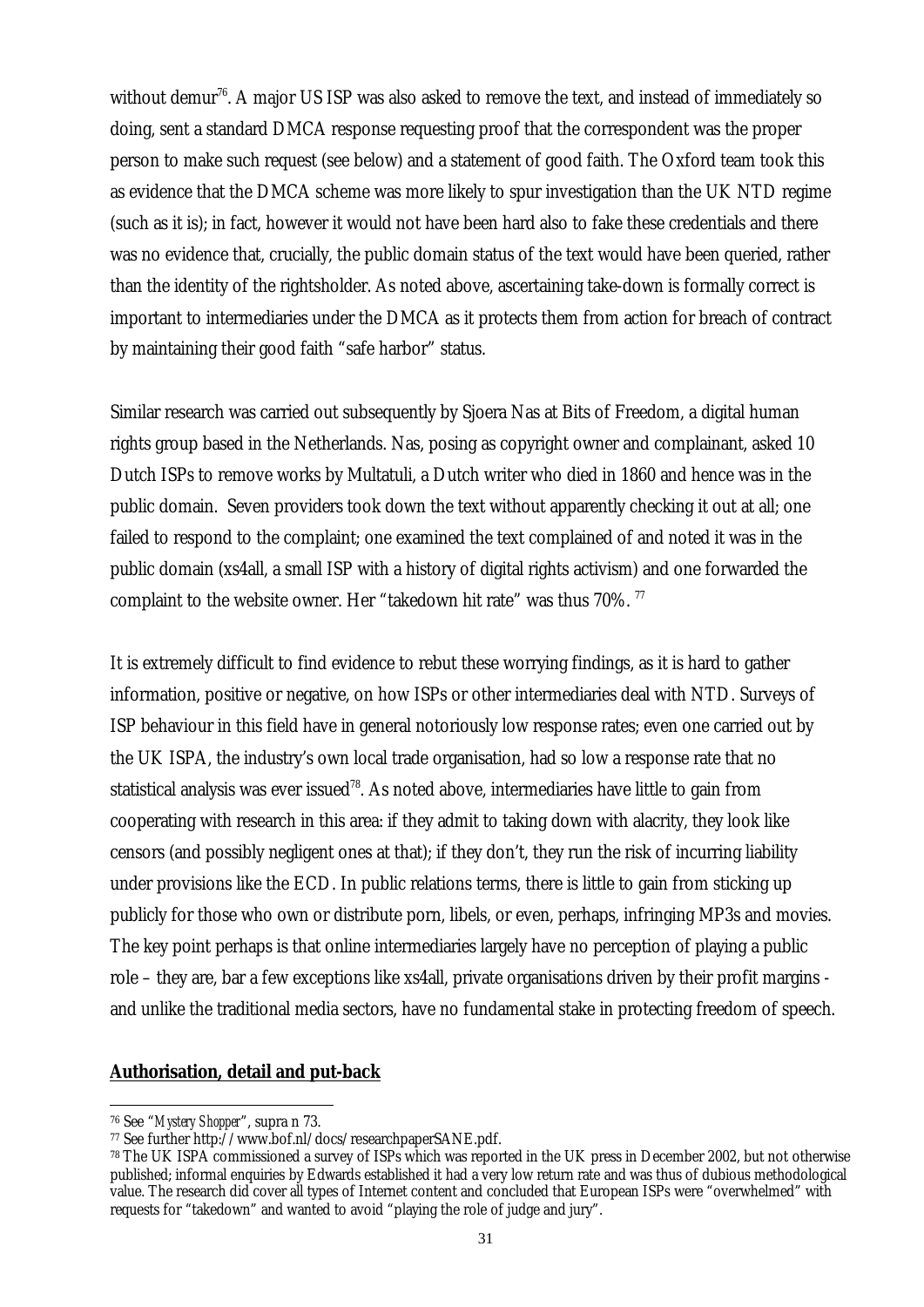Another issue around notice and take-down relates to what authority should be needed to request take down. The DMCA requires (s. 512(c)(3)) that notice must be given in writing, and a physical or electronic signature of the person showing authorization to act on behalf of the rightsholder provided. By contrast in the UK *Godfrey* case, Demon's lawyer complained to the press that this meant he would have to take down every time he received a request from anybody, written in crayon on the back of an envelope. The DMCA further requires that the service provider provides a designated agent to whom takedown requests can be directed, and that details of exactly what infringing material is to be taken down, and where exactly it is held, should be supplied. By contrast the ECD is entirely unprescriptive on all these points.

The most important detail of a NTD scheme is how, or indeed, if, content providers should be given an opportunity to defend themselves before intermediaries block access to or take down content. Nothing in the EC regime even requires notification to the site whose content is taken down, and largely this would be a matter for each ISP's contractual rules and internal procedures. The requirement of "expedient" take-down of course again encourages an ISP even further to take down now, and notify later, if at all. Yet arguably until content has been proven illegal by a court or at least authoritatively labelled as such by a relevantly authorised professional such as a prosecutor (the approach taken in the Belgian implementation of the ECD) it should remain in place, otherwise administrative prior restraint is effectively operating to "chill" freedom of speech and restrict the reasonable contractual expectations of content providers. The DMCA provides that a take-down notice *must* be notified to the "owner" of the material which is to be taken down, who then has the opportunity to intervene and protest that the material should not be removed ("counternotification")<sup>79</sup>. If that person disputes that there is copyright infringement then the material in question is "put back" by the ISP. If the original notifier then continues to dispute the legality of the content, the argument can be moved fairly rapidly into the courts and away from the "privatised" non-judicial control of ISPs. While dispute is under way, the ISP is given "safe harbor" to keep the content up, free from liability even if in the end a court does decide the content was illicit or actionable. Put-back is in principle an excellent device and a useful defense to the charge that NTD schemes impose covert private censorship aided and abetted by intermediary inertia. Yet the anecdotal evidence from the USA<sup>80</sup> is that few content providers threatened with cease and desist

<sup>79</sup> Section 512(g)(3).

<sup>80</sup> See especially the "Chilling Effects Clearinghouse" at http://www.chillingeffects.org, a joint project of the Electronic Frontier Foundation and Harvard, Stanford, Berkeley, University of San Francisco, University of Maine, and George Washington School of Law clinics, which gives notice to the public of "cease and desist" take-down letters received by a wide variety of hosts including, notably, the search engine Google. It is also useful to look at Creative Commons who operate inter alia at http://www.creativecommons.org in the USA and at http://creativecommons.org/projects/international/uk/in the UK.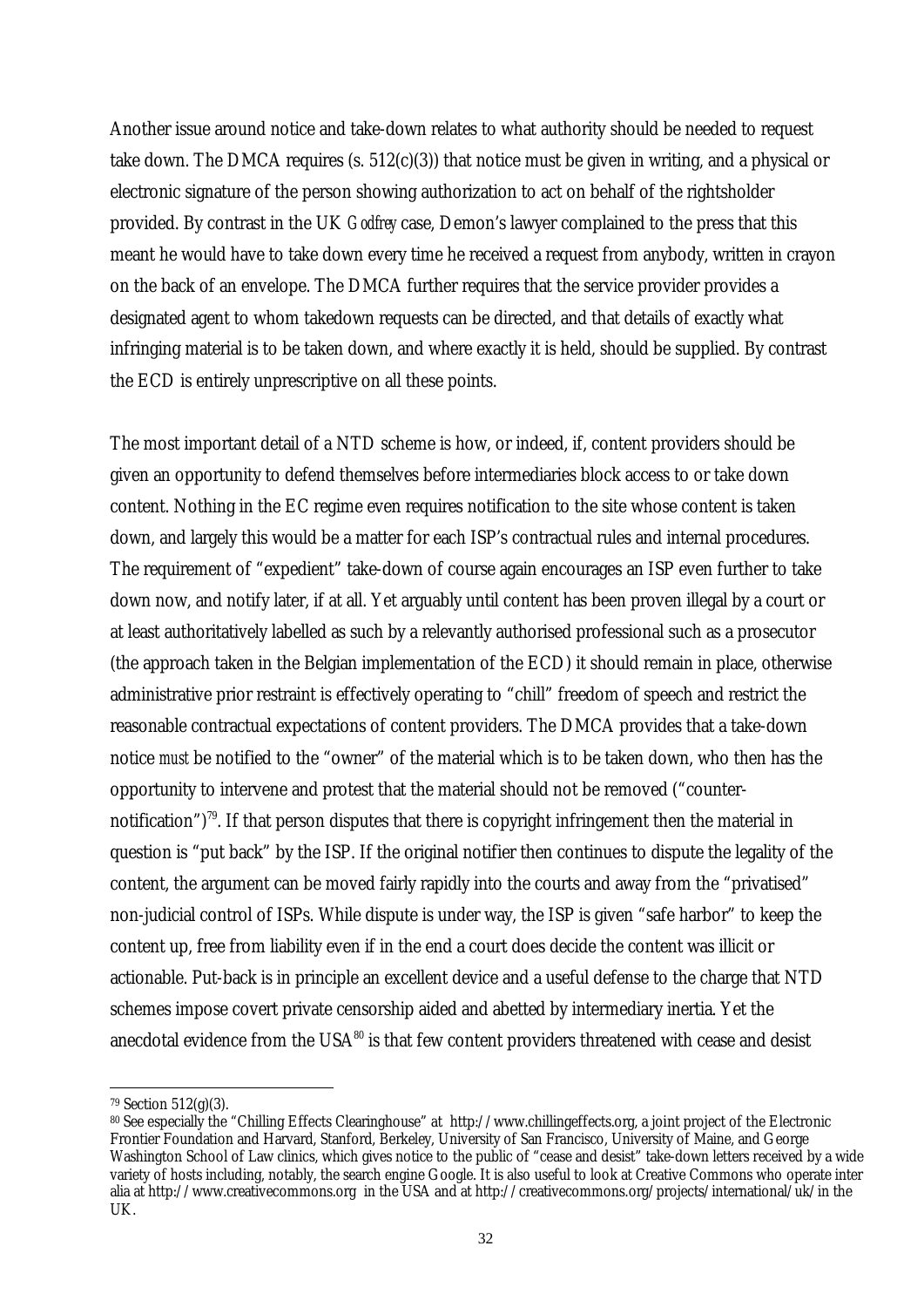letters do hold out for put-back let alone legal action even where facts in the cease and desist letter are false, or defenses could be mounted $81$ . There are clear incentives for such behaviour: the desire for a quiet life, consumer inertia, fear of official letters. And of course, in the domain of unauthorised music and movies, settlements for damages imposed by the RIAA on illegal downloaders who co-operate, are generally much lower than the potential court-imposed fines or damages and costs of legal defense.

## **A role for public scrutiny of NTD?**

Is there an institutional role for a body to act as a middle man between rightsholder and intermediaries? In the area of child pornography<sup>82</sup>, a non-governmental "quango", the Internet Watch Foundation<sup>83</sup>, has existed in the UK since 1996 to provide a means by which the ISP industry as a whole can receive notice and directions as to whether allegedly illegal content complained about by the public should be taken down. The IWF provides a free hot-line channel and a website, so that the public can report offensive material by phone, email or fax. An IWF model, it can be argued, is good for the public interest since it means take down requests will be scrutinised rather than possibly simply complied with by individual intermediaries lacking time and/or legal resources; and IWF decision making is also to some small extent transparent, as statistics are issued about types of complaints and action taken. By contrast the Oxford research<sup>84</sup> clearly seems to suggest that individual ISPs when considering complaints may be neither accountable, transparent nor necessarily applying the relevant legal rules.

This experience begs the question whether take-down requests by IP rights-holders might usefully also be funneled via a single institutional body (other than the courts, of course) which would then be in a position to exert considerable influence over ISPs and hosts in relation to take-down of alleged pirate material, just as the IWF does in relation to obscene material? This was one of the initial suggestions considered by the Rightswatch project funded by the EC from 2002-2003. In the end, however, the project members could not reach agreement on what the role of such an institution would be: whether it should merely act as a "postbox", should investigate and validate complaints, or should actively search for hosted pirate material. Most significantly, the Rightswatch project revealed substantial lack of consensus between the interests of the various stakeholders in the market. Four stakeholder groups were identified: ISPs, rights-holders, content providers and

<sup>1</sup> 81 Wendy Seltzer of the EFF produces convincing evidence that many DMCA C&D letters do contain errors of fact and law: see http://www.eff.org/IP/P2P/20030926\_unsafe\_harbors.php .

<sup>82</sup> Although it has recently also begun to scrutinize racist and hate speech material.

<sup>83</sup> See http://www.iwf.org.uk.

<sup>84</sup> See "Mystery Shopper", supra n 73.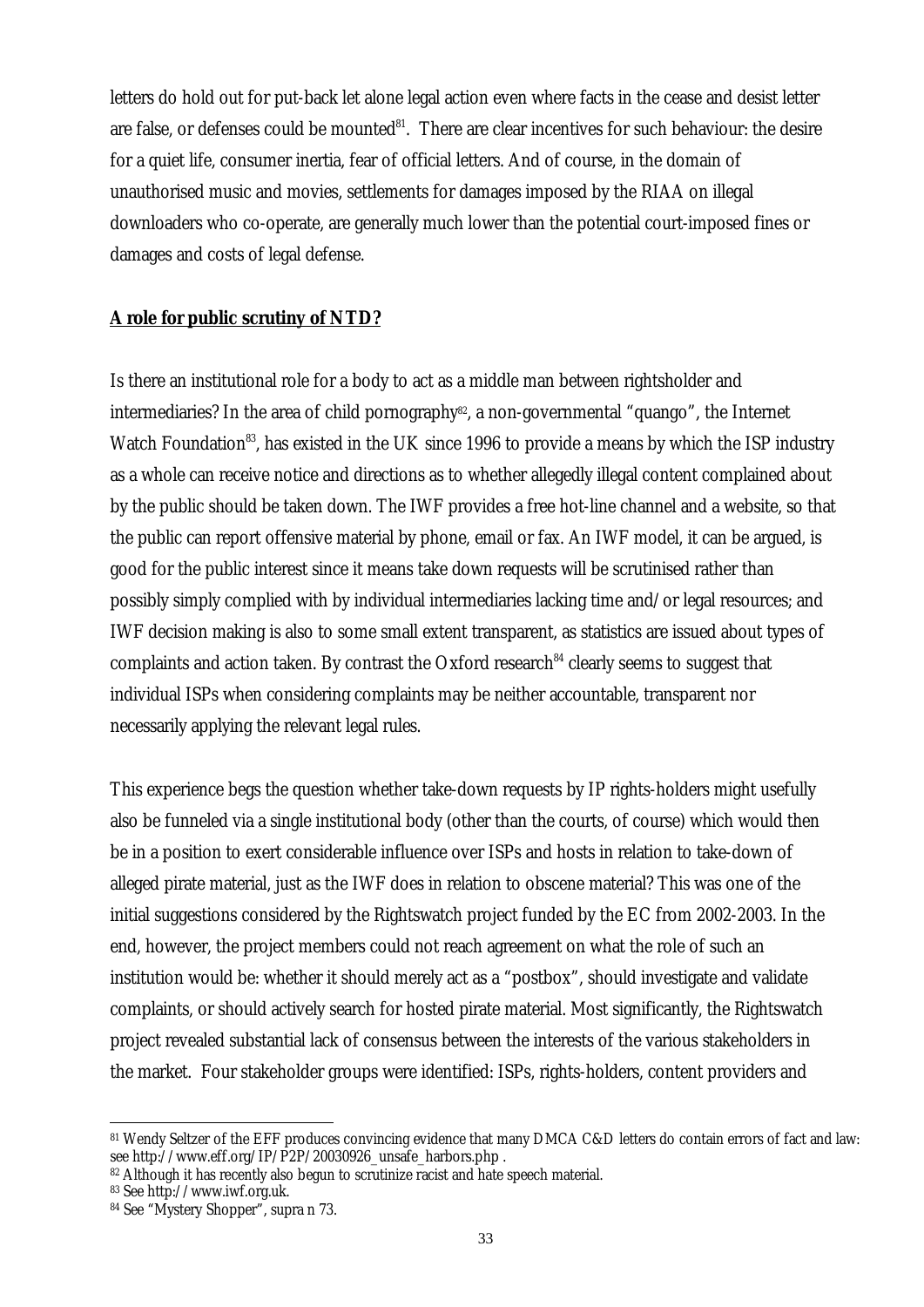"users" or the public. "Trusted" major rights-holders such as music companies had their own legal staff and procedures in place and saw no advantage in a mediating third party. Smaller "non-trusted" rights-holders feared that they would be given less rights and less hearing than major rights-holders in an institutional scheme. The ISP sector's main concern was not for improved validation of the legal substance of take-down requests – indeed their overwhelming wish was to avoid making difficult, time consuming, unpopular and costly<sup>85</sup> decisions about takedown - but for a legally enforceable safe harbour to protect them from suit if and when they responded to take-down notices. For them, a new self-regulatory scheme involving a copyright "IWF" had little improvement to offer over the current status quo. "High levels of mutual hostility" were, furthermore, identified between ISPs and rights-holders. Groups representing content providers and users were mainly concerned with citizen access to information and freedom of speech issues, and felt they had no real involvement and representation in the current process. For them, there was a "*strong view that civil liberties are being replaced by consumer rights and judicial due process is being replaced by industry self regulation*".<sup>86</sup> The Rightswatch project thus produced no clear way forward, and is a strong indication of the obstacles to agreement among stakeholders on voluntary NTD regimes, absent statutory underpinnings.

It might usefully be asked what is desired – *post* publication removal or blocking of Internet content only on the demand of a properly empowered institution or court, thus respecting all legal defenses and the public interest; or some degree of cheap speedy restraint on illicit Internet content by the operation of NTD. If we want the latter, can we introduce an element of public scrutiny more effective than the put-back rules of the DMCA? The issue here is really what body (if any) should adjudicate on notice and takedown - judicial or administrative, self-regulatory or with a more public constitutionalised role, industry funded or state funded, open or acting behind closed doors. The IWF, for example, clearly provides effective scrutiny of a sort, and performs a quasi-public role, yet it is not a court or tribunal and has a self-appointed membership not consisting of lawyers or judges, but largely drawn from the ISP industry, law enforcement and children's charities. Content providers whose material is taken down have no *locus standi* to argue their case before the IWF. Natural justice might suggest a need to consider democratic appointment rules and participation rights for content providers<sup>87</sup>. Other models somewhere between NTD and a full court hearing are possible. In Belgium, take down of content by an ISP must be authorized not by a full court but by a state

<sup>85</sup> The UK ISPA's research in 2002 suggested that every take-down notice costs an ISP up to £1000 to process. See "ISP Liability Update: notice and take down" (2003) *Electronic Business Law* (April) 16.

<sup>86</sup> Rightswatch Final Report at para 5.5.

<sup>87</sup> Intermediaries of course can provide alternative dispute resolutions themselves to deal with such complaints, and since the passing of the Communications Act 2003, UK ISPs are in fact under an obligation to provide access to an external dispute resolution scheme to deal with customer complaints. Aggrieved ISP customers can go to Otelo, the Office of the Telecommunications Ombudsman, or to CISAS, an approved scheme backed by the ISP industry.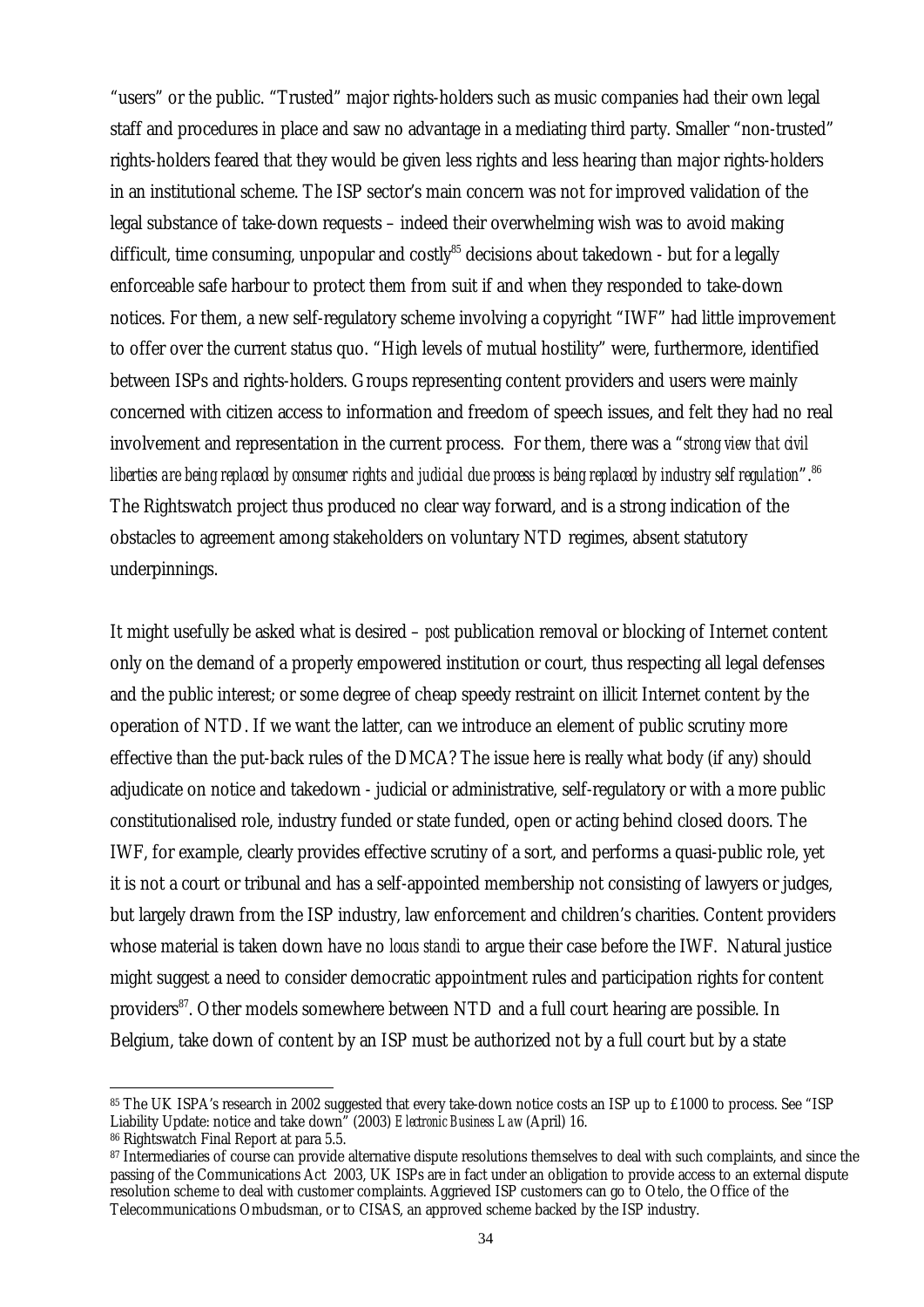prosecutor.88 In Italy and Spain, ECD-based regulations demand that "a competent body" determine the legality of disputed content. In the UK, the Publisher's Association, have proposed a scheme whereby as soon as "take-down" is opposed by the provider of the disputed content, the matter must mandatorily go to the courts and the content meanwhile remain in the public view<sup>89</sup>. What the "Mystery Shopper" and associated Oxford research, as well as the US experience recounted on the "Chilling Effects" site, seem to establish is that the interests of legal control of content, freedom of speech and natural justice may not be best met by leaving take down entirely to the control of the online intermediary industries. The Oxford PCMLP-IAPCODE<sup>90</sup> research identifies a number of essential requirements for a self regulatory dispute resolution system to work effectively and in the public interest in the digital media/content area. Such schemes should be, inter alia:

- Beneficial to consumers;
- Accessible to members of the public;
- Independent from interference by interested parties;
- Adequately funded and staffed;
- Provide effective and credible sanctions;
- Provide for auditing and review by the relevant independent regulatory authority (IRA);
- Be publicly accountable; and
- Provide for an independent appeals mechanism.<sup>91</sup>

It seems evident that existing bodies making decisions on take-down, such as ISPs, hosts and even self-appointed institutions like the IWF, do not currently meet most or all of these criteria92. The Oxford research suggests $93$  that the way forward may lie with codes of conduct developed by relevant industry bodies accredited by the relevant IRA (Independent Regulatory Authority) for that industry sector. This provides both flexibility and public input into NTD practice. Accreditation could be indicated by kite marking. The IRA should also then continue to audit such self regulatory schemes in some co-regulatory paradigm, in order to assess how they are impacting fundamental rights such as freedom of speech, via a "Fundamental Rights Impact Assessment". A "national

<sup>1</sup> 88 Recent Canadian proposals recommend a 'notice and notice' procedure which would require a court order prior to the removal of content. See Geist. M "Canada rejects one-sided approach to copyright reform", Toronto Star, March 28, 2005. <sup>89</sup> Oral presentation by PA representative, *Not-Con*, London, 5 June 2004.

<sup>90</sup> Oxford PCMLP-IAPCODE "Self regulation of digital media converging onto the Internet: Industry codes of conduct in sectoral analysis" available at http://pcmlp.socleg.ox.ac.uk/execsummary.pdf

<sup>91</sup> PMCLP-IAPCODE, ibid, para 12.1.

<sup>92</sup> Oddly, the much criticized Australian scheme discussed infra does in fact involve public scrutiny by a legitimate government appointed body, namely the ABA Classification Board. It also publishes full reports of its activities.

<sup>93</sup> Ibid, Section 12: Watching the Watchdogs: Accreditation of Self-regulatory Codes and Institutions.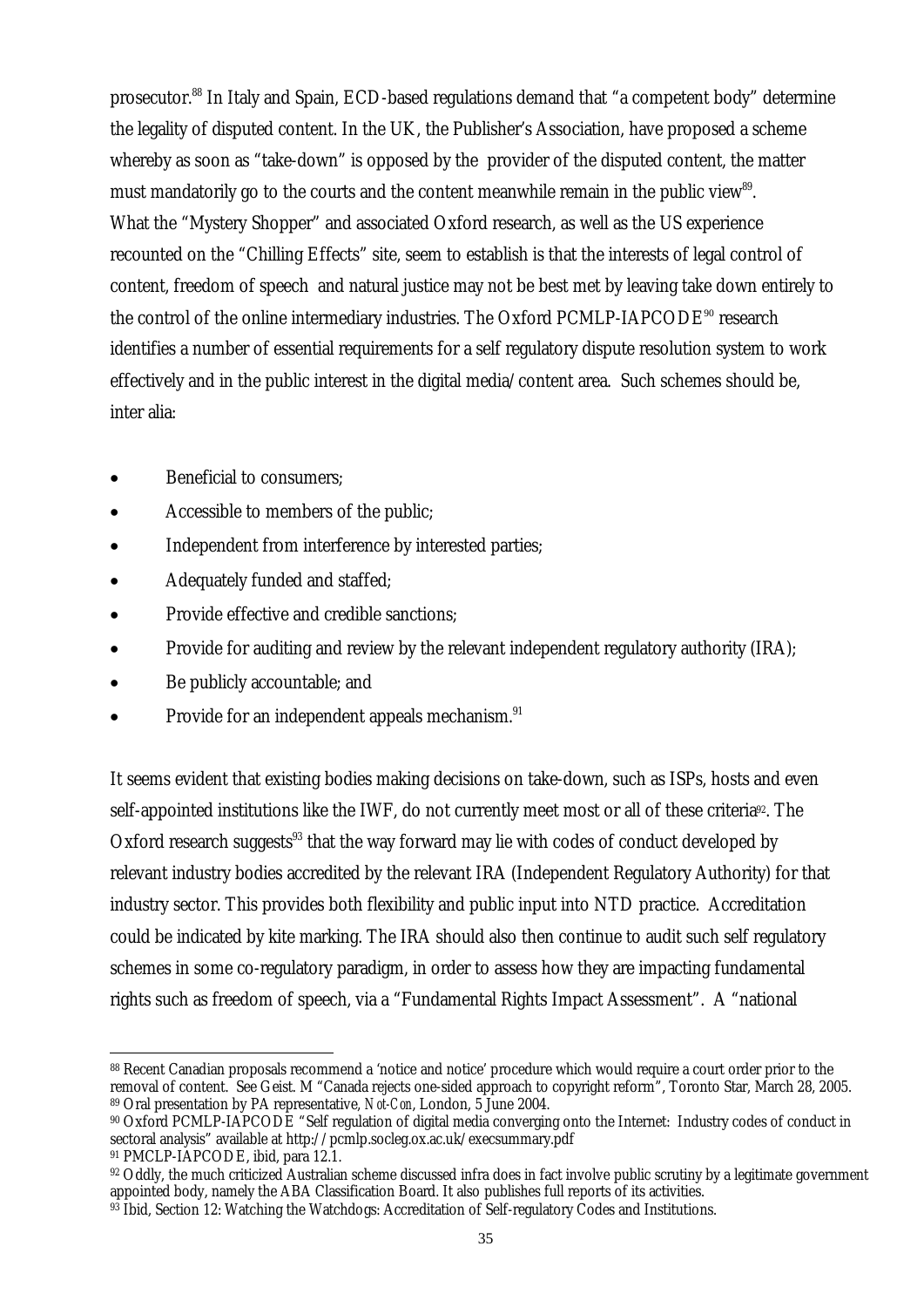resource audit of ISP and content sectors" should also be undertaken to see if ISPs have the resources sustainably to devote to effective self regulation. Structures should be assessed to see if and how they incorporate independent representation, external monitoring of compliance, public accountability and adequate publicity and transparency functions. Performance indicators (such as time taken to address complaints) should also be set so that regular review could be conducted against such benchmarks. These are useful suggestions, although it is not clear they could be applied on a global scale since not all countries will have a developed or effective IRA for digital media industries.

#### **H. Copyright liability and P2P intermediaries**

The above discussion on NTD is predicated upon the online intermediaries having knowledge, whether actual or constructive, of the unlawful material, and therefore the ability to remove or block access to that material. But with P2P intermediaries, that is often not the case. A brief description of the types of P2P service providers or "P2P intermediaries" has been given above (see above p 7 et seq.). The purpose of this part is to look in detail at the attempts which have been made to hold P2P intermediaries liable for copyright infringement, and consider how courts have responded to these moves.

#### *Liability for P2P software*

The challenge for the entertainment companies has been to find a legal standard by which the authors and/or distributors of P2P software could be found liable for the transmission of works protected by copyright between P2P service users. In some jurisdictions it has not been possible to charge the authors or distributors of programs with primary copyright infringement as they do not make copies of the works: users make those 'copies'. Thus rather than primary infringement of copyright, secondary liability has been the focus of attention, most notably in the US, where it is framed as vicarious and contributory liability. In other jurisdictions, primary infringement has been the target through the test of 'authorisation of infringement' (Canada and Australia). In others still, related areas of the general law have been called upon (Netherlands).

#### *Contributory and vicarious liability: the US.*

While not appearing in the US Copyright Statute, two varieties of secondary liability have been recognised by US Courts: contributory and vicarious. Common to both is the requirement that there be a direct infringement by a primary infringer. Beyond that, contributory liability requires that the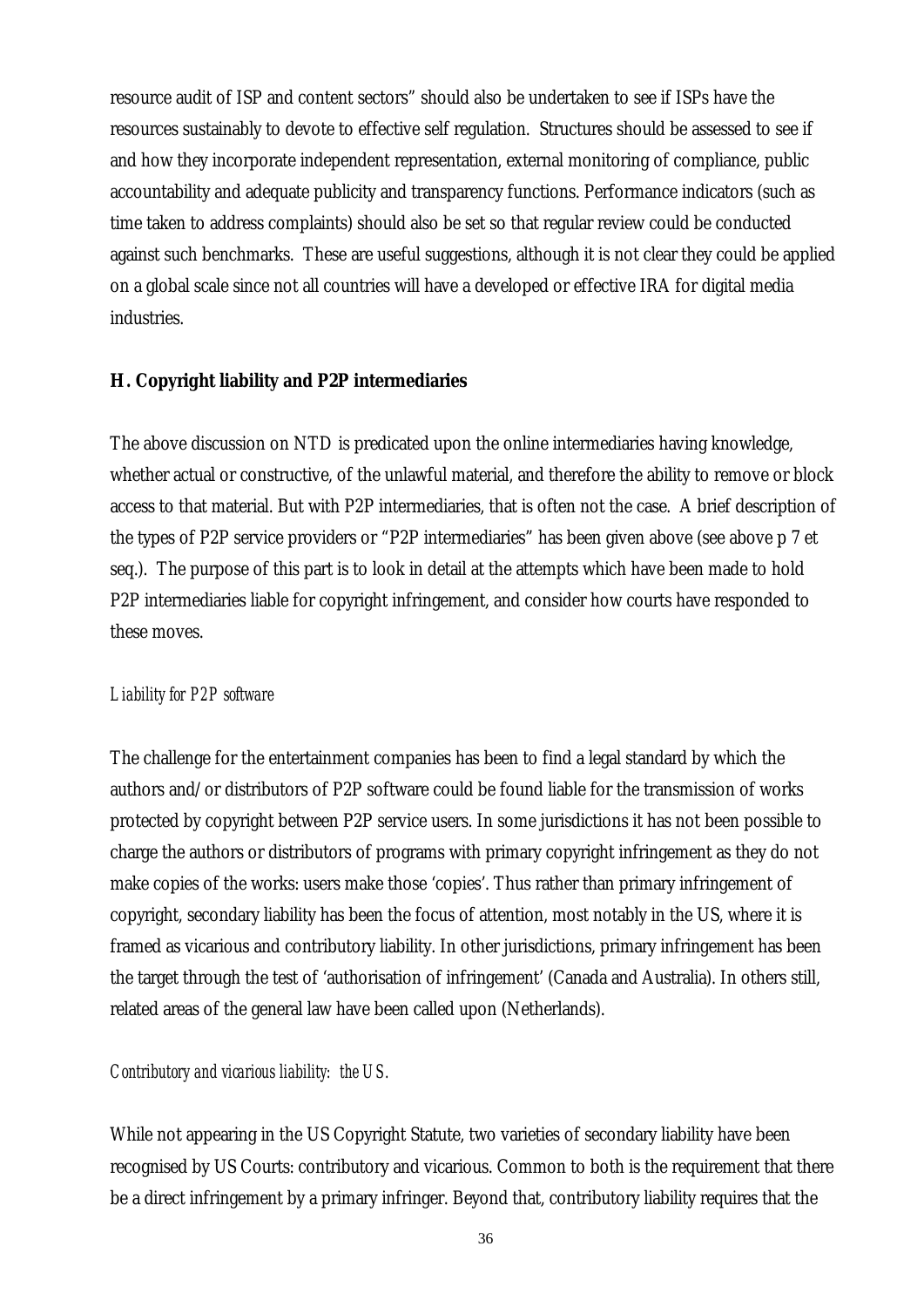infringer have knowledge of the infringement and that he/she make a material contribution to it.<sup>94</sup> This, it was said in *Aimster*, stemmed from a recognition that it would be impracticable and futile for a copyright owner to sue a multitude of infringers; the contributor or 'aider and abettor' could be sued instead. Vicarious liability requires that the infringer receive some financial benefit having some direct or indirect relation to the infringing conduct and that he/she has the right and ability to supervise the infringers.<sup>95</sup> This liability is said to have developed from an underlying notion of 'fairness'; when an individual seeks to profit from an enterprise in which identifiable losses are expected to occur, it is ordinarily fair and reasonable to place responsibility for those losses on the person who profits, even if that person makes arrangements for others to perform the acts that cause the losses.<sup>96</sup>

But vicarious and contributory liability will not attach where there are substantial non-infringing uses for a product. Thus in *Sony Corp. v. Universal City Studios v Sony Corporation of America*97 the US Supreme Court had to consider whether Sony was vicariously or contributorily liable for the infringements carried out by users of the Betamax machine. The Court found that if vicarious liability was to be imposed on Sony, it must rest on the basis that it had sold equipment with constructive knowledge that its customers might use that equipment to make unauthorised copies of works protected by copyright. The Court found that: '*There is no precedent in the law of copyright for the imposition of vicarious liability on such a theory*' 98. Thus, constructive knowledge that customers may infringe was not sufficient. The Court also drew on the '*staple article of commerce doctrine'* saying that '*The sale of copying equipment, like the sale of other articles of commerce, does not constitute contributory infringement if the product is widely used for legitimate, unobjectionable purposes. Indeed, it need merely be capable of substantial non infringing uses.*' It was not necessary to say how much was commercially significant because the standard would be satisfied by one potential non infringing use, in this case the use of the Betamax machine for private non-commercial time shifting in the home. '*The Betamax is, therefore, capable of substantial noninfringing uses. Sony's sale of such equipment to the general public does not constitute contributory infringement of respondents' copyrights'*. 99

#### *Napster*

So how, then, has secondary liability and the *Sony* test for 'substantial non-infringing uses' been

<sup>1</sup> <sup>94</sup> *MGM v Grokster* 380F 3d 1154 (9th Cir 2004).

<sup>95</sup> It has been questioned as to the extent that the ability to control is a significant factor: Feder, "Is Betamax Obsolete? Sony Corp of America v Universal City Studios Inc in the Age of Napster" 37 Creighton L Rev 859.

<sup>96</sup> *Polygram Int'l Pub Inc. v. Nevada/TIG Inc* 855 F Supp 1314 (D Mass 1994). *Dreamland Ballroom Inc v Shapiro Bernstein &Co*. 36 F 2d 354 (2nd Cir 1929).

<sup>97 480</sup> F supp 429 (C.D Cal 1979); rev'd 659 F 2d 963 (9th Cir 198d1); rev'd 464 US 417 (1984).

<sup>98</sup> Ibid p 439.

<sup>99</sup> Ibid p 456.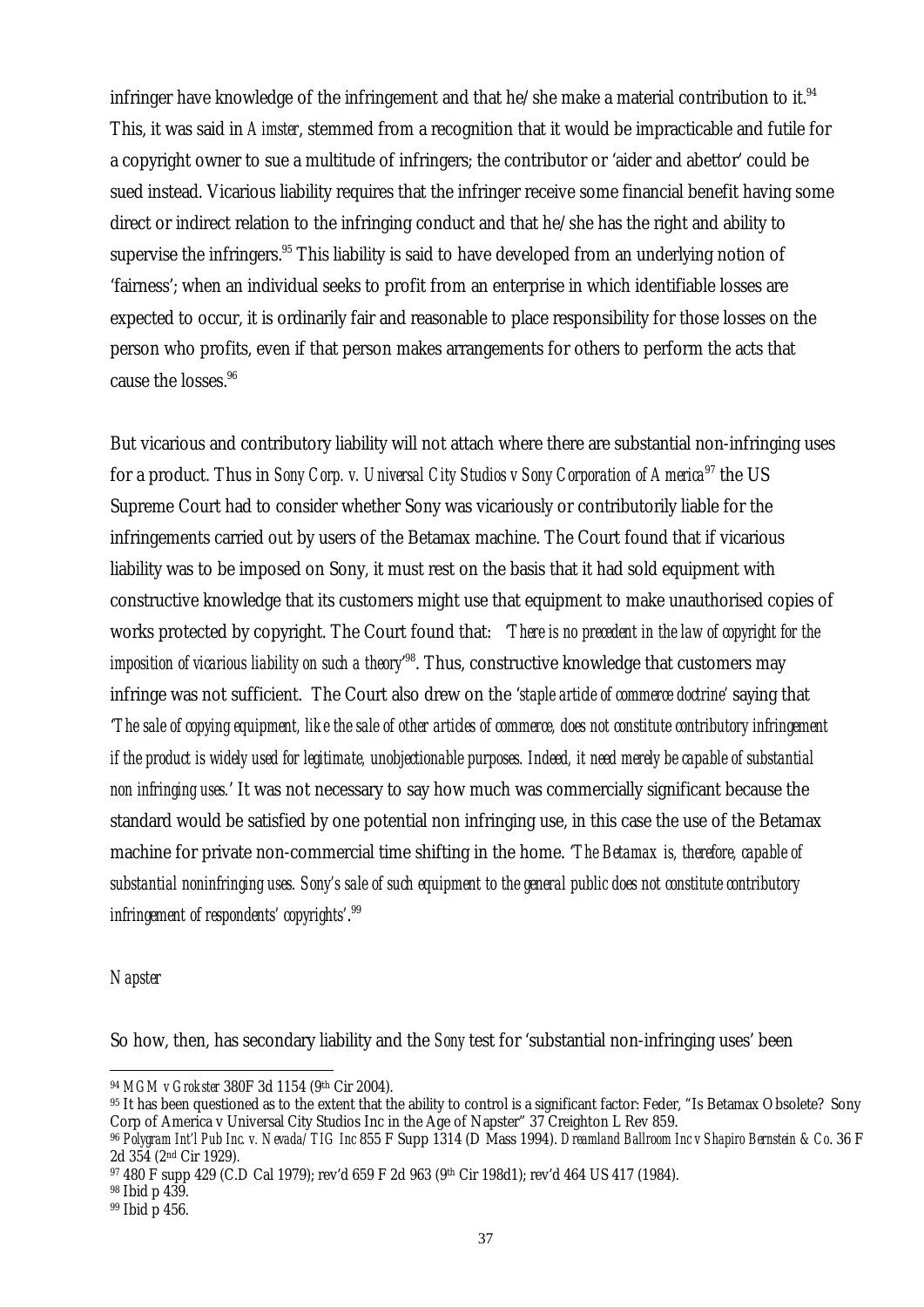applied in the US courts to P2P intermediaries? *Napster*100 was the first system to come under scrutiny in a case which was eventually heard by the US  $9<sup>th</sup>$  Circuit Court of Appeals in 2001. The cataloguing process in Napster was carried out through an index maintained on the Napster service; any user request for a particular song or other work was routed via this centralised index. Napster sought to avoid the imposition of contributory liability by arguing that its software was capable of substantial non infringing uses (swapping of files which were not protected by copyright and/or to which the copyright owners had consented). The Ninth Circuit rejected that argument based largely on the grounds that Napster had a greater degree of knowledge of the underlying infringements than had Sony. Because Napster provided the centralised index, Napster, unlike Sony, had actual, not just constructive, knowledge of specific infringing materials. Where there was actual knowledge, it was irrelevant that the product was capable of substantial non infringing uses $101$ . The Court considered that the provision of support services (the index system) constituted contributory infringement $102$ and largely ignored the role that the distribution of Napster software played in the enterprise. On vicarious liability, the Court opined that Napster not only enjoyed a financial benefit - *'financial benefit exists where the availability of infringing material 'acts as a draw' for customers…Napster's future revenue is directly dependent upon increases in user base' -* but also that Napster had the right and ability to supervise the infringing conduct by blocking users' access to its service. The rest, as they say, is history.

#### *Aimster*

So Napster was found both contributorily and vicariously liable for the infringements by its users. The next case to come before the courts, which went to the US Court of Appeals for the  $7<sup>th</sup>$  Circuit in 2003, was In Re Aimster.<sup>103</sup> As with Napster, Aimster made no copies of files on its servers. Information as to the location of files was kept on the computers of users, but it was part of Aimster's service that its software searched the computers of users on which files were located when a specific request was made. In addition all communications between the Aimster service and the users were encrypted by the sender by means of encryption software made available by Aimster. The Court took a different approach to that taken in Napster, saying that even if Aimster *could* show non infringing uses of the software, where it was *also* used for substantial *infringing* purposes, to avoid liability they would have to '*show that it would have been disproportionately costly for [it] to eliminate or at least reduce substantially the infringing uses*.' The approach was thus to balance the respective magnitudes or proportions of infringing uses against non infringing uses, and in so doing to look at the actual, and not just hypothetical, uses being made of the products or services: '*It is not enough…* 

<sup>100</sup>*A&M Records v Napster* 9th Cir 2001.

<sup>101</sup> *Napster 2,* 239 F 3d at 1021.

<sup>102</sup> *Napster* 114 F. Supp. 2d at 919-20.

<sup>103 334</sup> F.3d 643, 67 USPQ2d 1233.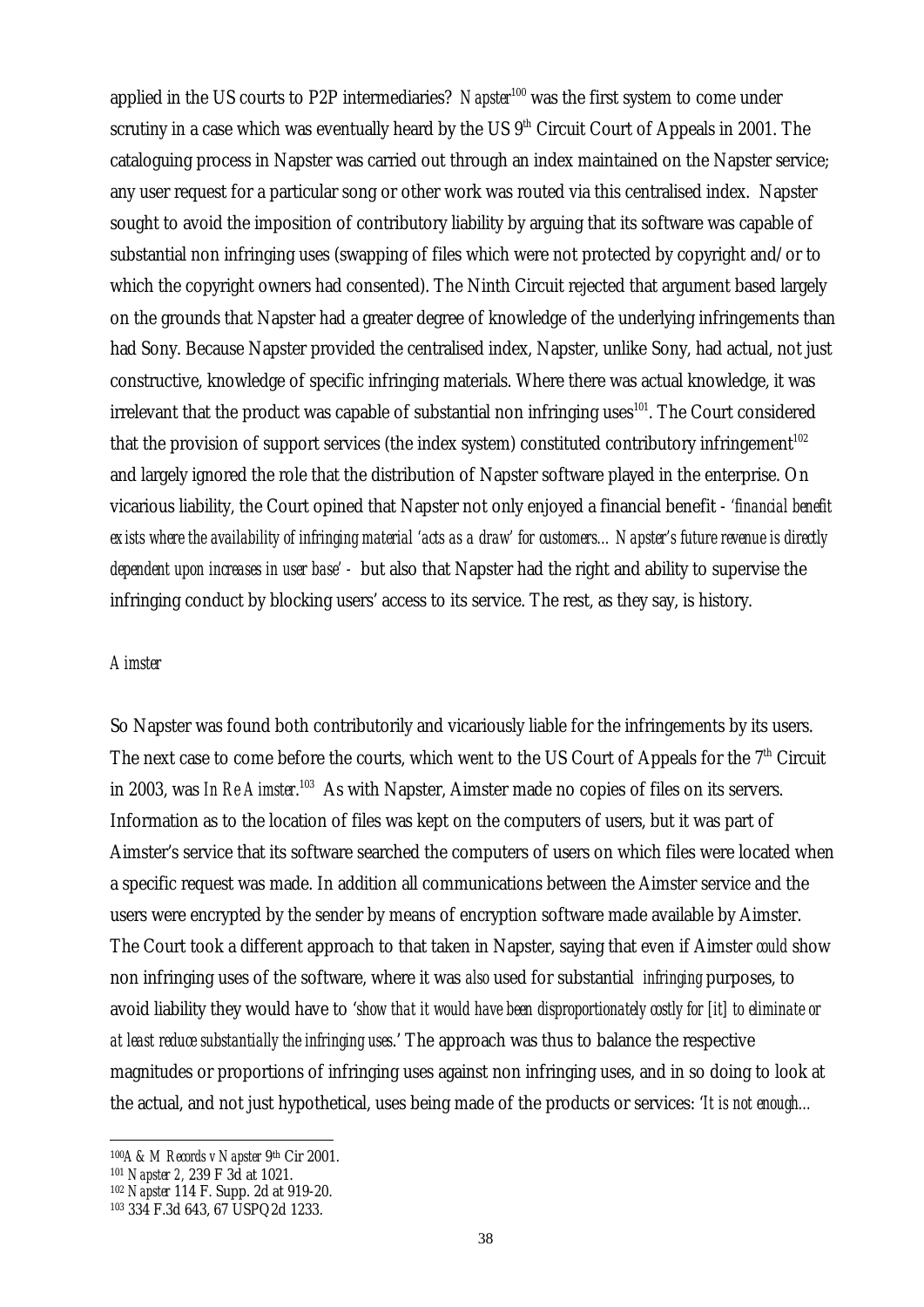*that a product or service be physically capable … of a non-infringing use'*. 104 Further it was necessary to determine not only what Aimster knew about the ways in which its software was being used.<sup>105</sup> but also what it had chosen not to know. In other words, the notion of willful blindness was rejected. *'Willful blindness is knowledge, in copyright law (where indeed it may be enough that the defendant should have known of the direct infringement)'*. 106 Aimster had argued that because it used encryption software, they did not know whether the system was used to swap infringing files by the users: *'Our point is only that a service provider that would otherwise be a contributory infringer does not obtain immunity by using encryption to shield itself from actual knowledge of the unlawful purposes for which the service is being used'*. 107 The Court also considered whether Aimster was vicariously liable by failing to eliminate the encryption feature of its system and monitor the use being made of the software. However, the Court felt it was not necessary to deal with this in detail because: '*its ostrich-like refusal to discover the extent to which its system was being used to infringe copyright is merely another piece of evidence that it was a contributory infringer'*.

### *Grokster*

Aimster was thus held contributorily liable for infringement of copyright. But in the next case, *MGM*  v Grokster,<sup>108</sup> heard by the 9<sup>th</sup> Circuit Court of Appeals in 2004, the technology had changed again. In Grokster, the system is decentralised, with each user maintaining an index only of those files which he or she wishes to make available to other users. When a user looks for a file, the software broadcasts a search request to all the other computers on the network. The collective results are passed back to the requesting computer. As with the other cases, direct infringement of copyright by the users was accepted. On the knowledge requirement for contributory infringement, the court said that where the product was not capable of substantial or commercially significant non-infringing uses, the copyright owner need only show that the defendant had constructive knowledge of the infringement. However, where the product *was* capable of substantial or commercially significant non-infringing uses, then the copyright owner must show that the defendant had *reasonable knowledge of specific infringing files and failed to act on that knowledge to prevent infringement*. Citing the example of the band Wilco, who had voluntarily made their music freely available for distribution using the software, the Appeals Court agreed with the District Court that the software was capable of substantial non infringing uses. This differs significantly from the test employed in *Aimster,* where, as discussed above, the court said that an important additional factor was how '*probable*' the non-

<sup>104</sup> Ibid p.653.

<sup>105</sup> The Aimster court stated: 'We therefore agree with Professor Goldstein that the Ninth Circuit erred in *A&M Records, Inc. v. Napster, Inc.*, 239 F.3d 1004, 1020 [57 USPQ2d 1729] (9th Cir. 2001)'.

<sup>106</sup> *Casella v. Morris*, 820 F.2d 362, 365 [3 USPQ2d 1340] (11th Cir. 1987).

<sup>107</sup> 334 F.3d 651.

<sup>108</sup> Supra n 94. For a compilation of all the documents in this case see http://www.eff.org/IP/P2P/MGM\_v\_Grokster.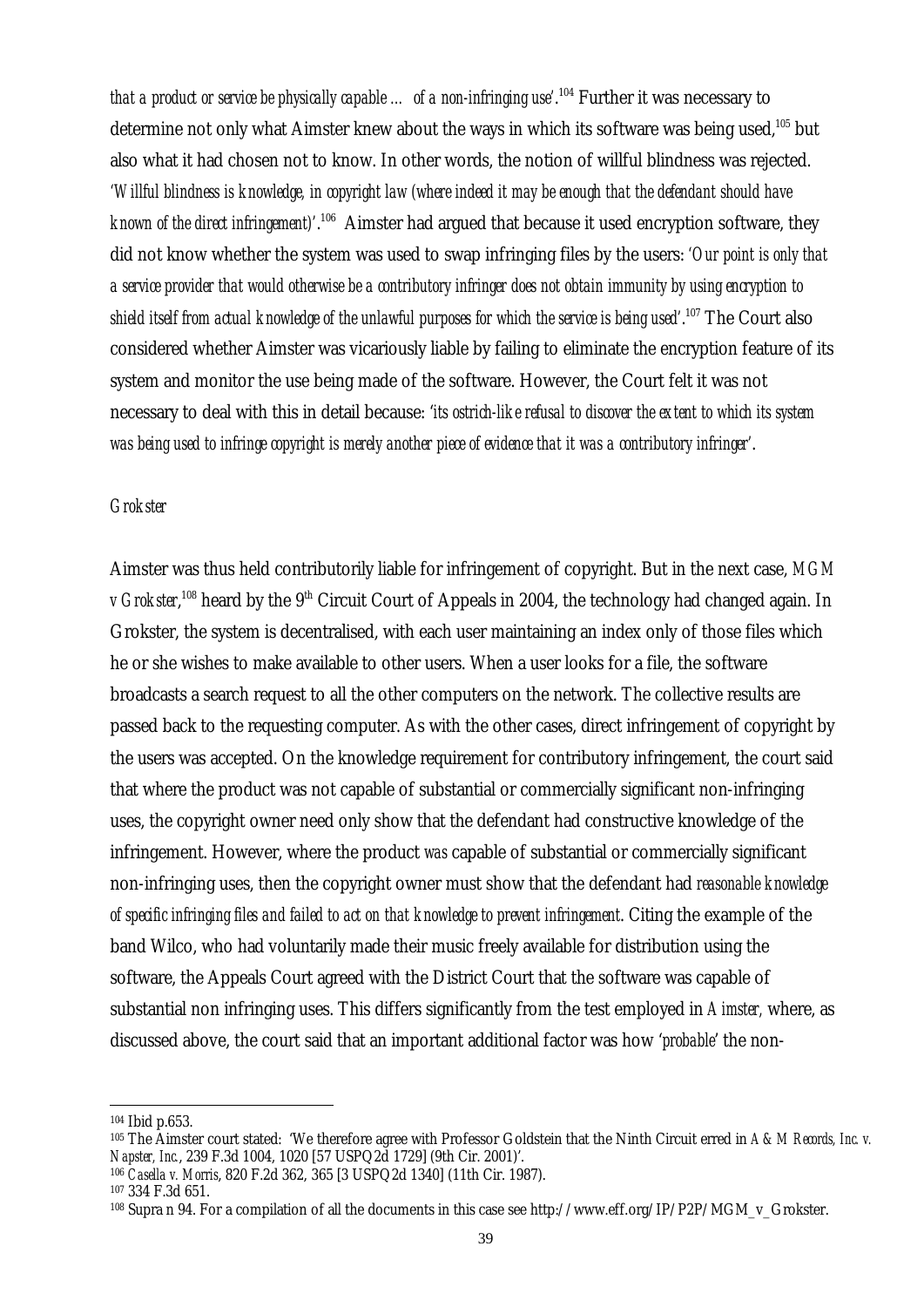infringing uses of a product are.109 According to the Court in *Grokster*, liability *also* required specific knowledge of infringement at the time at which a contribution was made to that infringement. In the absence of any centralised index under their control, Grokster had no such knowledge. Further Grokster did not materially contribute to the infringement*: 'they did not provide the 'site and facilities' for infringement and do not otherwise materially contribute to the infringement'*.

On vicarious liability, the Court noted that there was both primary infringement and a direct financial benefit (via advertising revenue). On the 'right and ability to supervise' the Court noted that in Napster it had been said that the '*ability to block infringers' access to a particular environment for any reason whatsoever is evidence of the right and ability to supervise*"110. However in *Grokster*, the court said that it did not appear from the evidence that there was the ability to block access to individual users: *'there is no registration and no log-in process so there is no ability to terminate access absent a mandatory software upgrade to all users'*. Thus, *'the sort of monitoring and supervisory relationship that has supported vicarious liability in the past is completely absent in this case'*111. In addition, the Court rejected the willful blindness theory put forwards in *Aimster*. The Defendants were thus found not liable.

The case has, of course, been referred to the Supreme Court. The question to be addressed is the issue of whether a defendant invoking the *Sony* defence has to show that the technology is capable of, or actually does, support substantially non-infringing uses. Oral arguments were heard on March 29, 2005, with the judgment expected to be handed down in early summer. One glance at the numbers of amicus briefs filed in the case indicates the strength of passion on all sides.<sup>112</sup>

## *BitTorrent*

The difficulty in applying a proportionality test as suggested in *Aimster* (ie, what proportion of uses of a service are infringing as opposed to non infringing) can be well illustrated by looking at the development and subsequent use of BitTorrent. The technology underpinning BitTorrent has been explained above (p. 8). Of particular note are the reasons that Cohen (the developer), has given for the structure of the technology. Far from being designed as a program to enable the unlawful sharing of files, it is intended to lessen the bottlenecks that can occur when a large file is copied from a single computer – in other words, as a mechanism to improve the functionality of the Internet. Indeed, it is used by many for lawful purposes. For instance, Peter Jackson, the producer of the *Lord of the Rings* film trilogy is currently producing a remake of *King Kong*. During this process he

<sup>&</sup>lt;sup>109</sup> In re Aimster Copyright Litigation 334 F 3d 643 (7<sup>th</sup> Cir. 2003) at 653.

<sup>110 239</sup> F 3d at 1023

<sup>111</sup> *Grokster*, at 11744.

<sup>112</sup> See http://www.eff.org/IP/P2P/MGM\_v\_Grokster.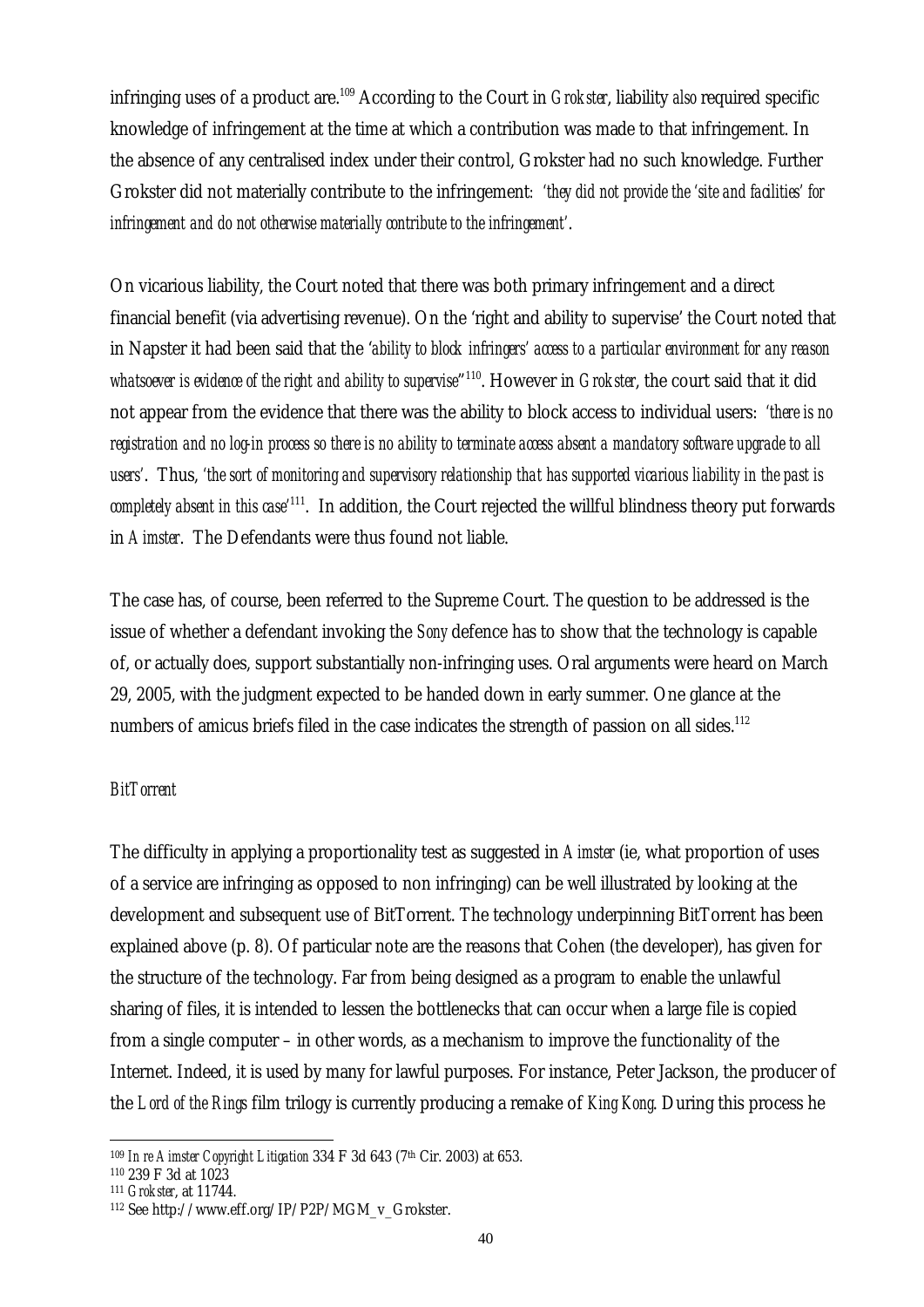is keeping an online production diary which includes both text and video. As the video files are large, he is using BitTorrent to share the work of distributing the files.<sup>113</sup> BitTorrent is the major conduit for the legal and encouraged copying of open source Linux operating system files, and is also used to disseminate public domain works via Project Gutenberg. That, of course, does not mean that it is not used by others for unlawful purposes.<sup>114</sup>

Although the current focus of the content companies is on seeking to contain and close down BT torrent sites and hubs, $115$  an MPAA spokesman has apparently said that Cohen (BitTorrent's developer) is under scrutiny for continuing to develop the software '*and making it easy to steal copyright material*.'116

## **Safe Harbor**

In addition to the arguments concerning contributory and vicarious liability, the US courts have opined on the 'safe harbor' provisions to be found in the DMCA which can exempt qualifying service providers from monetary liability for direct vicarious and contributory copyright infringement and limit injunctive relief<sup>117</sup> so long as stated conditions are met.<sup>118</sup>

## *Napster*

In May 2000 Patel J<sup>119</sup> considered the position of Napster in relation to Section 512 of the DMCA which addresses the liability of online service and Internet access providers for copyright infringements occurring online. Napster argued that it was a service provider within the meaning of s. 512(k)(1)(A) of the DMCA. This provides that the term 'service provider' means *'an entity offering the transmission, routing, or providing of connections for digital online communications, between or among points specified by a user, of material of the user's choosing, without modification to the content of the material as sent or received*.' Napster claimed that it offered the *'transmission, routing, or providing of connections for digital online communications*' by enabling the connection of users' hard-drives and the transmission of MP3 files 'directly from the host hard drive and Napster browser through the Internet to the user's Napster browser and hard drive.' The Court was not wholly convinced saying that *'the court assumes, but does* 

<sup>113</sup> Kong is King.net|King Kong|Peter Jackson's Production Diary, at http://www.kongisking.net/kong2005/proddiary. 114 It has just been reported that an Australian ISP has had its offices raided in what appears to be the first action brought concerning the use of BitTorrent technology for copyright infringement in Australia.

http://www.zdnet.com.au/news/0,39023165,39184042,00.htm.

<sup>115</sup> See n 10 supra.

<sup>116</sup> Fonda, "Downloading Hollywood", TIME, Feb. 14, 2005.

<sup>&</sup>lt;sup>117</sup> To the degree specified in DMCA subsection  $512(j)(1)(B)$ .

<sup>118</sup> These are to be found in DMCA s. 512(a).

<sup>119</sup> Not Reported in F.Supp.2d Page 12000 Copr.L.Dec. P 28,072, 54 USP.Q.2d 1746, 2000 WL 573136 (N.D.Cal.)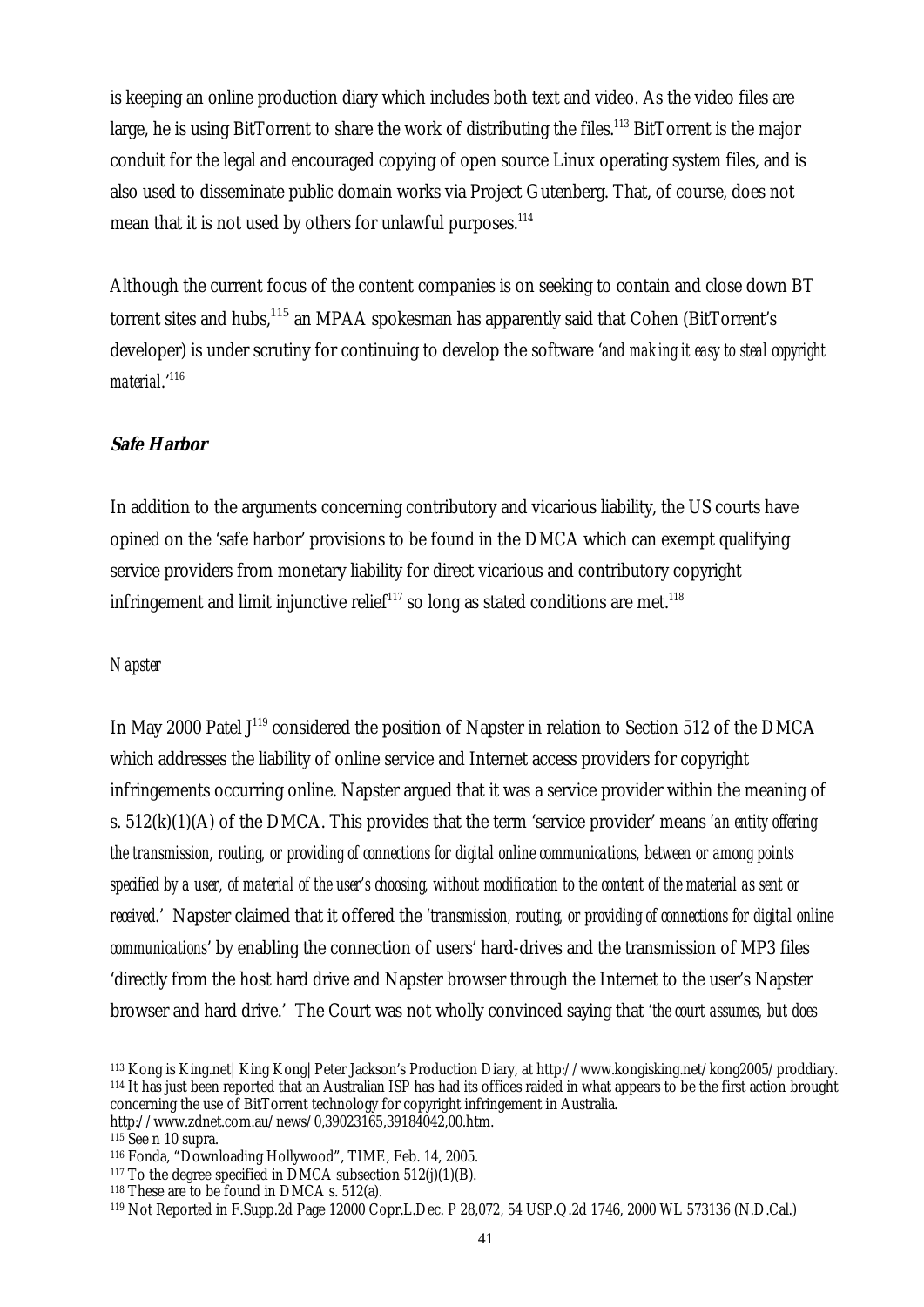*not hold, that Napster is a 'service provider' under subparagraph 512(k)(1)(A)*' 120.

Napster claimed that its business activities fell within the safe harbor provided by subsection 512(a). Liability of the service provider is limited where *'the material is transmitted through the system or network without modification of its content*'. The Court found this provision inapplicable as the files were not transmitted 'through the system' within the meaning of the statute, but through the Internet. Thus Napster did not qualify for the safe harbor provisions.

In August 2000, Patel J.<sup>121</sup> faced once again with an argument by Napster for eligibility under the safe harbor provisions, found that as Napster satisfied the objective test for constructive knowledge (Napster had reason to know about infringement by third parties), a finding which put to an end to the *'defendant's persistent attempts to invoke the protection of the Digital Millennium Copyright Act, 17 USC. ß 512 as this subsection expressly excludes from protection any defendant who has [a]ctual knowledge that the material or activity is infringing'* 122or '*is aware of facts or circumstances from which infringing activity is apparent*.'123 The court went on to say that Napster had *'failed to persuade this court that subsection 512(d) shelters contributory*  infringers.' This finding was a step too far for the 9<sup>th</sup> Circuit which, said in February 2001 that: 'We *need not accept a blanket conclusion that § 512 of the Digital Millennium Copyright Act will never protect secondary infringers'.*<sup>124</sup> *' We do not agree that Napster's potential liability for contributory and vicarious infringement renders the Digital Millennium Copyright Act inapplicable per se. We instead recognize that this issue will be more fully developed at trial'*. 125

#### *Aimster*

1

We turn now to Aimster's claim to be eligible for the safe harbor provisions. The District Court Judge ruled that Aimster met the definition of an Internet service provider as found in

 $120$  DMCA s.  $512(k)(1)(A)$  provides: As used in subsection (a), the term 'service provider' means an entity offering the transmission, routing, or providing of connections for digital online communications, between or among points specified by a user, of material of the user's choosing, without modification to the content of the material sent or received. The Napster Court noted that in *Universal City Studios, Inc. v. Reimerdes*, 82 F.Supp.2d 211, 217 & n.17 (S.D.N.Y 2000), one Defendant had sought protection under subsection 512(c). Although the Court noted in passing that the Defendant offered no evidence that he was a service provider under subsection 512(c), it held that he could not invoke the safe harbor because plaintiffs claimed violations of 17 USC section 1201(a), which applies to circumvention products and technologies, rather than copyright infringement.

<sup>121 114</sup> F.Supp.2d 896.

 $122$  DMCA s.  $512(d)(1)(A)$ .

 $123$  DMCA s.  $512(d)(1)(B)$ .

<sup>124</sup> The Court quoted inter alia Wright, "Actual Versus Legal Control: Reading Vicarious Liability for Copyright Infringement Into the Digital Millennium Copyright Act of 1998", 75 Wash. L. Rev. 1005, 1028-31 (July 2000) with approval where the author said '[T]he committee reports leave no doubt that Congress intended to provide some relief from vicarious liability'. 125 The Court noted that the Plaintiffs had raised and continued to raise significant questions under the DMCA, including: (1) whether Napster is an Internet service provider as defined by 17 USC. s. 512(d); (2) whether copyright owners must give a service provider "official" notice of infringing activity in order for it to have knowledge or awareness of infringing activity on its system; and (3) whether Napster complies with s. 512(i), which requires a service provider to timely establish a detailed copyright compliance policy.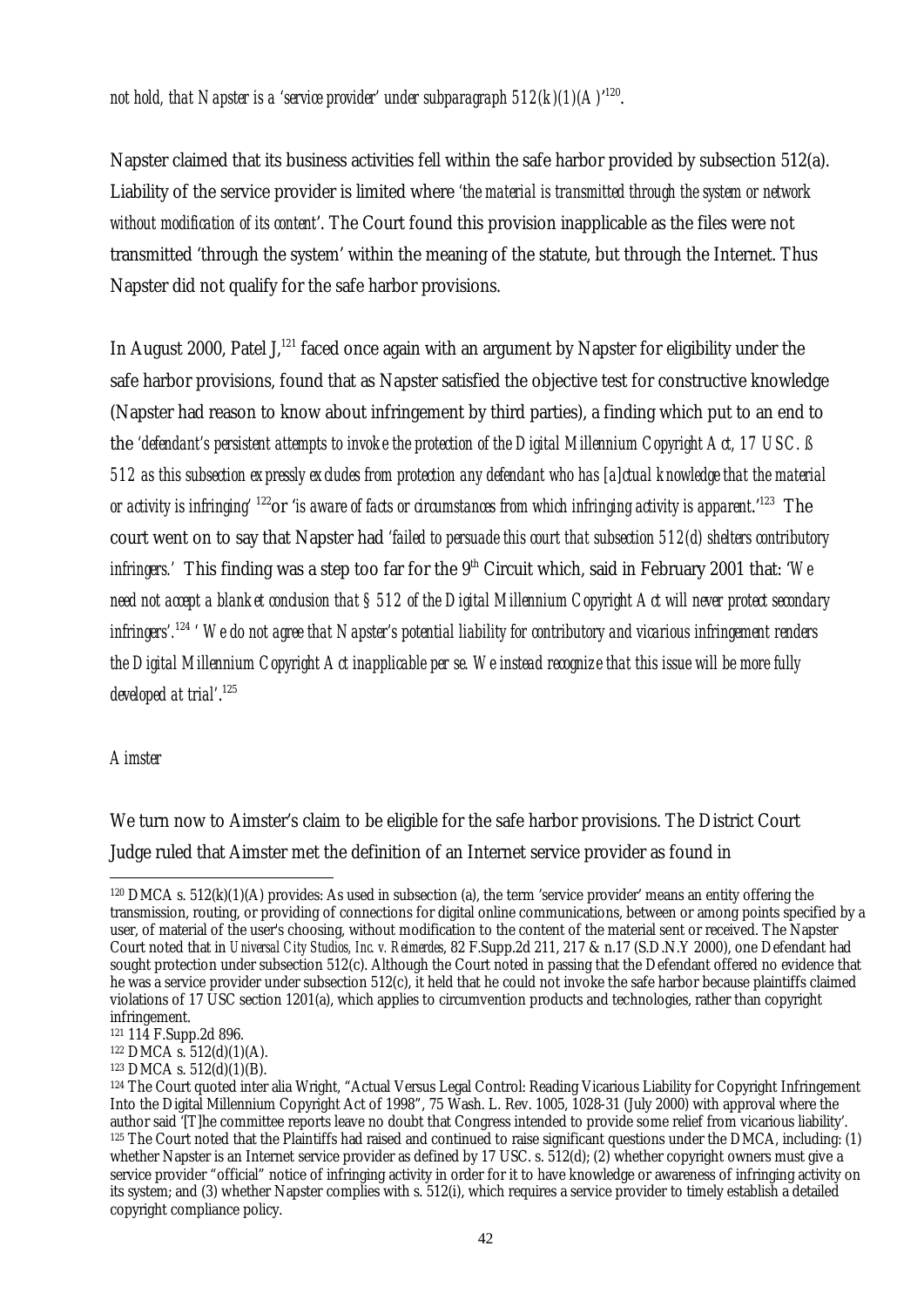s. 512(k)(1)(B). This section provides that the term 'service provider' means *'a provider of online services or network access, or the operator of facilities, and includes an entity described in subparagraph (A*)' (see above). The District Court considered the various safe harbors potentially available to Aimster<sup>126</sup>:

- The transitory communications safe harbor:<sup>127</sup> The Court noted Aimster would not qualify for this as their system worked by allowing users to communicate and transfer files via privately created networks. Thus information transferred between individual users, but did not pass through Aimster's system.<sup>128</sup>
- The system caching safe harbor:<sup>129</sup> The court found that this section exempted a service provider from liability when liability results from the act of caching itself. This was '*simply not applicable in this case'.*
- The information location tools safe harbor:<sup>130</sup> The Court considered that Aimster did not meet the conditions under this safe harbor because, in order to apply, a service provider cannot have actual knowledge of the infringing material or activity, or, in the absence of actual knowledge, the service provider cannot be aware of facts or circumstances from which the infringing activity is apparent. If they did have such knowledge they must take steps to remove or disable access to the material.<sup>131</sup> Aimster had taken no such steps.

All of the safe harbors are subject to the proviso that the service provider must do what it can reasonably be asked to do to prevent the use of its service by 'repeat infringers'.132 The District Court found that Aimster did nothing to comply with this requirement. The Court of Appeals agreed saying that, far from preventing infringement of copyright belonging to others, '*Aimster invited them to do so, showed them how they could do so with ease using its system, and by teaching its users how to encrypt their unlawful distribution of copyrighted materials disabled itself from doing anything to prevent infringement*.'

*Aimster* leaves us with the conclusion that the only relevant DMCA safe harbor provision – locational tool - thus crucially depends on a service provider which obtains knowledge (whether actual or constructive) of infringing activities then having the ability to removing the offending

<sup>126</sup> The hosting DMCA safe harbor is clearly inapplicable to all P2P intermediary cases as the intermediaries do not store copies of actual offending files: it is the P2P users who do so on their own computers.

<sup>127</sup> The *Transitory Communications Safe Harbor* provides that a service provider shall not be liable for copyright infringement by *"reason of the provider's transmitting, routing, or providing connections for, materials through a system or network controlled or operated by or for the service provider . . ."* provided a number of conditions are satisfied. 17 USC s. 512(a).

<sup>128</sup> The Court cited *A&M Records v. Napster,* No. C 99-05183, 2000 WL 573136 (N.D. Cal. 2000) *"even if each users' Napster browser is part of the system, the transmission goes from one part of the system to another, or between parts of the system, but not 'through' the system."* 129 The *System Caching Safe Harbor* provides that a service provider shall not be liable for copyright infringement *"by reason of the intermediate and temporary storage of material on a system or network controlled or operated by or for the service provider."* 17 USC s. 512(b)(1). 130 The *Information Location Tools Safe Harbor* provides that a service provider shall not be liable *"by reason of the provider referring or linking users to an online location containing infringing material or infringing activity, by using information location tools, including a directory, index, reference, pointer, or hypertext link,*" if the service provider meets three other specified conditions. 17 USC. s 512(d).  $131$  17 USC. s  $512(d)(1)(C)$ .

<sup>132 17</sup> USC. s 512(i)(1)(A).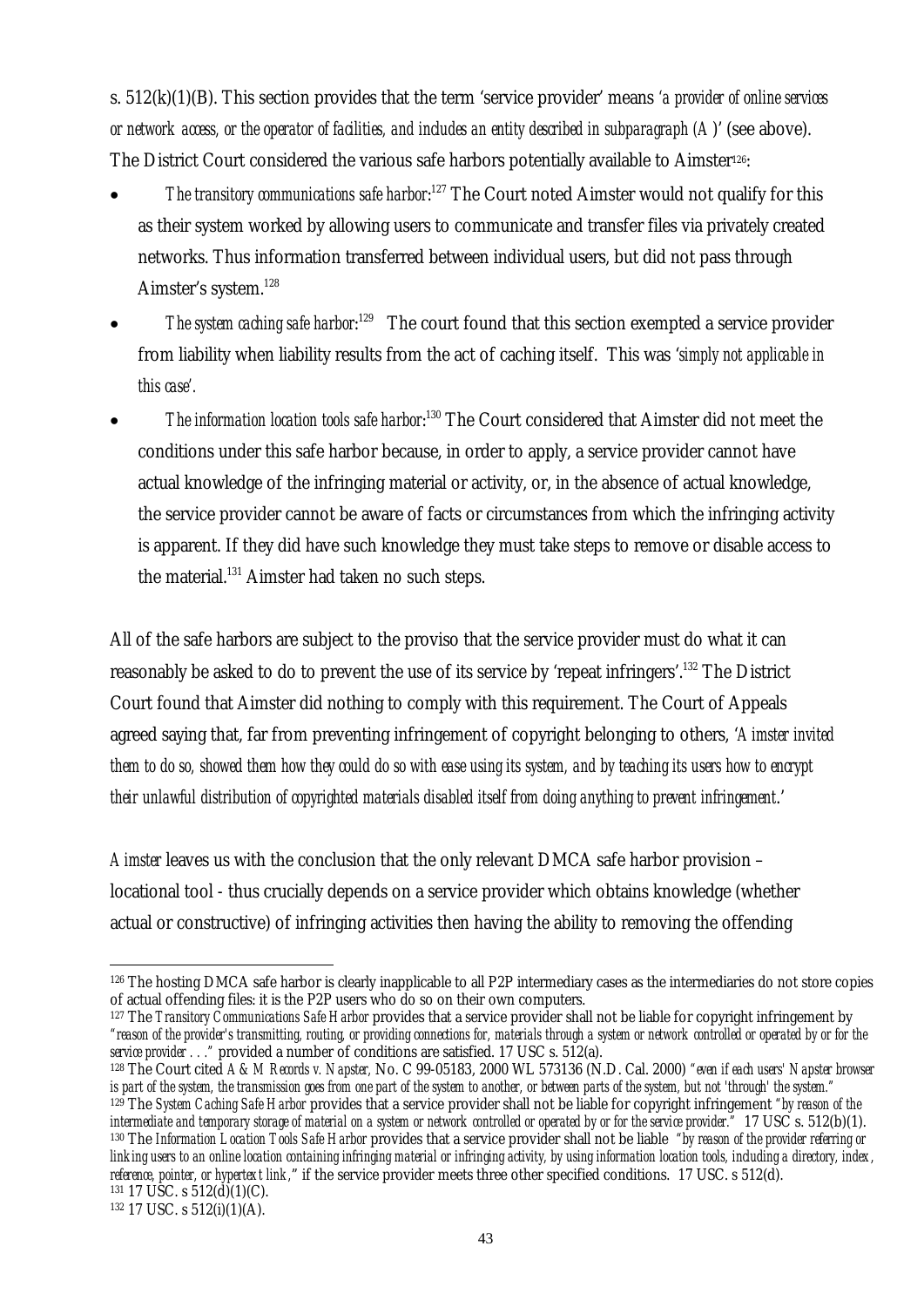material. As we have seen, the ECD applies a similar notice and takedown regime, albeit in relation to hosts only, as it lacks a linking immunity provision. But a brief consideration of the technology shows that NTD is not satisfactorily applicable as a regime of protection to P2P intermediaries of the post Napster variety. Napster's centralized index meant that in theory it *did* maintain control over what files could be downloaded by users and so NTD was in principle applicable, even though, in practice, its attempts to implement takedown overwhelmed its resources, destroyed its business model and eventually resulted in its closure. Aimster said that it could not comply with any NTD provisions as it simply did not know what the users were doing, due to the encryption technology it supplied, but was nonetheless rebuked and held liable for its self-imposed "willful blindness". But Grokster represents a fundamentally different architecture to Napster and Aimster. Takedown notices could only be served on Grokster after all effective control they had over the making or storing of copies had already been ceded to users. In the *Grokster* case, the safe harbor provisions were not considered in detail; the Court seems to have accepted that as Grokster could not know of the infringing uses at the time at which the infringement took place, the issue of takedown could not arise. It would thus seem that attempts to invoke an NTD procedure to shield a P2P intermediary from liability where the service operated is of the decentralized post-Napster type are simply inappropriate.

## O*ther jurisdictions*

There has been a surprising lack of legal actions involving P2P intermediaries in jurisdictions other than the US and the UK to date. It may be that the entertainment companies are waiting for the decision by the Supreme Court in *Grokster,* although the weight accorded to this decision in other jurisdictions remains to be seen.

## **Netherlands**

The Supreme Court of the Netherlands in The Hague has considered the liability of the makers of the KaZaA software for infringement of copyright in works swapped between its users in *Buma/Stemra v Kazaa.*133 The court did not deal with the broad issue of legality of file sharing programs but did find that KaZaA was not liable for copyright infringement in music or films swapped on its software.

It was argued that KaZaA had infringed copyright by enabling their users to download music files

<sup>1</sup> 133 Nr. AN 7253 Case No.: CO2/186HR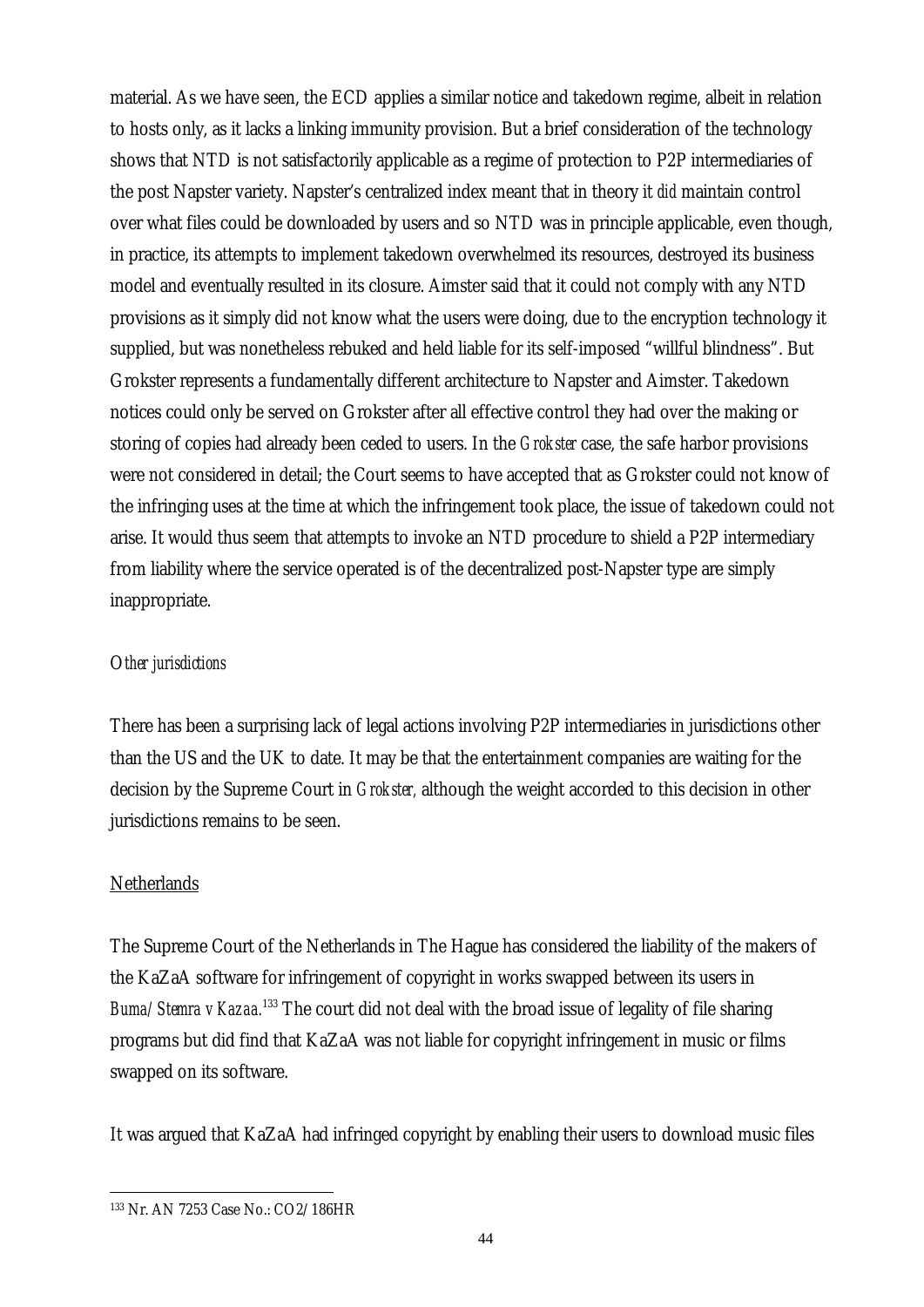using their software.<sup>134</sup> A number of avenues were explored in exonerating KaZaA:

- First, and to the extent that acts infringing copyright had been performed, these were by the users of the system, and not by KaZaA;
- Second, the provision of facilities for the publication or reproduction of protected works was found not in itself to be an act that falls under the (primary) publication or reproduction rights in the Netherlands;
- Third, and referring to the evidence had been provided that there were non-infringing uses of the program, it was said that the provision of the computer program by KaZaA '*could not be assessed as being illegal'*; 135
- Fourth, KaZaA could not be found liable as a 'co-disclosing' party for the publications by users; and
- Fifth, and on whether KaZaA was individually infringing copyright, it was said *that 'the situation where…the software provider does not make individual publications in the localised peer to peer file sharing networks* ' will not be liable for infringement. Even although KaZaA provided 'assisting software' for passing on music which made use of the supernodes in the system, it is the users who *'pass on the music mutually' using the software they have obtained'*. 136

The Court concluded that *'the provider of peer to peer software is …not liable as such to the extent that such provider does not make any works public or provide them publicly himself'*. 137

On indirect liability for copyright infringement (and referring to the *Buma/De Vries* decree of 1957)138 the Court said that there was no liability purely based on 'owning the location' or providing the facilities.

Finally, and in opining as to when a service provider might be liable, the court referred to *Scientology v XS4ALL,*139 a case in which the court had found that the service providers did not name any publications themselves and went on to say: *'this does not alter the fact that the service provider who does not make any publications and reproductions itself may, pursuant to due care appropriate in social and economic life, nevertheless be committed to cooperate and take adequate measures when the service provider is notified of the fact that one of the users of its computer system is committing copyright infringements or otherwise acting unlawfully through the service provider's home page'*.

<sup>134</sup> Ibid para 4.9.

<sup>135</sup> Ibid para 4.0.

<sup>136</sup> Ibid para 5.11.

<sup>137</sup> Ibid para 5.15.

<sup>138</sup> Supreme Court 8 March 1957, NJ 1957, 271 (Buma/De Vries).

<sup>139</sup> *Scientology v XS4ALL* Court of The Hague 9 June 1999 NJ Kort 1999, Information Law/AMI 1999, at p.110.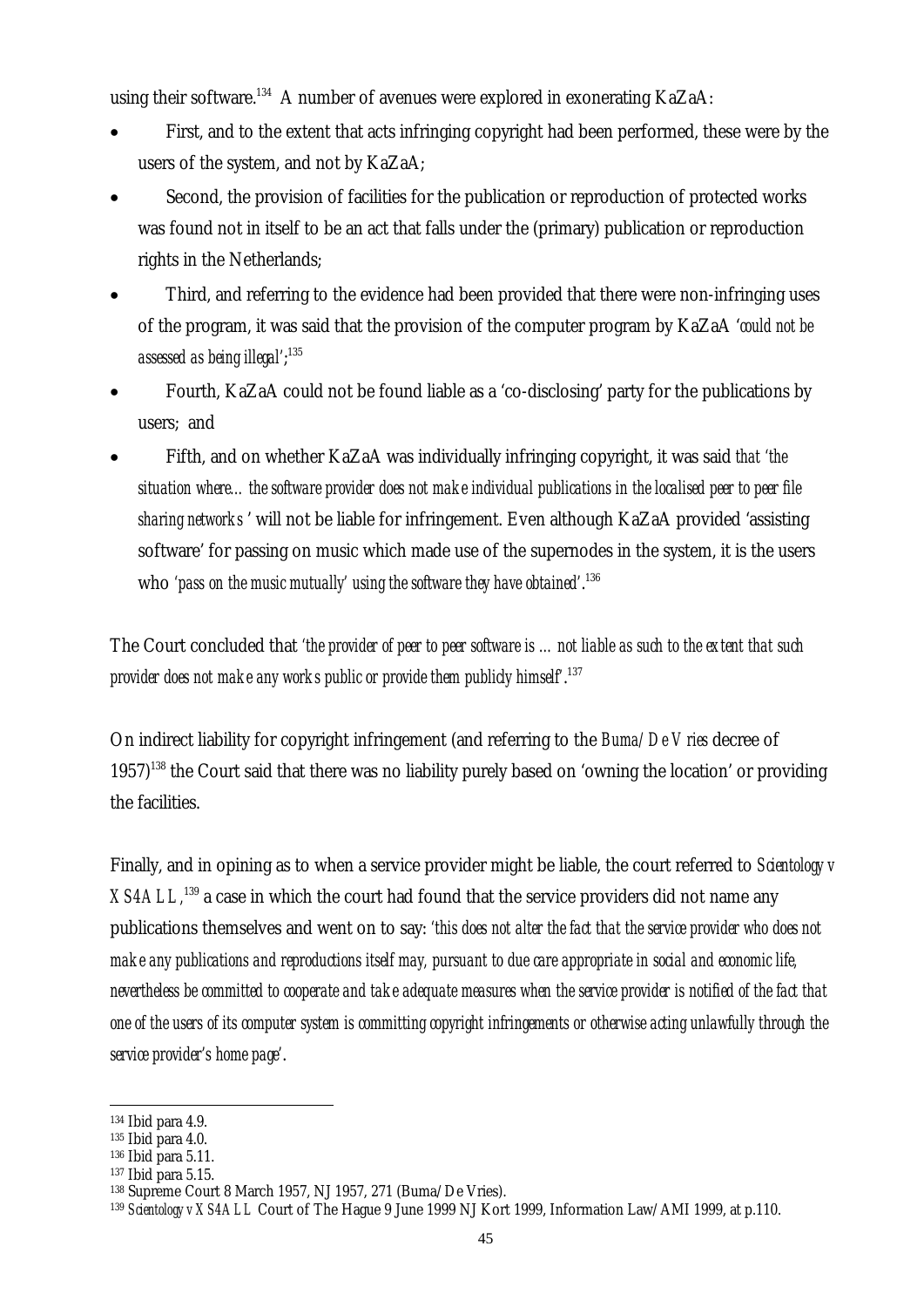The Court concluded saying: *'the provider of peer to peer file sharing software as the one at issue cannot be itself held liable for infringement of copyright. The provider may in certain circumstances be responsible for a wrongful act'*. 140

So here it seems the general law of delict/tort may be applicable to fix liability on a P2P intermediary or at least to require it to take action where it knows of infringing uses. The Court clearly thought that where a P2P intermediary was informed that its program was being used for unlawful acts, then appropriate measures may have to be taken. However, this would appear to fall far short of an NTD regime, the focus seemingly rather being on the individual who was committing the copyright infringement. Under these circumstances, there may, for instance be a requirement to terminate the user's account, though it is hard to see how useful this can be in relation to services like KaZaA or BitTorrent where the subsequent use the P2P user makes of the P2P software once downloaded is completely outside the control of the P2P intermediary. The most KaZaA could do, for example, is prevent a user downloading an upgraded version of the P2P software. With BitTorrent, where many BT clients are available from different sources, even this could not be guaranteed. Again, the language of the court and the fallback on some kind of NTD-like regime as limitation on P2P immunity, seem more appropriate to Napster type P2P services than the decentralised services now universally deployed.

### Canada

Society of Composers, Authors and Music Publishers of Canada v Canadian Assn. of Internet Providers<sup>141</sup>, although not directed at P2P intermediaries as such, is interesting for the position taken with respect to authorisation of infringement (a primary rather than secondary infringement of copyright). This is a standard of liability which has been equated with the US contributory and vicarious liability in that it seeks to place liability not on the actual infringer, but on a third party who may in some way be responsible for the underlying infringement. It is a standard to be found not only in Canada, but other jurisdictions as well, including the UK and Australia. The Canadian case concerned the question as to who should compensate copyright owners for music and other works originating from a foreign country but downloaded in Canada. The collecting society wanted to collect royalties from ISPs located in Canada, arguing that it was the ISPs that infringed the copyright owners' right to communicate the work to the public, and to authorise such communication. In response to this charge, the Canadian ISP association argued that they neither communicated nor authorised anyone else to communicate these works, being simply conduits. The Court, having decided that *'each* 

<sup>140</sup> Buma/Stemra v KaZaA para 5.40.

<sup>141 [2004] 2</sup> SCR 427.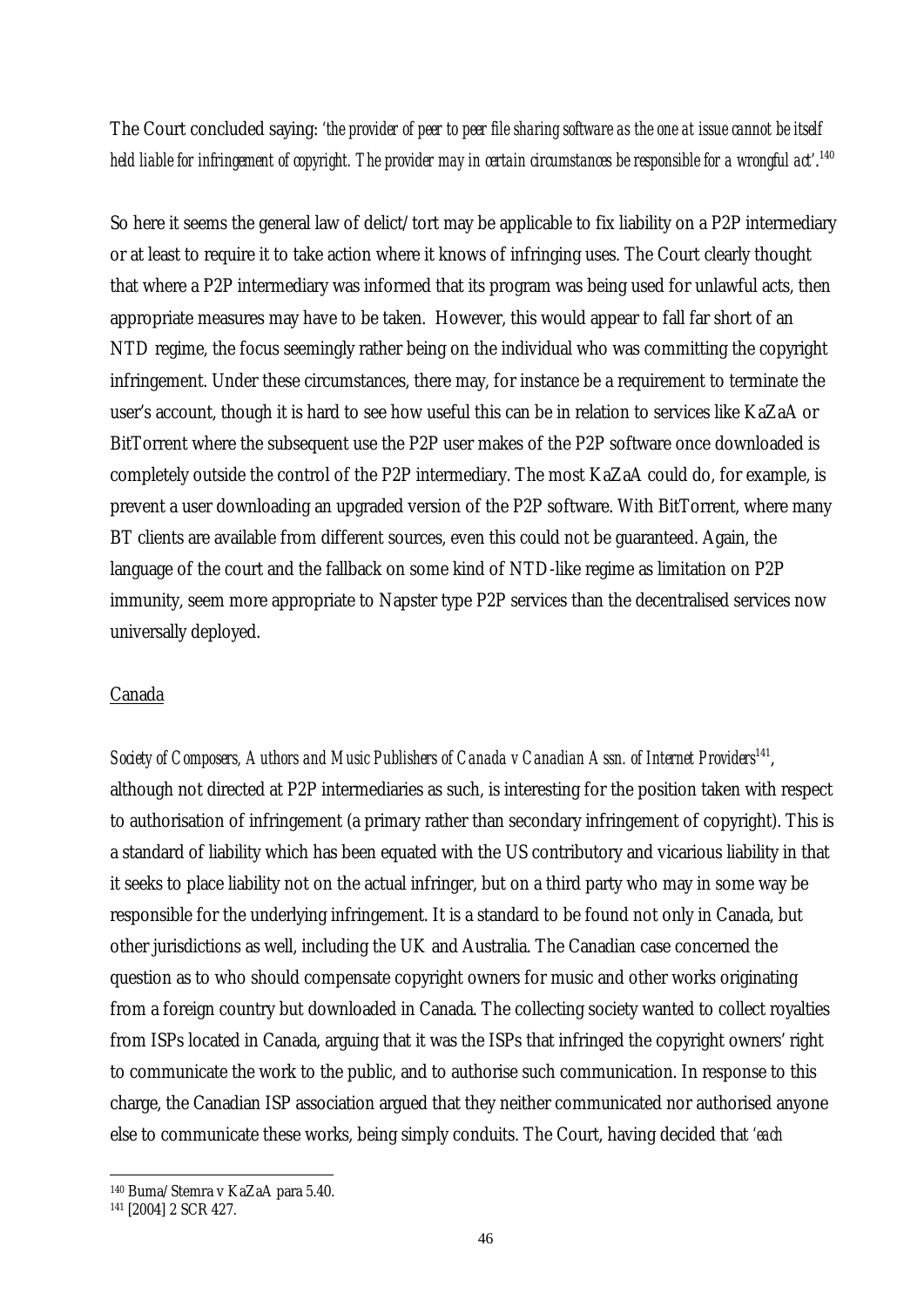*transmission must be looked at individually to determine whether in that case an intermediary merely acts as a conduit for communications by other persons, or whether it is acting as something more'* concluded by saying that, generally speaking, *'with respect to most transmissions, only the person who posts a musical work communicates it.*' 142

So it is the person who posts the music file or other work who is liable for communicating that work. But could the ISP be said to be "authorising" infringement where, under Canadian legislation, authorising a communication by telecommunication is an infringement of s. 3(1) of the Copyright Act?

In discussing this point, the Court referred to CCH v Law Society of Upper Canada,<sup>143</sup> a case concerning the provision of a photocopier in the library of the Law Society of Upper Canada. On authorisation of infringement, the Court in the instant case quoted *CCH* with approval *'… a person does not authorise infringement by authorising the mere use of equipment that could be used to infringe copyright. Courts should presume that a person who authorises an activity does so only so far as it is in accordance with the law…this presumption may be rebutted if it is shown that a certain relationship or degree of control existed between the alleged authorise and the persons who committed the copyright infringement'*. 144

Thus even where an ISP has knowledge that its facilities may be used for infringing purposes, that does not make the ISP liable for authorising the infringement unless it purports to grant to the person committing the infringement a licence or permission to infringe. An intermediary would have to *'sanction, approve or countenance more than the mere use of equipment that may be used for infringement. Moreover an ISP is entitled to presume that its facilities will be used in accordance with the law'*. 145 The Court did go on to say that liability for infringement of copyright *'may well attach if the activities of the ISP cease to be content neutral e.g. if it has notice that a content provider has posted infringing materials on its system and fails to take remedial action*'.146

If these same standards were applied to P2P intermediaries, then it would be unlikely that they would be found to be liable for authorisation of infringement. A P2P intermediary may make the software available that is subsequently used for infringing purposes. But under the test articulated above, it would be very hard to argue that the authorisation extended to acts by users beyond what

<sup>142</sup> Ibid para 111.

<sup>143 [2004] 1</sup> S.C.R. 339, 2004 SCC 13.

<sup>144</sup> Supra n 141 para 122 145 Ibid para 124.

<sup>146 &#</sup>x27;The knowledge that someone might be using neutral technology to violate copyright… is not necessarily sufficient to constitute authorisation, which requires demonstration that the defendant did 'give approval to; sanction, permit; favour encourage (CCH para 38) the infringing conduct. ..'. 'notice of infringing conduct and a failure to respond by 'taking it down' may in some circumstances lead to a finding of 'authorisation''. Ibid para 127*.*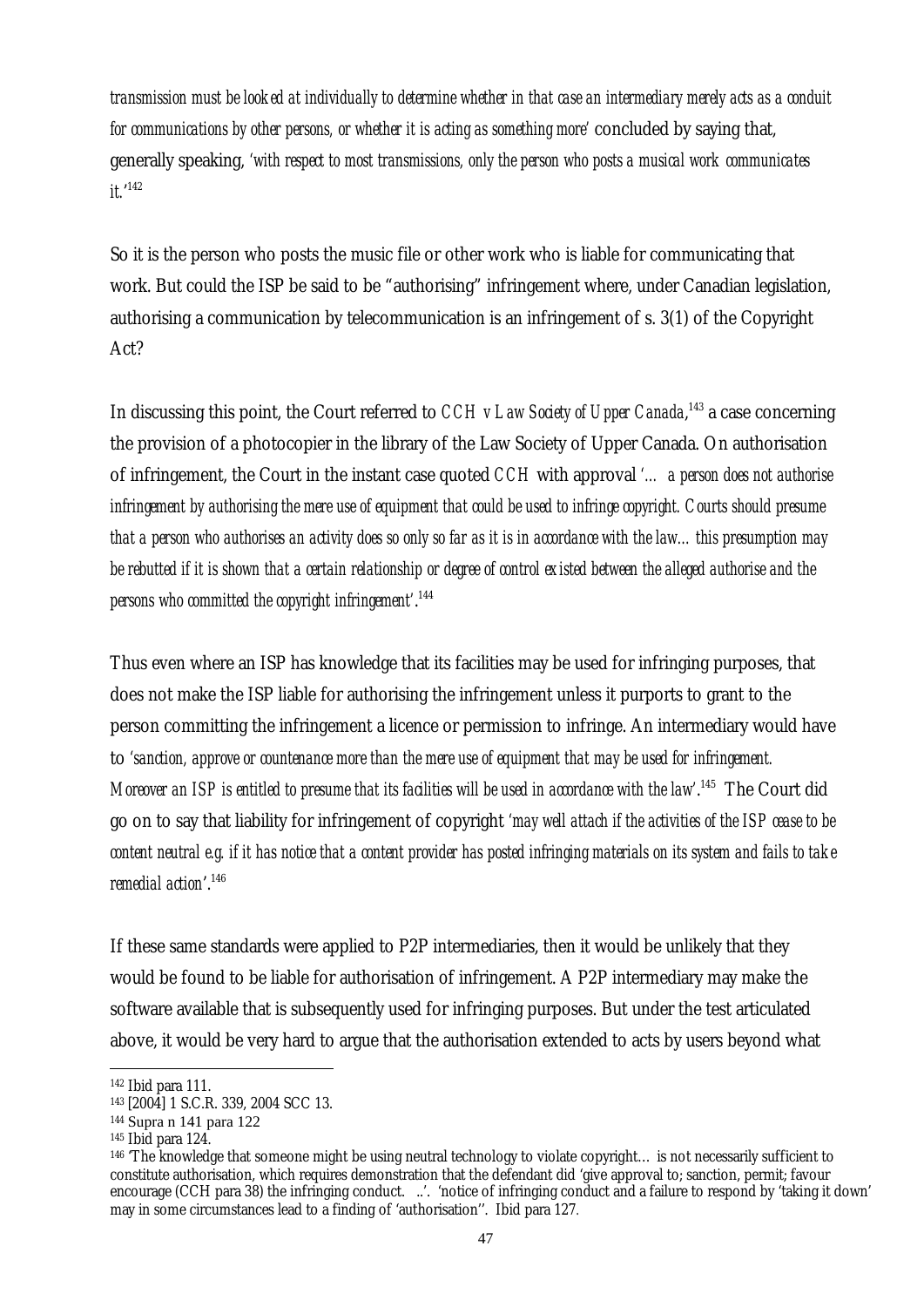was permitted by law (except perhaps in situations such as was the case in *Aimster,* where clear instructions were given on how to use the software and those instructions related specifically to infringing uses). Further, as has been discussed above, P2P intermediaries of the post-Napster type tend to have neither knowledge of, nor control over, the activities of their users subsequent to download of the P2P software.

In both *Bumra Stemra v KaZaA* and *Society of Composers, Authors and Music Publishers of Canada v Canadian Assn. of Internet Providers*, it was said that where there was knowledge of the infringing activity, then steps may have to be taken to remove the infringing material. This of course brings us back to the crucial architectural differences between Napster and Grokster. Napster was required to remove references to infringing files from the index held on its servers on the grounds that it had knowledge of the infringing files, and was thus technically capable of removing them from the index. In practice, it collapsed under the burden of so trying. But with KaZaA/Grokster, and similar decentralized services, stopping of infringing uses appears not to be possible. Such services do not know of infringements at the time at which they are carried out, and there appears to be currently no mechanism for them so finding out. In oral argument in the ongoing Australian suit against KaZaA (see below), the record industries have suggested that the KaZaA software should be modified such that before files are uploaded by KaZaA users, they must first be notified to KaZaA, who can then check, for example, to see if they are non infringing, and authorize them for distribution.147 Such a suggestion however seems so impractical as to be tantamount to closing KaZaA down.

### Australia

Australia, another jurisdiction where there is ongoing litigation against KaZaA, also uses the test of 'authorisation of infringement'. However, application of the test might yield a different result to that obtained in Canada. In Australia, recent amendments to copyright law in the Copyright Amendment (Digital Agenda) Act have changed the provisions relating to authorisation of infringement of copyright. To an extent the new provisions codify the law as it evolved in *University of New South Wales v Moorhouse.148* This case concerned the provision of a photocopier in a University Library. The Australian Court found that by providing this facility in the library, the University had thereby authorised the infringement of copyright by its users. The Court considered that the term 'authorise' meant *'sanction, approve, countenance or permit'.*149 Express permission to infringe copyright was not necessary: *'inactivity or indifference, exhibited by acts of commission or omission'* might be enough to

<sup>147</sup> See "Music industry attacks pirates", 23 March 2005, *Australian Financial Review.*

<sup>148 (1975) 133</sup> CLI 1.

<sup>149</sup> ibid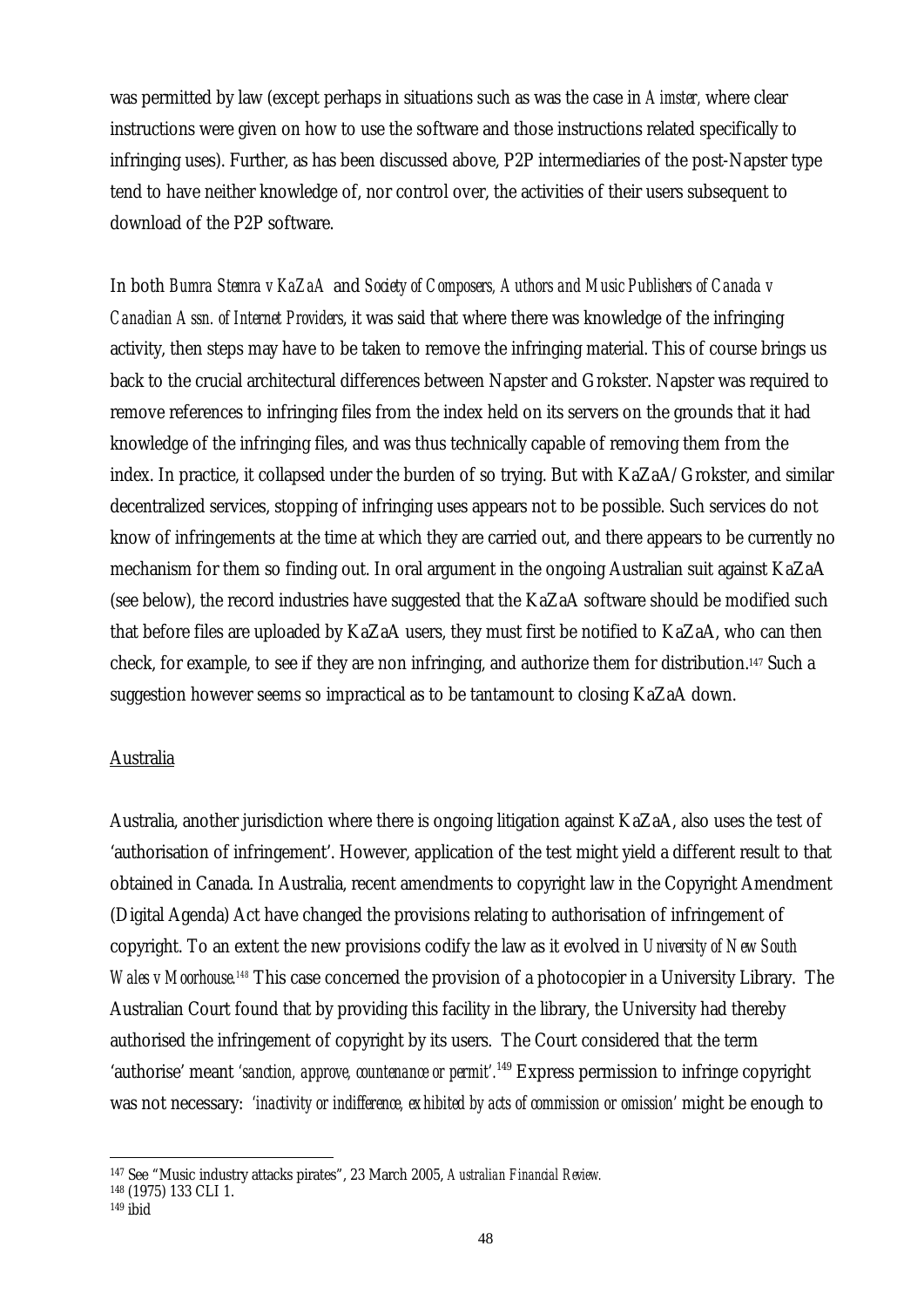infer authorisation. It was however necessary that the person authorising the infringement knew, or had reason to suspect that the infringing activity would take place.

*'It seems ... to follow from these statements of principle that a person who has under his control the means by which an infringement of copyright may be committed - such as a photocopying machine - and who makes it available to other persons, knowing, or having reason to suspect, that it is likely to be used for the purpose of committing an infringement, and omitting to take reasonable steps to limit its use to legitimate purposes, would authorise any infringement that resulted from its use.' 150*

The Court noted that the photocopiers were used extensively for activities that did not infringe copyright. However, unlawful copying was likely to occur unless mechanisms were put into place to stop it. The University had grounds to suspect that infringement would occur and could control the purposes for which the machines were used. The result was that where people used the machines to infringe copyright it could be said that the University authorised them to do so. The recent amendments to the Australian Act, drawing on the principles enunciated in this case, now list some of the factors that must be taken into account when deciding on authorisation. These include:

- the extent of a person's power to prevent the infringement;
- the relationship between the actual infringer and the person purportedly authorising that infringement; and
- whether any reasonable steps were taken by the person purportedly authorising the infringement to prevent that  $act.^{151}$

From this it has been argued that: *'in the case of P2P sharing, if the distributor of the P2P software has reasonable grounds to suspect that infringing activities were likely to take place, and they have the power to prevent or control those activities and do not take reasonable steps to do so, then they have authorised these infringements. This situation would therefore amount to copyright infringement under s 101 of the Copyright Act*'.152

But this conclusion does beg a number of questions. It assumes that the P2P intermediary has the "*power to prevent or control*" those infringing activities. Does this require the P2P intermediary to have that power at the time of the infringing act? As has been discussed above, whereas Napster did have such power, at least in theory, it would appear to be acknowledged (at least so far) that Grokster does not. When is the knowledge, whether actual or constructive, relevant? At the time of the infringing act? In which case P2P intermediaries will generally lack any power to prevent or control

<sup>150</sup> Supra n 148 at p.21.

<sup>151</sup> Copyright Amendment (Digital Agenda) Act s 101(1A).

<sup>&</sup>lt;sup>152</sup> Douglas, "Copyright and PtoP music file sharing. The Napster case and the argument against legislative reform" Murdoch University Electronic Journal of Law Volume 11, Number 1 (March 2004) available at http://www.murdoch.edu.au/elaw/issues/v11n1/douglas111.html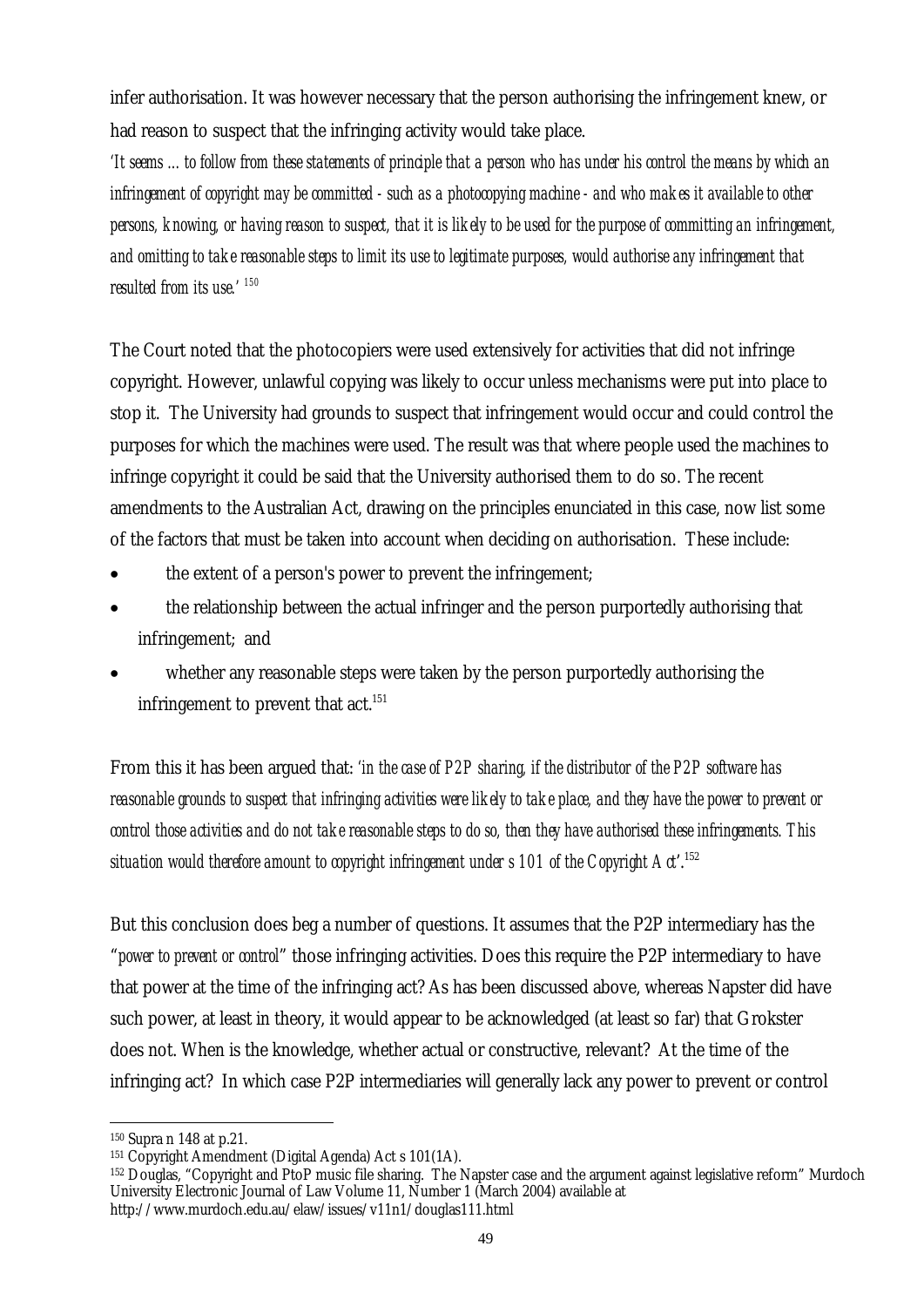infringements in particular where their architecture resembles that in issue in Grokster. Or can it be extended to mean knowledge at the time that P2P software is made available to potential infringers, or downloaded by a particular infringer? If so, should P2P download sites be required to try to prevent download by named repeat infringers notified to them by rightsholder industries? What liability would they incur if (as would be inevitable) downloaders disguised their name and other identifying features such as IP address?

In addition, what is meant by taking reasonable steps to limit the use of the means of infringement to legitimate purposes? In *Moorhouse*, this line of argument led to lengthy copyright warnings being posted on public photocopiers in Australia (and in other jurisdictions including the UK). Would warnings concerning the use of the software by users (eg,. that it should not be used for infringing purposes) be sufficient? (Such warnings in fact already exist in the end-user license agreements (EULAs) of most services such as KaZaA, but are of course, universally flouted by users – as indeed, arguably, so are notices on public photocopiers.) Or might there be a higher test imposed, such as an obligation to develop the software in such a way to ensure that it could not be used for infringing purposes? As noted above, this is one of the directions the recording industry would like to see actively promoted. It has however been argued to the contrary during the hearings that rather than applying the *Moorhouse* test, the standard laid down in the British case of *CBS Songs v Amstrad153* would be more appropriate. Here, the English Court found that the makers of a twin tape deck did not 'sanction, countenance or approve' the making of unauthorised copies of songs using the technology. Warnings were included with the product indicating that unauthorised copying of protected songs was unlawful. This might suggest again that, in order to avoid liability, rather than including demonstrations on how to use the technology specifically mentioning sharing of music files (as was the case with Aimster) P2P intermediaries should include disclaimers stating the technology should not be used for such infringing purposes. Yet in practical terms, neither disclaimers nor active imposition of contractual conditions by EULA is likely to make any difference to the actual level of infringing use of P2P services, and such obligations are highly unlikely to satisfy the rightsholder industries.

Much has been said during the course of the hearing in *Buma/Stemra v KaZaA* with assertions and counter assertions being made by both sides. For instance, it has been claimed that KaZaA contains a central indexing function which could mean that control could be exerted over the use of the system. This has been vehemently denied by the defendants. It has also been suggested, as noted above, that KaZaA should be subject to some sort of licensing system; only licensed content could be placed on the system. Understandably the free speech advocates have hotly contested this

<sup>153 [1988]</sup> AC 1013.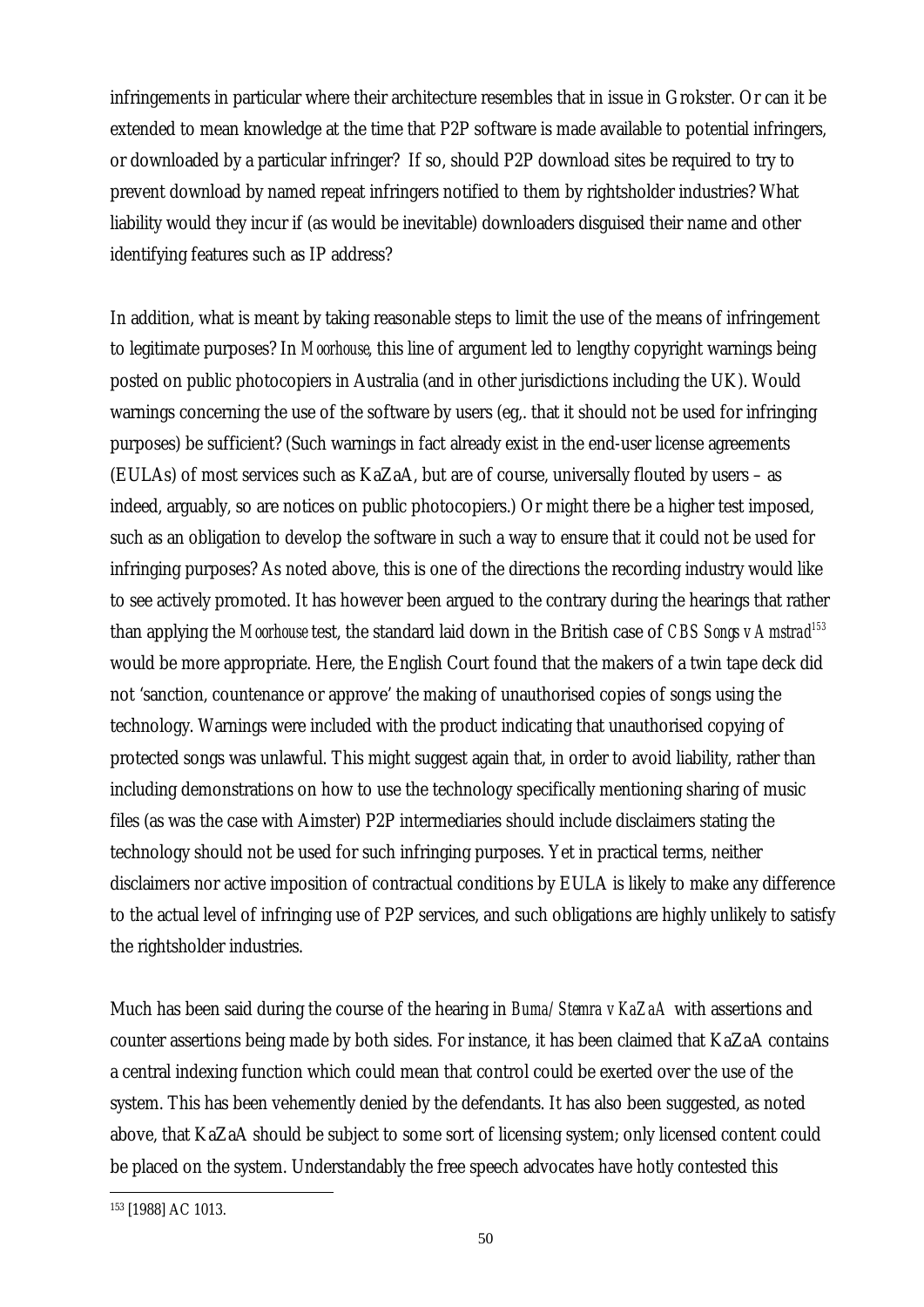suggestion. Arguments in the case have now closed with the judgement expected to be handed down during the coming weeks. Whatever the result, it will give much food for thought: a comparison between the instant case and whatever the US Supreme Court has to say in *Grokste*r may even give an indication as to the extent to which jurisdictions are converging or diverging on this most vexed issue.

## **I. Suing downloaders and uploaders rather than P2P intermediaries**

In tandem with their efforts to hold P2P intermediaries accountable for copyright infringement, the entertainment companies have also threatened or initiated law suits against individuals in an expanding range of jurisdictions, including the USA, Canada, the UK, Germany, France, Austria, the Netherlands and Japan.154 Since most file-sharing is carried out by users pseudonymously or anonymously, this has lead to a corollary growth in litigation around whether, and under what circumstances, ISPs and hosts should reveal the true name and personal details of file-sharers. The implications of these cases for privacy rights are dealt with briefly below. It is worth noting that, once identified, almost all individuals sued have settled rather than face the risks and expense of going to court. The settlement culture can be seen as unfortunate for many of the reasons explored in the literature around SLAPP (Strategic Litigation against Public Participation) law suits<sup>155</sup>primarily that possible defenses for those sued are not being aired in court and therefore not available as practical guidance to other defendants; which itself may increase the likelihood of settlement out of fear of unquantified risk. As noted above, there is clear evidence that some cease and desist letters are being served which are faulty in both fact and law, yet these are almost never publicly challenged, the "Chilling Effects" clearing house site being the major exception156.

## *Exemptions from liability for downloading : Canada*

It has been the uploaders who have been the focus of attention by the big record companies. This is not only because it is the uploaders who make the works available for others to illegally copy, but also perhaps because downloading is not unlawful in all jurisdictions. In Canada, in 2003, the Copyright Board<sup>157</sup> found that s. 80 of the Canadian Copyright Act creates an exception to the exclusive reproduction right and makes lawful private copying onto audio recording media. The

<sup>1</sup> <sup>154</sup> For further discussion see Waelde C and MacQueen H, "From Entertainment to Education: The Scope of Copyright" [2004] IPQ 259, 270.

<sup>155</sup> Information about SLAPP can be found at http://www.cyberslapp.org/intro.cfm

<sup>156</sup> See n 80 supra.

<sup>157</sup> Copyright Board Canada Private Copying 2003-2004 DOSSIER **:** *Copyright Act*, subsection 83(8) Tariff of levies to be collected in 2003 and 2004 on the sale of blank audio recording media, in Canada, in respect of the reproduction for private use of musical works embodied in sound recordings, of performer's performances of such works and of sound recordings in which such works and performances are embodied. Decision of the board.December 12, 2003.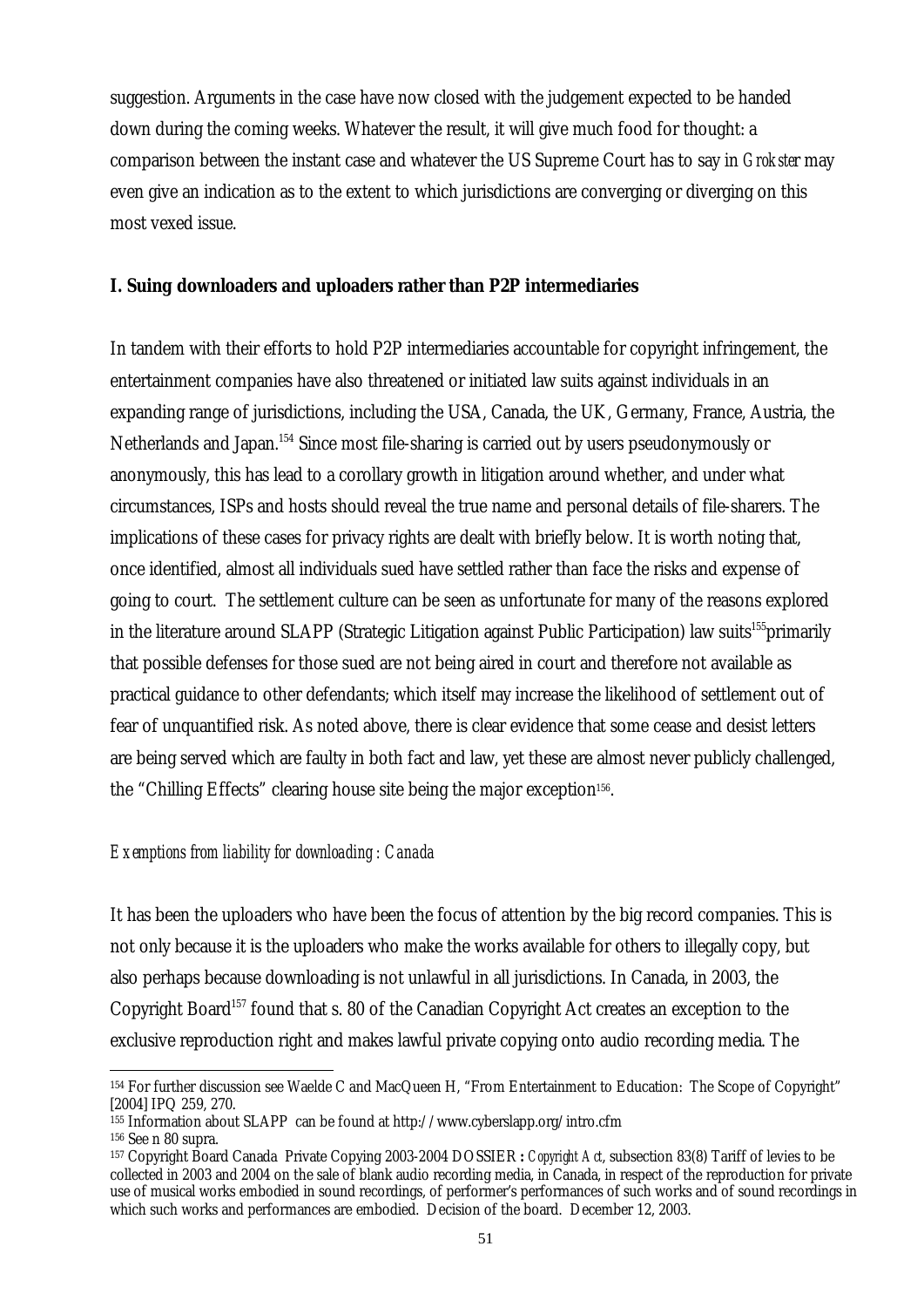exemption is only applicable for the private use of the person making it (it does not, for example, extend to making a copy of a CD to give to a friend). Downloading (or end copies) are thus not infringing copies where downloaded for personal use, even where the source copy is an infringing copy. The corollary is a levy system: *'All private copying is now exempt, subject to a corresponding right of remuneration*'.158

## *France*

In France too, downloading and copying of downloaded music and films onto CDs has recently been found to be lawful, even where some of the resulting CDs may be lent to or played in the presence of one or two friends.159 In a case decided on March 10, 2005, the Montpellier Court of Appeals so found when faced with a case where an individual was sued by music and record companies (including Buena Vista, Columbia and Disney) for downloading films and music from the internet and copying these onto CDs: the Court found that the use was not of a commercial nature.<sup>160</sup> This finding immediately raises the following question: with how many persons must downloaded copies of music and films be shared in order to exceed the scope of legitimate private use and become infringing under French law? Although the case concerned the sharing of music and films copied onto CDs, similar reasoning might be applied to the 'sharing' of files over the Internet.

### *BitTorrent, downloading and uploading*

Jurisdictions where downloading is legal, but uploading is unlawful, present problems in the world of P2P, where most users take on both roles. In some systems, the software itself may automatically designate certain users as "supernodes", for example, which may conceivably involve extra vulnerability to legal liability. To make matters worse, with certain P2P services, it may be unclear as to whether users are uploaders, downloaders or both at the same time. Take the example of BitTorrent (BT). Here, users are by default both downloaders and uploaders. Does this make every BT user potentially liable for infringement for *uploading*, even in those jurisdictions where *downloading*  is in certain circumstances legal? Might there be room for the argument that the amount that is copied in the process of uploading is an insubstantial part of the whole of the work as a whole (both qualitatively and quantitatively) and thus uploaders should not be liable for infringement? This would leave the question as to whether there is an infringement by the downloaders in those

<sup>158</sup> Ibid p.22.

<sup>&</sup>lt;sup>159</sup> The Court applied article L. 122-5 of the French Intellectual Property Code: Once a work has been disclosed, the author may not prohibit: 1. private and gratuitous performances carried out exclusively within the family circle; 2. copies or reproductions reserved strictly for the private use of the copier and not intended for collective use.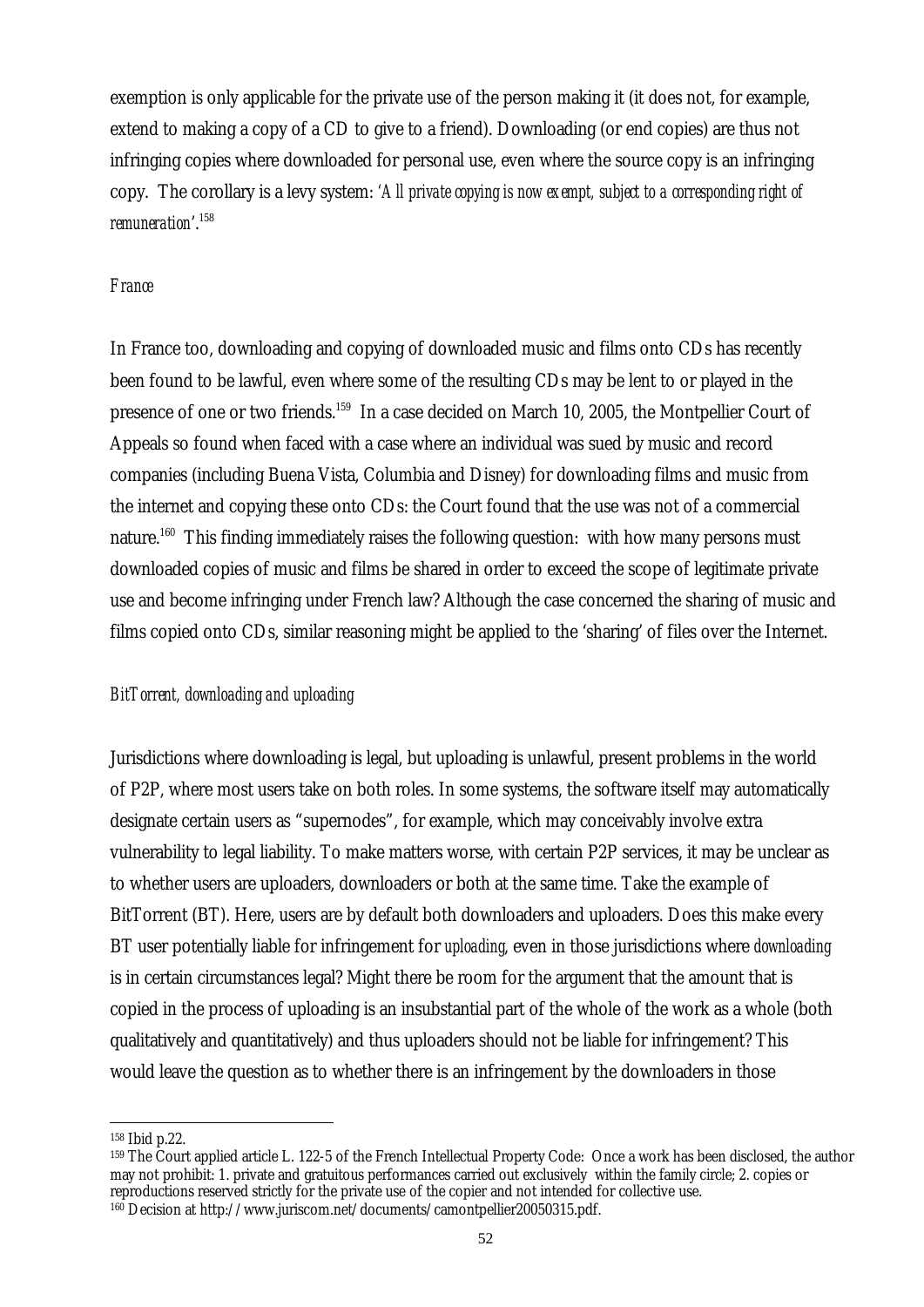jurisdictions in which the 'bits' are reconstituted to make a whole.

### *Hiding the infringers*

1

Suing individual uploaders and downloaders brings its own problems, not least of which is the matter of identifying the individuals. As discussed below, courts have taken different attitudes to requiring disclosure of the identity of individual users. But as P2P services have developed, so it has also become possible for users to be hidden successfully by the very technology that they are using to files with each other. The best current example is Freenet, a technology explained as follows by Ryan Roemer:<sup>161</sup>

'*Freenet users insert files into the Freenet. Users create a 'key' for the Freenet file such as 'freenet:the\_constitution.txt,' and insert the file into their node. The file is then stored on one or more local Freenet nodes. As Freenet users request the new file, neighboring nodes make additional copies of the file, distributing it across the Freenet. More popular files spread to more and more servers across the Internet…*  since Freenet servers have a limited storage capacity (determined by the node operator), less popular files get *pushed out of servers and eventually drop off the Freenet altogether. Thus, Freenet does not rely on specific nodes to serve requested files, but instead acts as a large "cache," bringing more popular files closer to the users who want them.*'

Files in Freenet are inserted in encrypted form, and communications between nodes are encrypted. Retrieval of a file by Freenet is however slow and ponderous as files cannot be searched for by name such as "Britney.MP3". Instead, each file is assigned a unique ID number as it is inserted and it is this ID that must be searched for. As there is no central database linking filenames to IDs, it is thus impossible to locate a file by its filename, or know what the file with a particular ID is without first downloading it and opening it.

The users of Freenet remain anonymous through its architecture, whereby each node only knows the Internet Protocol address of its neighbours. '*When a file is retrieved or transmitted to a Freenet client,*  only the last node that contacts a monitoring node might be identified. However, there is no way of knowing whether *that last node originated the file, or just passed on a "cached" copy from an earlier node. As files are requested and cached across the network, a node operator's server storage is used without the node operator's knowledge or control. A node operator cannot remove or determine what files are being served off of the node at any given point.'162*

<sup>161</sup> Roemer R. "The Digital Evolution: Freenet and the Future of Copyright on the Internet", 2002 UCLA J.L. & Tech. 5. 162 Ibid section A.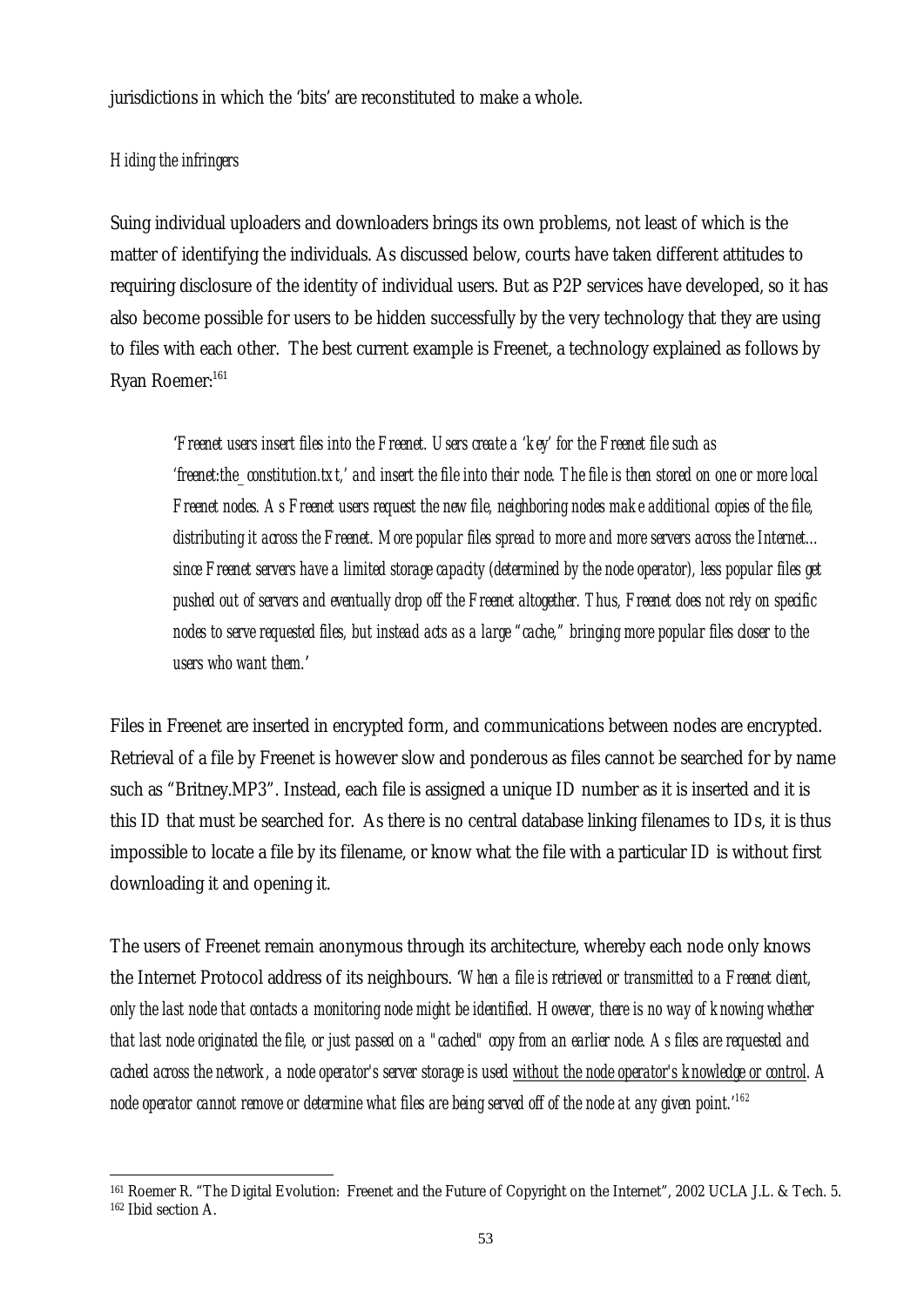Thus, although IP addresses can be connected to real world IDs by application to the ISP that issued them, Freenet makes the process of identification extraordinarily hard. If Bob downloads infringing files on Freenet by connecting to Bill in Toronto who's connected to Derek in Australia who's connected to Clive who's an RIAA snoop in California, then the RIAA will need to subpoena ISPs along the whole chain in order to find who Bob is. Furthermore any Freenet user sued for having infringing files (or parts thereof) on his hard drive can validly claim that he did not know what those files were (due to the encryption) and that they had been passed on by some other Freenet user and were essentially in transit without his knowledge, intent or control.

### *Identifying the infringers*

Freenet brings us naturally to a discussion of how to identify the users of less impregnable P2P systems. The key question here is what standard should be applied to a request from a rightsholder to disclose the identity of an alleged or suspected file-sharer. Many jurisdictions explicitly or implicitly protect the privacy of citizens sending or receiving electronic communications. In the US and some other states, the right of anonymity for the purpose of political expression and interchange is constitutionally protected. Yet most jurisdictions also have fairly standard judicial, or administrative procedures to disclose evidence necessary to pursue litigation. The question is how these two values, privacy and anonymity vs. access to natural justice for parties whose rights have been infringed, should be resolved.

A crucial issue is whether disclosure should be mandated by courts even where no litigation has been commenced or is likely to be commenced. If this is allowed, there is a danger of suppression of the rights of defendants, since most file-sharers, faced with the superior resources of the recording and other entertainment industries will give in and settle once he or she is identified, rather than take any mistake in identity or of fact or law to court (see NTD discussion, above). It is widely reported that legal actions alleging unauthorised file-sharing have been commenced against elderly and deceased person, as well as a 12-year-old child. There seems to be a need for procedures to prevent initiation of disclosure actions against the wrong defendants, or becoming tantamount to routinised Cyber-SLAPPS163. Another crucial issue is how much evidence of infringement should be required to justify disclosure of personal identity. Should disclosure be a routine step before a full trial of the evidence, or should there be a fairly high standard of proof required before the shroud hiding identity can be unwrapped? Such states as have so far heard litigation on these points have varied considerably in the approach taken.

<sup>163</sup> See http://www.cyberslapp.org/intro.cfm.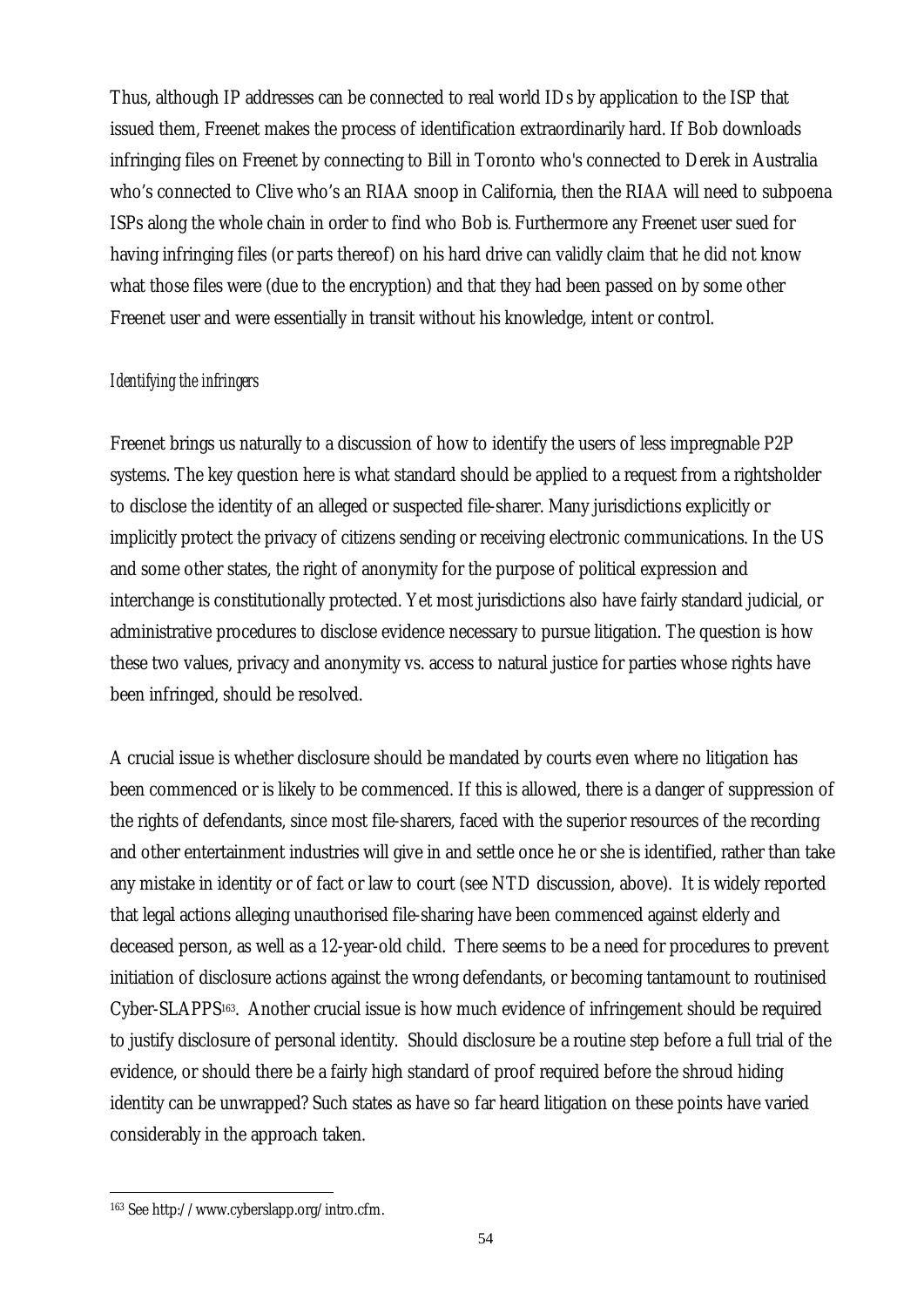In Europe, nothing in the ECD provides a mandatory framework for when disclosure of the identity of a user of an ISSP is legal, although other EC legislation such as the Data Protection Directive is of course relevant. There has been one rather unsatisfactory reported case in the UK thus far, *Totalise v Motley Fool*164. *Totalise* was in fact a libel rather than a copyright case, in which an unknown person, ZedDust, had made apparently libelous comments about Totalise, a US ISP, in online investment forum, whose content was provided by Interactive Investor (II) but was hosted by Motley Fool (MF) on their very popular investment advice website. The focus of the first *Totalise* case was mainly whether MF were entitled to disclose, given the compunctions of the EC Data Protection Directive which normally requires consent by the data subject to the sharing of personal data such as names and addresses. The Court had little trouble in saying that an exception in the UK Data Protection Act 1998 s. 35 allowed disclosure without consent "where disclosure is required … by any rule of law or by order of court." Since *Norwich Pharmacal165* broadly authorized courts to make such disclosure orders, this would trump any DP obligations. Two other important issues were raised. First, the High Court declared with very little argument that a disclosure order could be made even though no litigation had been commenced. Second, a statement that privacy of users would be respected in the MF privacy policy "*must take second place*" to the obligation of disclosure on MF since they had "*become involved in the tortious acts of others*". Only the most desultory effort was given to balancing the right of privacy against the needs of justice. "*To find otherwise would be to give the clearest indication to those who wish to defame that they can do so with impunity behind the screen of anonymity made possible by the use of websites on the internet."* Given this judicial attitude, it is hardly surprising that when the BPI requested the High Court in March 2005 to order Internet Service Providers (ISP) to reveal the identity of 28 persistent file sharers, there seems to have been no attempt at argument in court either from the ISPs, the filesharers or any other group, and that the orders for disclosure were all granted without opinion being issued. (Subsequently, interestingly, all 28 settled out of court for reduced damages, a good example of "volume business".<sup>166</sup>)

A later *Totalise* case concerning costs167 also raised interesting issues. Basically, II complained that as it was MF, not they, who had insisted on defending the case in court rather than just handing over the ID details without any court order, II should not be asked to pay any of the costs of the action (which are usually awarded against the losing party). In response, the Court of Appeal held that the party asked to disclose should *not* have to meet the costs of the court order for disclosure if that party:

had a genuine doubt that the applicant was entitled to disclosure;

<sup>1</sup> 164 [2001] EMLR 29.

<sup>165</sup> [1974] AC 133 (HL).

<sup>166</sup> The activities of the RIAA in pursuing infringers have led one individual to opine that the RIAA runs its lawsuits in a manner akin to a volume business. At http://b2fxxx.blogspot.com/2005/03/meet-john-doe.html. <sup>167</sup> Court of Appeal, 19 December 2001, unreported.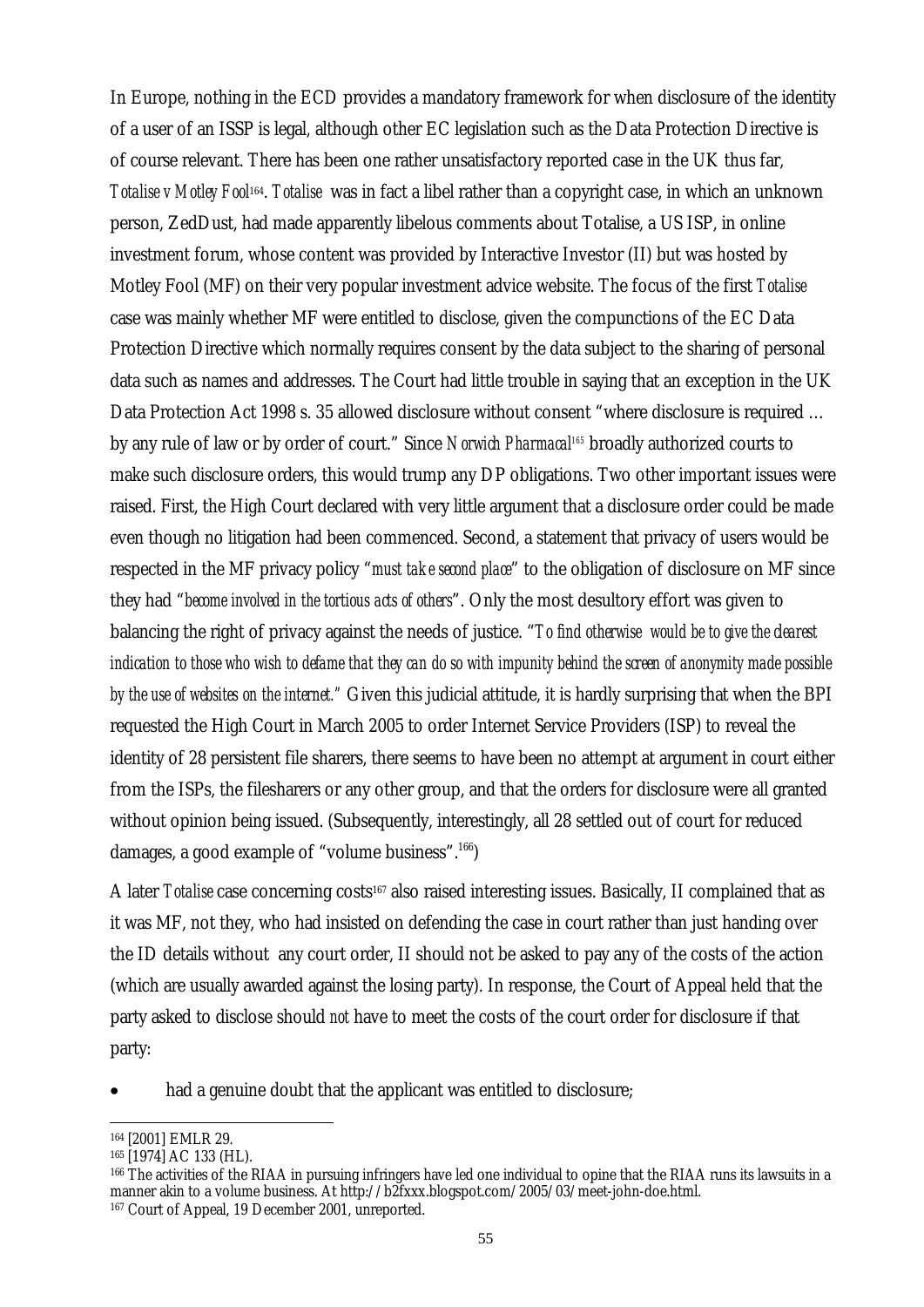- had genuine doubt that they might be legally obliged not to disclose (eg by DP obligations);
- could be subject to legal proceedings if they disclosed voluntarily (as was possible here since disclosure breached the terms of the privacy policy); and
- would be infringing the legitimate interests of *others* by making disclosure.

In the end as a result, the costs order against II was overturned. This (under-reported) analysis is more helpful than the original case though it is still not exactly the balance between privacy and justice that a freedom of speech advocate would hope for.

In the USA, the terrain is different again. Although anonymity is normally treated as an important civil right, copyright disclosure cases are treated differently than cases involving ISPs and other types of anonymous defendants, such as alleged defamers<sup>168</sup>. In the US, a special fast-track subpoena procedure for disclosure of the identities of copyright infringers is available under the DMCA, s. 512(h). Basically, a properly formulated subpoena submitted by the rightsholder empowers the service provider (ISP or host) to disclose the ID of the anonymous or pseudonymous person in question, "notwithstanding any other rule of law". Thus, scrutiny by the court of the merits of the disclosure is usually wholly circumvented. Compare ordinary cases of disclosure by ISPs in the US, such as *Dendrite v John Doe No 3169.* This concerned whether Yahoo! should disclose the identity of an anonymous subscriber who was alleged to have libeled Dendrite, broken his contract and misappropriated trade secrets. John Doe was in fact a "whistleblower" alleging misbehaviour within Dendrite of public interest, which perhaps explains the court's sympathetic attitude. The Court stated *ab initio* that "*the court must balance the defendant's First Amendment right of free speech against the strength of the prima facie case presented*" and carefully applied a four part test to ensure that anonymity was not lightly prejudiced; the most important prong of this test being that the plaintiff had to show essentially a potentially winning case against the defendant before disclosure would be ordered. Compared to the DMCA procedure, the difference in standards is remarkable170.

What *have* made it into the US courts, however, have been attempts to use the special subpoena provisions to bring Internet access providers into the same disclosure regime as "service providers". In the controversial case of RIAA v Verizon<sup>171</sup> the RIAA attempted to get Verizon, who were acting

<sup>168</sup> See *Dendrite v John Doe, No 3* 775 A.2d 756 (N.J. App 2001).

<sup>169</sup> Ibid.

<sup>170</sup> It was argued in *Verizon* (infra) that s. 512(h) was in fact an unconstitutional breach on freedom of speech; however the court did not address this argument.

<sup>171</sup> See for the initial decision upholding the subpoena against Verizon sought by the RIAA, *In re Verizon Internet Services*, 2003 US Dist. LEXIS 681 (D.D.C. 2003). That decision was successfully appealed by Verizon on February 2004: see http://www.eff.org/legal/cases/RIAA\_v\_Verizon/opinion-20031219.pdf. The RIAA are now seeking to appeal to the US Supreme Court. The EFF amicus brief explaining why Verizon should not be regarded as a "service provider" for the purpose

of the DMCA can be found at http://www.eff.org/legal/cases/RIAA\_v\_Verizon/20030516\_eff\_amicus.pdf .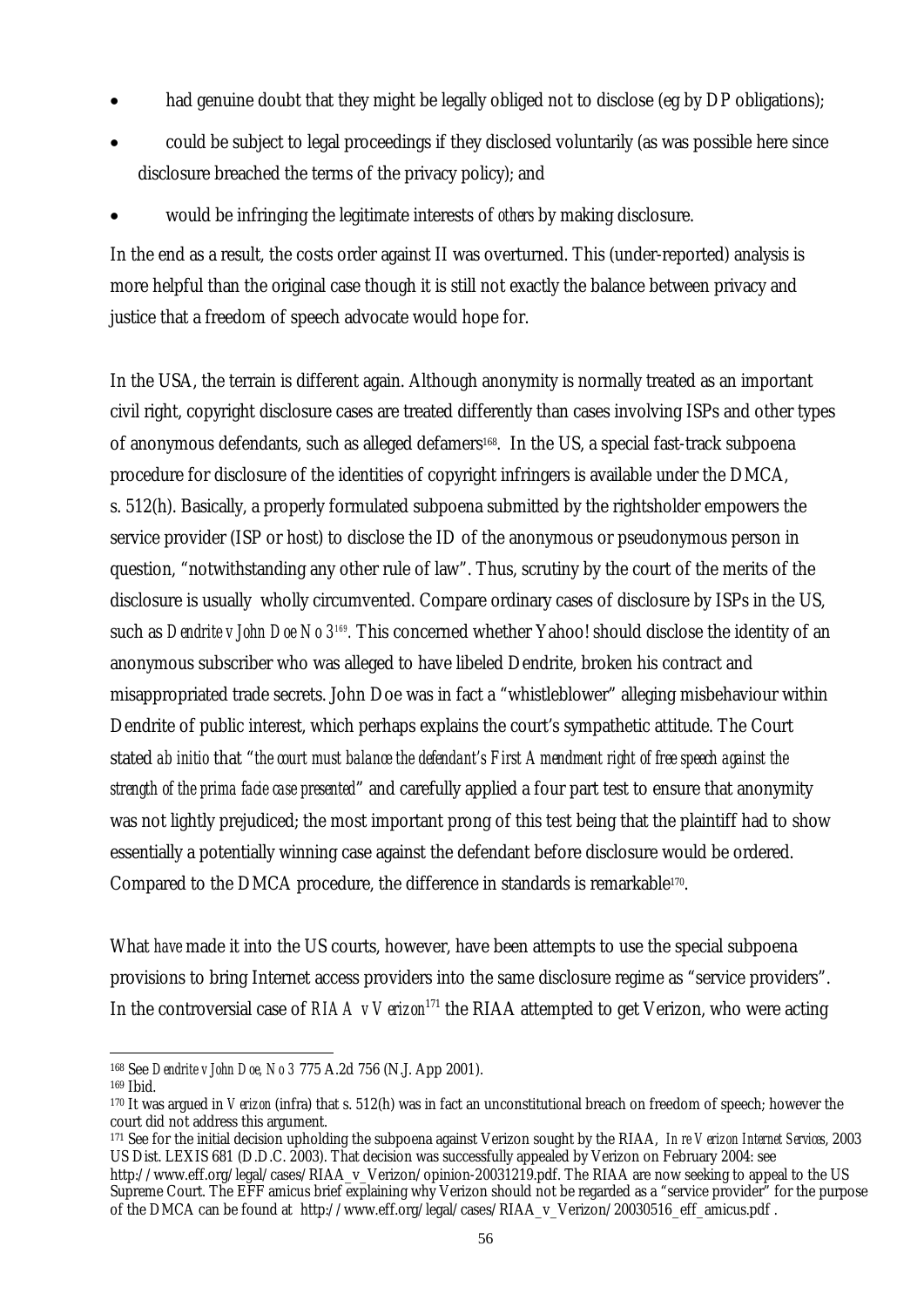as a mere conduit, *not* a host or ISP, to disclose names of alleged infringers. This attempt was eventually rejected, after the US Court of Appeals reversed the lower court<sup>172</sup> on the grounds that Verizon did not fit the definition of "service provider" under s. 512(h). Although certainly an "ISP", the court found that Verizon had merely transmitted the infringing material not stored it on its servers. Similarly in the more recent case of *Charter Communications v RIAA<sup>173</sup>*, the 8<sup>th</sup> Circuit ruled that the provision allowing copyright holders to subpoena ISPs did not apply to cases in which an ISP served only as a "conduit" for allegedly infringing materials, but rather only to cases in which an ISP actually hosted, cached, or linked to allegedly infringing materials.

Serious attempts have been made by courts in countries other than the US and the UK to balance the privacy rights of file-sharers with rights of access to justice by rightsholders. In Canada, the leading case is *BMG v John Doe174*. Various recording companies sought disclosure of the IDs of a large number of alleged filesharers. After a robust investigation, the court threw the applications out. Although their scrutiny was based on the same basic authority as the UK court's in *Totalise* – namely *Norwich Pharmacal175* – their approach was very different. The Canadian Court derived from *Norwich Pharmacal* five criteria to be met before an order of disclosure: (a) the Applicant had to establish a prima facie case against the alleged infringer, (b) the intermediary disclosing had to be more than just an innocent bystander, (c) this must be only practical way of obtaining the identity of the alleged infringer, (d) the disclosing intermediary must be reasonably compensated, and, most important, (e) "*the public interests in favour of disclosure must outweigh the legitimate privacy concerns".* In the event, an order of disclosure was denied mainly on the basis of the first criteria: evidence of alleged infringement was based on hearsay, unreliable and partial. A second problem was that there was no evidence of how a connection had been made between the pseudonyms of filesharers on KaZaA, and the IP addresses given to the ISPs for look-up and disclosure. Interestingly, the Court also opined that there was no clear evidence of copyright infringement, as the judgment of the Supreme Court of Canada in *CCH Canadian Ltd. v. Law Society of Upper Canada* had held that simply placing personal copies of copyright music files into shared directories accessible by other computer users was not *per se* infringement. In other words, the record companies needed to show not only that these *were* the people who had been downloading infringing copies, but also show that they had not *just* been copying or sharing them, legally, for their own private use, before an order for disclosure would be appropriate. Finally, the Court made the good point that looking up the identities behind dynamic IP addresses is by no means a trivial process, and that even if an account was identified, it might not

<sup>172</sup> See on the first instance case, Hilden J "Anonymity v Law Enforcement: the Fight Over Subpoenaing Alleged Downloader's Names from ISPs", a http://findlaw.com, October 1 2003.

<sup>173</sup> See http://www.ca8.uscourts.gov/opndir/05/01/033802P.pdf .

<sup>174</sup> 2004 FC 488.

<sup>175</sup> Supra n 157.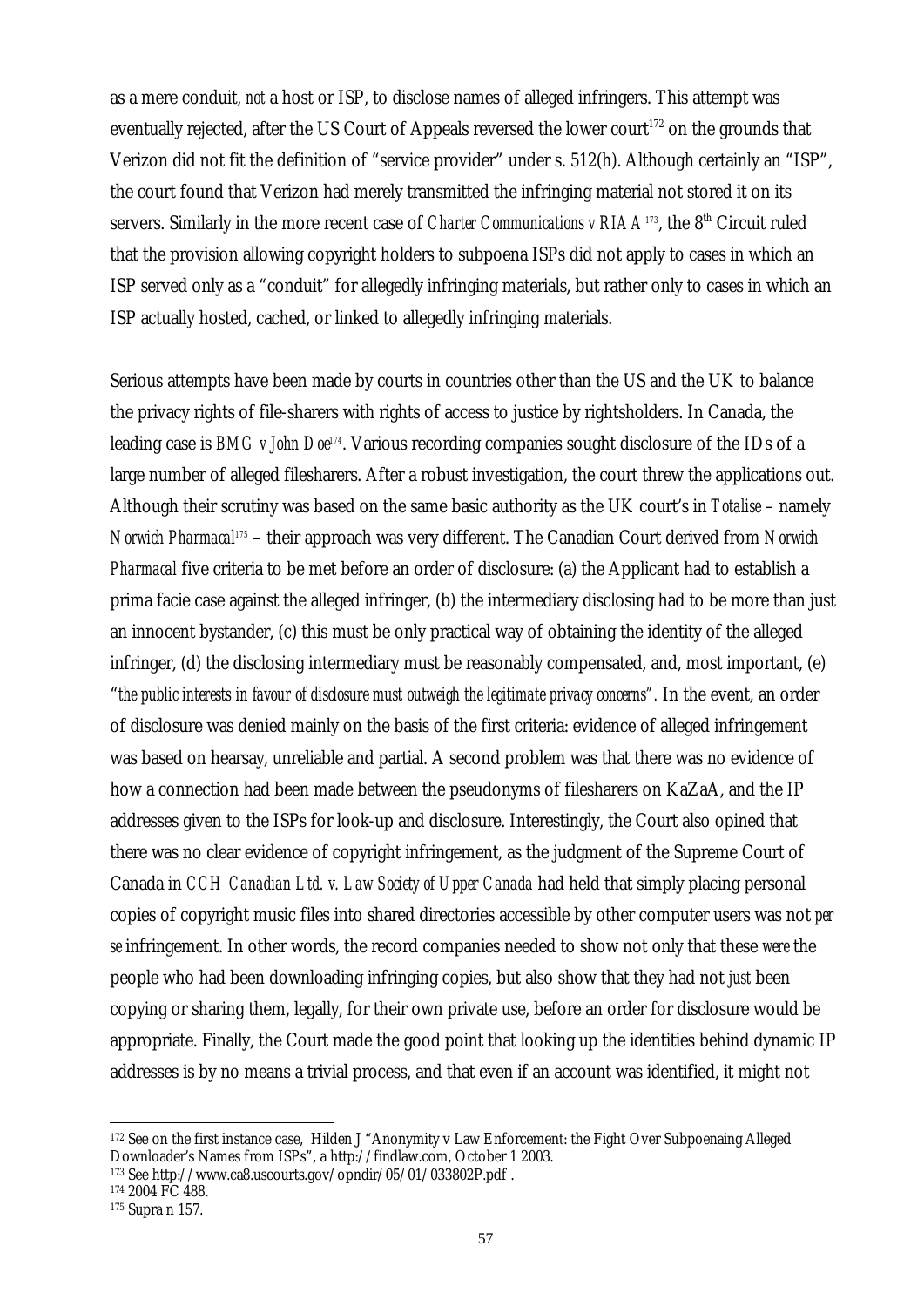identify the actual user who downloaded illegally, for example, in a shared or wi-fi household. There was a serious possibility that an innocent account holder might be identified. In the end, therefore, the privacy interest outweighed the public interest favouring disclosure.

The Canadian case is perhaps the ideal model of how such cases should be approached and a balance struck. In Continental Europe, cases have also leaned against routine disclosure, with courts in Germany and Austria recently rejecting demands from record companies for disclosure176. A Munich appellate court recently declared that an earlier order allowing disclosure could not "*conceivably continue to stand"* on the grounds the ISP was not "an actual participant in the – alleged – infringement of copyright". The Viennese Court said that personal data could only be provided by the ISP in the case of a serious offence punishable with imprisonment of more than six months: in Austria, even uploading files for commercial purposes only earns a maximum six-month jail term. Given the emerging attitude of Continental legal systems (see above) that private downloading and even a small degree of private file-sharing is in principle legal, it is hard to imagine them being sympathetic (as in the Canadian *BMG* case) to requests for disclosure without good proof of commercial copying.

# **J. Alternate solutions**

As has been commonly said lately, we now survey a playing field where, lined up on one side, the content industry assembles its team to assert its legitimate demands to control content in which it holds IP rights, to be remunerated for copies made, and to discourage the infringement of such rights. Facing them, we have a more diverse and perhaps less cohesive band of opposing interests. First, as asserted by organizations such as Creative Commons, there is the public interest in rights of access to material in the public domain, to comment on and use in limited legal ways non-public domain texts, to educational and scientific materials and to open source/"copyleft" materials. But secondly, there is also a more general public concern that law and regulation should not unreasonably hinder technological progress. Currently, the lawsuits which are intended to protect the legitimate interests of rightsholders are broadly viewed as having the less desirable consequence of restricting efficient development of P2P technologies. These technologies have tremendous potential to be socially useful, not only in the developed world where P2P litigation has so far taken place, but also in the developing world. Are there any means by which these competing interests can be reconciled?

It would seem, as discussed above, that existing standards for both primary and secondary liability

<sup>1</sup> <sup>176</sup> EDRI-gram, No 2.25, 29 December 2004.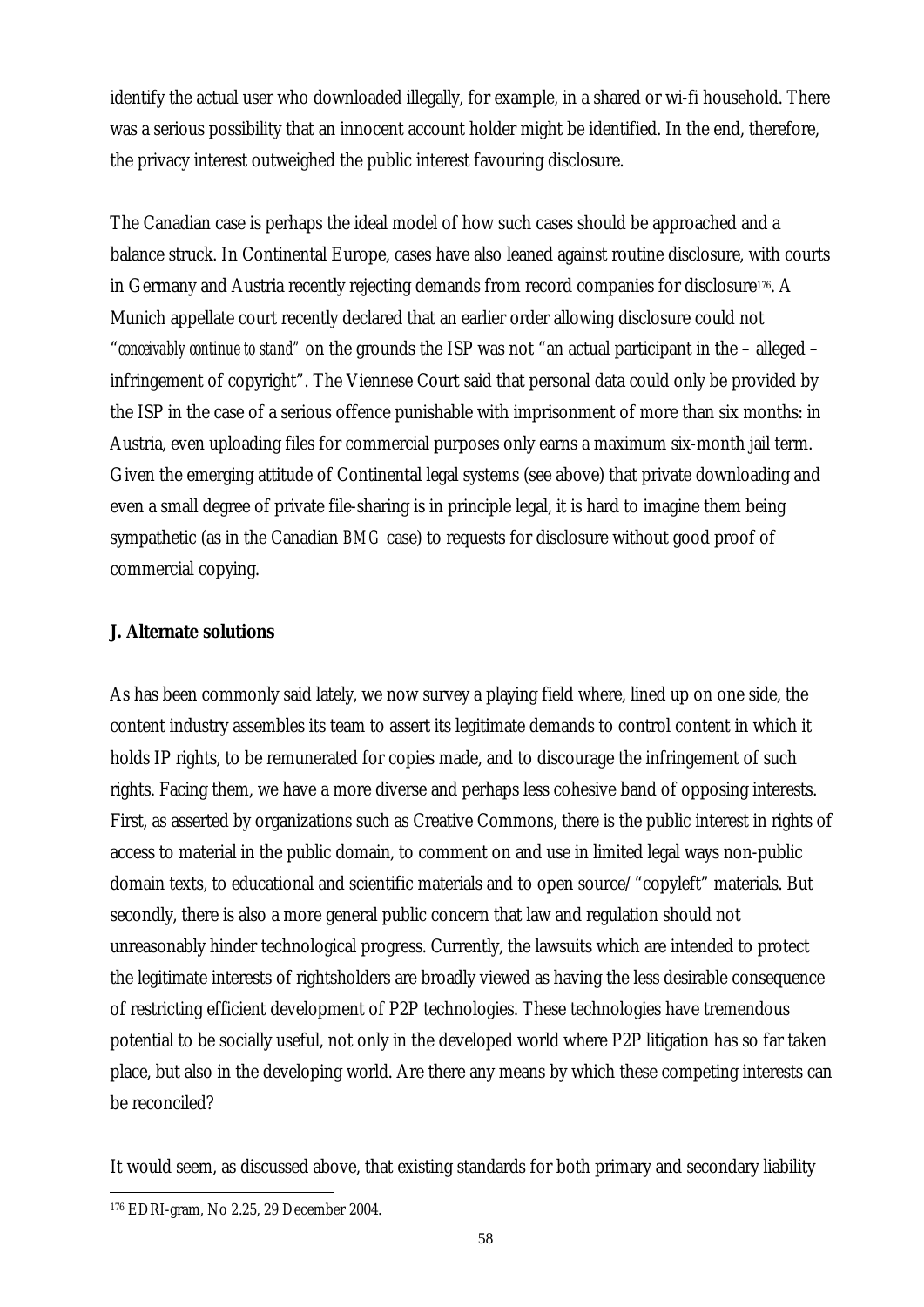for copyright infringement are not well suited to meet the technological challenges raised by P2P services. Having surveyed developments in a range of key jurisdictions, these are but a summary of some of the reasons why:

- There seems no clear bright line globally as to whether P2P intermediary liability should be based on actual or constructive knowledge.
- There seems no certainty as to *when* that knowledge should be obtained in order to be relevant.
- There seems no certainty as to *how much positive action* (if any) an intermediary must take to avoid being deemed to have authorised an infringement by others; nor how far "*wilful blindness,*" eg allowing the use of encrypted files, will be deemed to be an evasion of actual knowledge, and the attendant obligations that knowledge would impose on the intermediary to block or remove infringing content.
- NTD regimes, in relation to decentralized P2P services of the post-Napster variety, are not helpful or relevant either to shield P2P intermediaries from liability, nor to provide them with guidance as to what to do to avoid facilitating copyright infringement by their users. Immunity depends on knowledge of infringing uses, and, importantly, the ability to stop those infringing uses at the time they occur or subsequently. Decentralised post-Napster services do not have that kind of control built into their architecture.
- The relevance of the extent of *potential or actual non infringing uses* of a technology to attribution of primary or secondary liability for copyright infringement has not been settled.
- Services such as BitTorrent, where files are transferred not as a whole but in chunks, and *where downloaders are also by default uploaders*, also present huge difficulties for concepts of knowledge, authorization, contributory liability and private copying exemptions.
- *Decentralised and anonymised* systems such as Freenet are likely to defeat any attempt to close them down as there is no one chokepoint of control nor a way to definitely identify users Such systems are currently difficult to use and therefore relatively unpopular but this is likely to change.
- *Open source systems* such as BitTorrent are also likely to be extremely difficult to close down as new clients can be built, modified and made available anywhere by persons other than the original author.

At its heart, this debate is as much about the regulation of technology as it is about copyright. What types of technologies should authors be permitted to develop and distributors to disseminate? Should the law interfere with technical design decisions and potentially impede effective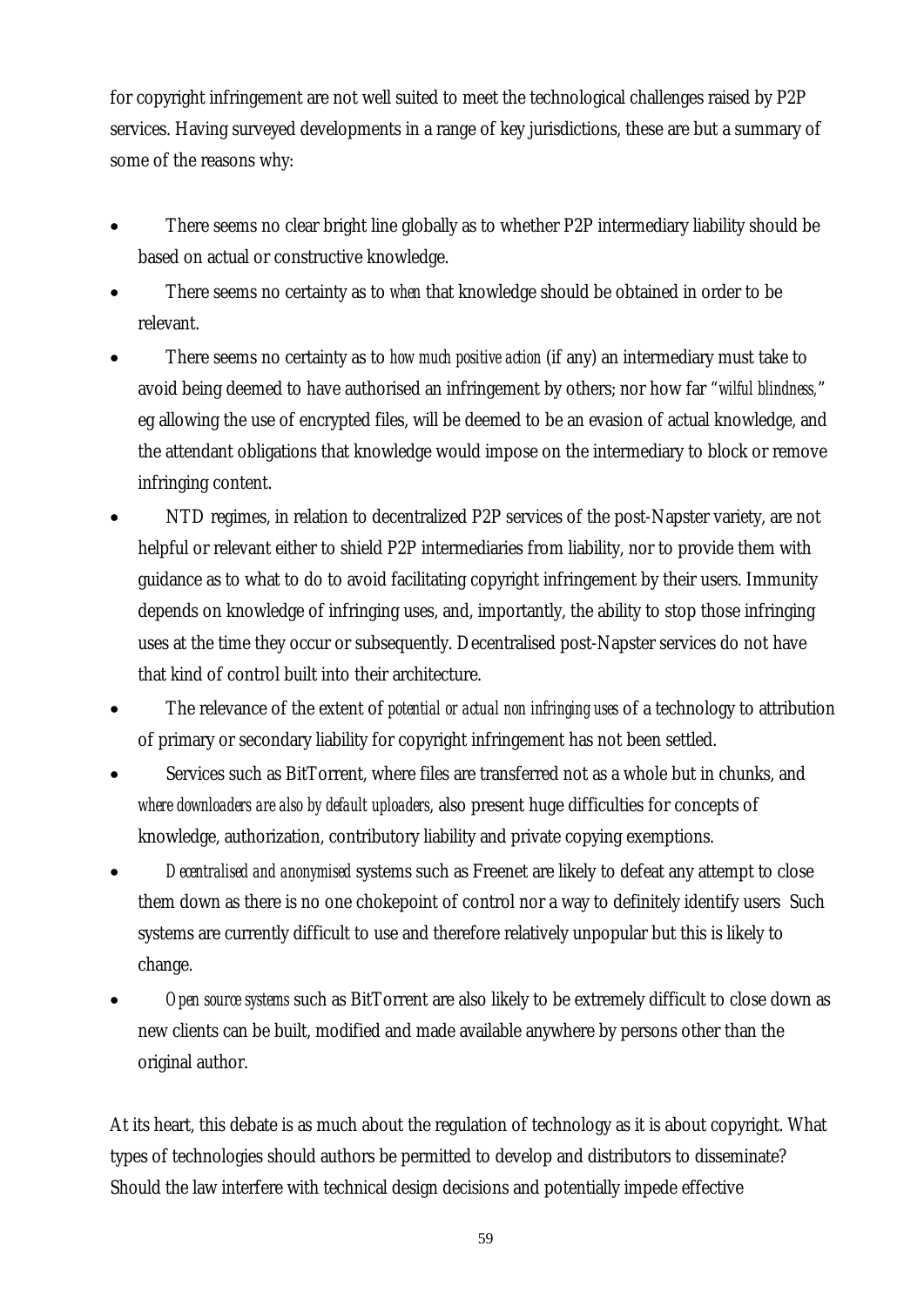development of the technology? Technologies are, on the whole, value neutral and can be appropriated for good or bad ends: BitTorrent being a prime example.177

So what alternative ways forward might there be which would respect and enable the legitimate expectations of rightsholders to receive a fair return, but which would allow technology to develop without impeding legal interference?

*Levies.* Levy systems that compensate for private copying exist in a number of jurisdictions, and in recent years proposals have been made to extend such systems to P2P filesharing.<sup>178</sup> Could, or should a system of levies, whether on hardware, on software or on bits of traffic funneled through ISPs, be instituted to compensate content owners for sharing materials between individuals?179 Such a solution might allow free technological development while at the same time providing content owners with a source of remuneration. Such proposals have so far been viewed with skepticism by the rightsholder industries and many academics. The institution of a system of levies, it is argued, would be inconsistent with the careful balancing act that is to be found within copyright legislation which takes cognisance of the interests not only of the content owners and the consuming public, but also the of existing and would-be authors;<sup>180</sup> it would turn copyright from a property right into a liability system where all users, no matter whether they used the software or hardware for infringing purposes, would pay for the acts of the minority. Yet others, such as William Fisher at the Berkman Center for Internet and Society take the attitude that if copyright is effectively unenforceable in the digital world, it is indeed better to move to a system of levies which protects the economic rights of renumeration of rightsholders (if not their moral rights) than to continue to apply laws which arguably no longer meet their purpose and which may restrain the development of key technologies.

Another forceful argument is that levies are not intended to compensate content owners for unlawful use.181 Levies are currently collected on blank media (such as CDs) and recording hardware as a *quid pro quo* for lawful private copying by individuals, which is allowed in a majority of EC

<sup>1</sup> <sup>177</sup> It is interesting to note that similar battles were fought in a very different Internet law context, namely, in regard to encryption. Encryption has "good" uses – enabling secure and integral transmission of commercial documents – but also has "bad" uses – allowing criminals and terrorists to communicate safely. In the end, control of "strong" encryption as a "dual use" technology was mostly abandoned in the US after the "Clipper Chip Wars" were fought and lost by the US; not least, and significantly for this paper, because US industry pled that if they were not allowed to export strong-encrypted products they would lose out in the European market to EC-made software that was allowed to integrate such encryption. One might imagine that a US technology industry where design decisions had to be licensed as non-invasive of copyright might well also fall behind industry players based elsewhere and not subject to such hypothetical regulation.

<sup>&</sup>lt;sup>178</sup> Netanel N W "Impose a non commercial use levy to allow free P2P file swapping and re-mixing". University of Texas Public Law Research Paper, November 15, 2002.

<sup>179</sup> For a number of differing views on levies see generally *'Creators' Rights in the Information Society'*, collection of the Association Litteraire et Artistique (ALAI), Budapest 2003 (hereafter ALAI collection).

<sup>180</sup> Strowell A "C: C & C. Copyright: Control and Compensation", ALAI collection p. 309

<sup>181</sup> Hugenholtz P B, "The Future of Levies in a Digital Environment" available at http://www.ivir.nl.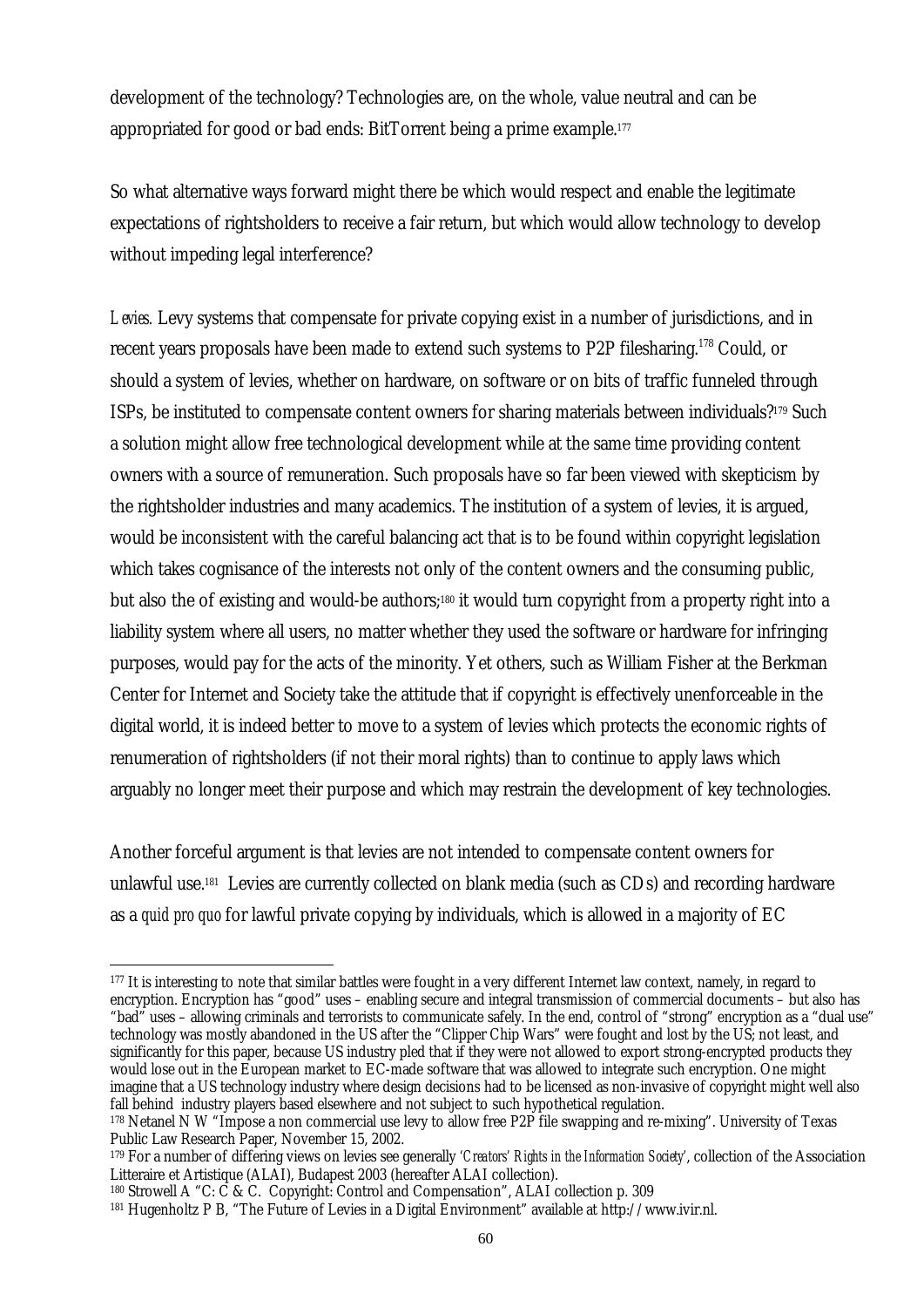Member States and in some other legal systems. It would of course be quite a different system that used levies to compensate the content industry for *unlawful* copying. The content industry might argue that their aim is to prevent illegal copying, not to be remunerated for it and in strict legal terms, they are so entitled. Levy systems would probably return a flat rate as opposed to what the market might bear. It is worth noting that the EC has in the past investigated evidence of pricefixing in relation to music CDs in Europe, where they retail at much higher prices than in the US. So a free market in music is not in any case guaranteed even without levies. Finally, there are administrative issues. Any widespread system of levies would surely require extensive regulatory oversight: to whom are the levies to be paid? What happens across borders? How can one be sure that the collecting societies (those who administer the levies) are acting in the best interests of their members? Such questions are already being addressed in relation to existing European and Canadian levy systems however, which operate to the satisfaction of many (if not all) of their stakeholders; it may be asked why existing levy structures could not accommodate the new systems. The EC is currently looking towards developing technological means of collecting and accounting for taxes, which will be essential to facilitate collection of VAT in a future Europe of virtual cross border trade.182 It bears investigation whether software developed for VAT collection on virtual goods could be adapted for copyright levy collection on virtual downloads.

*Digital rights management (DRM).* The most pressing objection, perhaps, to levy schemes is that they will shortly be unnecessary when DRM systems regulate access to all content not in the public domain or being given away by the rightsholder. The Infosoc Directive183, for instance, broadly contemplates that private copying levies will be phased out as digital rights management (DRM) systems increase in popularity.<sup>184</sup> And as use of DRM systems does gain popularity, a widespread system of levies would not only mean that those who do not copy pay for those who do, but also that those who use the DRM systems would pay twice185. Levies, it would seem, may not be the best short or long term answer to finding the balance between the interests of content owners and the need to allow technology freedom to develop. Instead, the use of DRM is the favoured option of the content industry: secure content and then bargain by contract for allowing access to buy, read or

183 Directive 2001/29/EC of the European Parliament and of the Council of 22 May 2001, on the harmonization of certain aspects of copyright and related rights in the information society.

<sup>182</sup> For a discussion see Basu S "Controlling information in the online environment. Implementing e-commerce tax policy" 18th Bileta conference April 2003 http://bileta.ac.uk/03papers/basu.html

<sup>184</sup> Ibid recital 39 and Articles 5.2(b) 6 and 7. Hugenholtz P B "The Future of Levies in a Digital Environment" in ALAI collection at pp 298-299.

<sup>185</sup> Some might argue that private copiers are *already* paying once for private copying by means of levies: DRM required payments merely replace the private copying levy. Therefore an additional levy to offset illegal copying would only represent one more burden, not two. It may also be said that levy systems such as suggested by Fisher spread the cost of both legal and illegal copying evenly on the basis that access to information and cultural goods is a public good: the model is more akin to a council or local authority tax used to provide free schools to everyone in the area, whether or not they have children, than to an extension of existing private copying levies.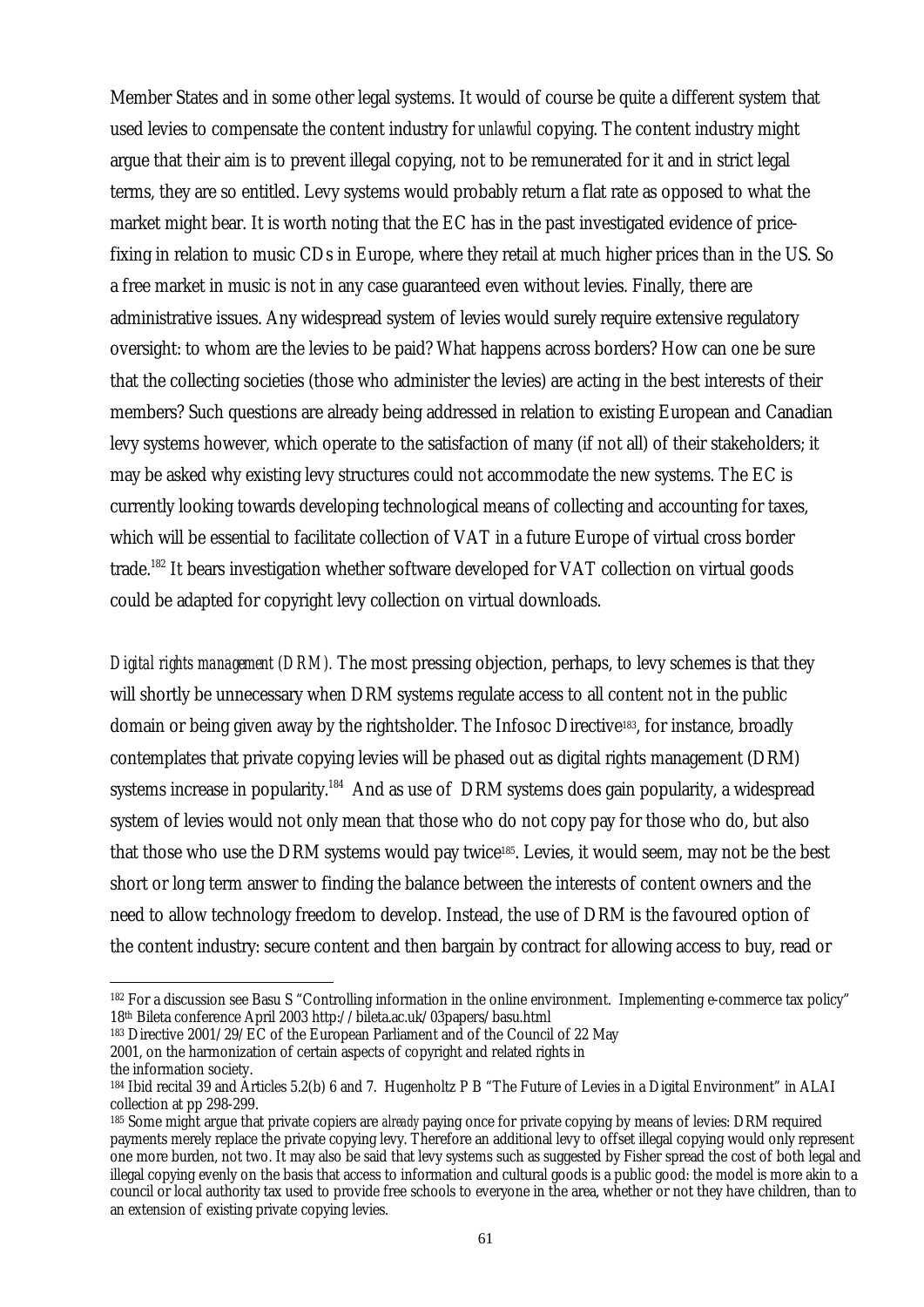listen and/or other types of rights (printing, burning, streaming, etc). To date, this model works best in the new online music systems such as iTunes and the new, legal Napster (see below). But there are clear difficulties in getting the technology right for all types of content in all media on all platforms (CDs, PCs, Macs, IPOds, mobile phones, etc.). Applying DRMs to all content is likely to be a long-term project, requiring complex contractual matrices among all those who need to be involved in its successful realization<sup>186</sup>. DRMs also raise issues which have arisen controversially in particular relation to the US DMCA, as to how user rights eg, of fair use or fair dealing, in copyright works, can be exercised when that content is secured by DRM.<sup>187</sup> Most of all, it is hard to have faith, given recent history, that the uncrackable DRM will ever really be here. Most consumers may not be skilled hackers of course, but in a world of P2P technologies, only a single skilled hacker is required for illegal non-DRM protected copies of a work to circulate at will.

*Inducement.* It has been suggested – in the context of the US Supreme Court's consideration of *Grokster* - that further analysis should be given to the 'active inducement theory' of liability: can P2P intermediaries be held liable on the basis that they actively induce others to infringe? There have been attempts, so far unsuccessful, to introduce such liability into US law by statute, such as notably the Inducing Infringement of Copyrights Act of 2004, introduced by Senator Orrin Hatch.

*Join the club*. If you can't beat 'em, join 'em, goes the saying, and one lateral answer to the problem of illegal downloading is not to sue P2P intermediaries, but to adopt their tactics within a legal, paying model. The prime example is Napster: having collapsed under the strain of its attempts to block infringing material, it has been reborn as a legal subscription site from which music files, protected by DRM technology to prevent illegal re-copying, can be downloaded or streamed for a fee.188 Throughout Europe, iTunes and OD2 have also been extremely successful, using a similar legal paying model. In Korea, a majority shareholding in Bugs Music, an online music provider (although not a P2P intermediary in the sense discussed above), has been purchased by a local record company.189 Successful legal streaming/download systems demonstrate that what illegal downloaders may have been looking for, more than just free music, may be the convenience, choice and diversity of the online model; and if this is provided with the additional benefit of no worries as to legality, users may be prepared to pay the relatively low fees required to use it. Napster, for example, currently costs only around £10 a month in the UK to access an enormous library of up to date and

<sup>186</sup> Perlmutter S, "Availability of Works, Choice for Consumers, Confidence in Markets", ALAI collection p. 283.

<sup>187</sup> See Waelde C and MacQueen H, "From Entertainment to Education: The Scope of Copyright?" [2004] IPQ 259, 278. 188 See http://www.napster.com

<sup>189</sup> Bugs Music, Korea's largest online music provider, said recently that it plans to sell 60% of the company to local record companies to settle its lengthy copyright dispute with the music industry. "*We concluded that giving up our management control by selling more than half of the shares to recording companies is the only way for us to end the conflict with the local music industry and put the business back on track*," said Bugs Music Chief Executive Park Sung-hoon.at

http://www.koreaherald.co.kr/SITE/data/html\_dir/2005/03/07/200503070016.asp.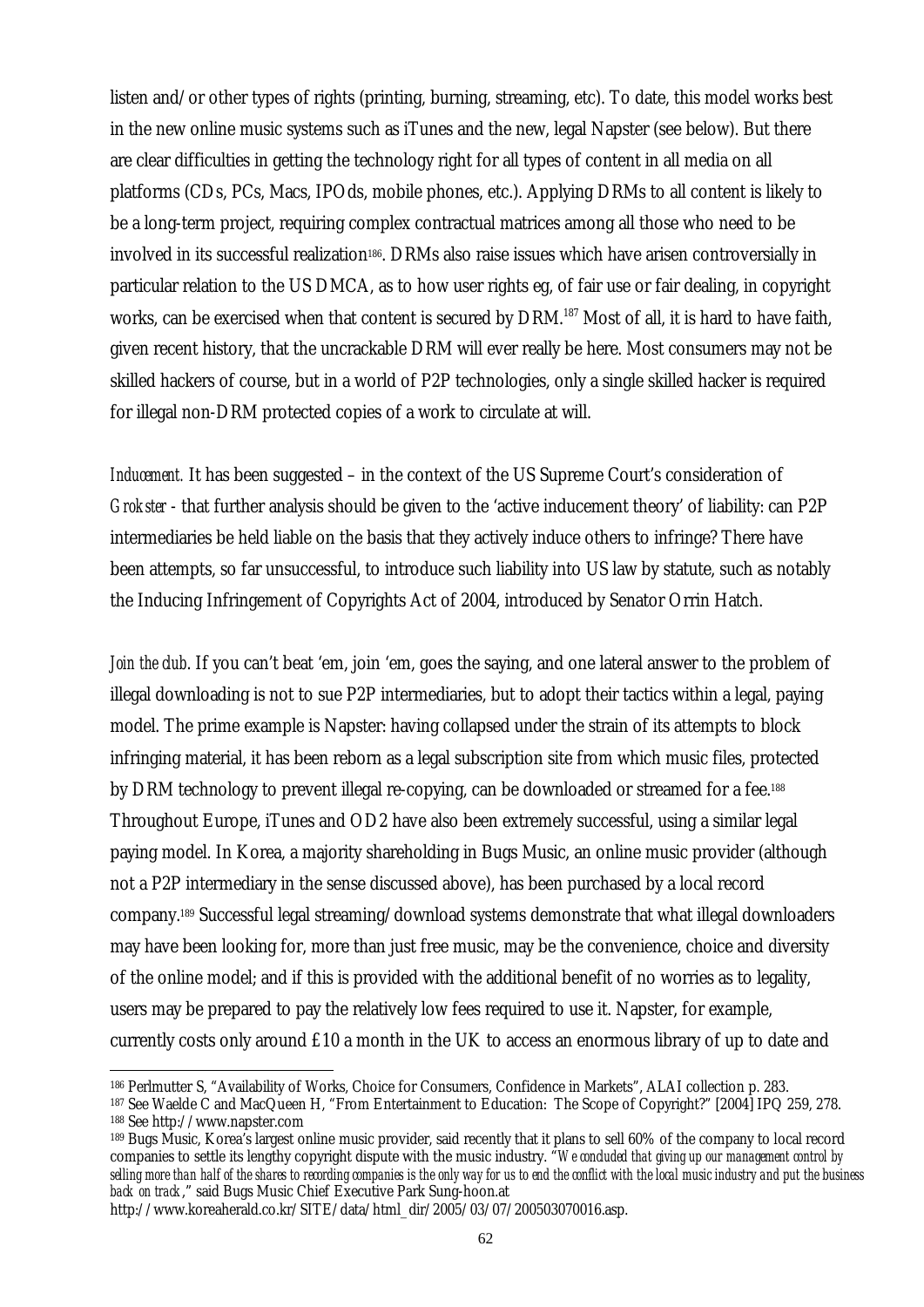back catalogue music, less than the cost of one CD. As a result, legal downloading increased tenfold in Europe and the US in 2004, and there is strong evidence in the UK at least that, in combination with fears as to litigation, illegal file-sharing has fallen as a result. Total music sales are also rising again: the number of CDs and other music products shipped from record labels to retail merchants rose 2 percent last year, to 814 million units, the first annual increase in five years, according to the RIAA. These trends may show that such business models may be the long term solution for resolving the content industries' problems with P2P.

Each of these alternatives deserves serious consideration and the fourth is already being actively pursued. But the most radical approach, and the one seemingly desired by the content industries, would be for the law to require developers to build systems that do not have infringing uses, or at least facilitate the prevention of such uses, eg, by disallowing encryption However, it is unlikely that the developers would relish the imposition of statutory technology mandates in their technical decision making processes; nor is it clear that jurisdictions such as the US would endorse the possible impacts on freedom of expression. We return to this point below.

### **K. Conclusions**

The discussion above has described how the competing interests of the stakeholders in the Internet content industry – intermediaries, content providers, rights-holders, and the public interest or "users" - led at the turn of the millennium to creation of a "limited liability/notice and take-down" approach to online intermediary immunity. However, if it is accepted that the level and extent of ISP duties is a matter of balancing policy needs, and not simply a matter of historical accident, or natural justice, then it becomes plausible that as the Internet industry matures and policy interests change, so the imposition of ISP liability - or immunity from such - may also fluctuate. ISP immunity, as it was called when it began, was based on a perception of ISPs as beleaguered defendants, facing unlimited risk as a result of hosting or providing access to limitless amounts of content over which they had little or no control. This led to a need for immunities to safeguard the public interest in a healthy Internet access market. But since then, a number of factors have altered.

First, the balance between the interests of intermediaries and the rights of third parties affected by intermediary immunity – notably IP rightsholders – has had to be re-assessed in the light of the explosion of unlawful file-sharing using P2P networks. Second, the online intermediary industry has become more mainstreamed, and thus perhaps less in need of special protections to survive. Thirdly, the expectation that intermediaries would naturally be driven by market forces to remove and block illegal content has not altogether come to pass. Intermediaries left to their own devices do not see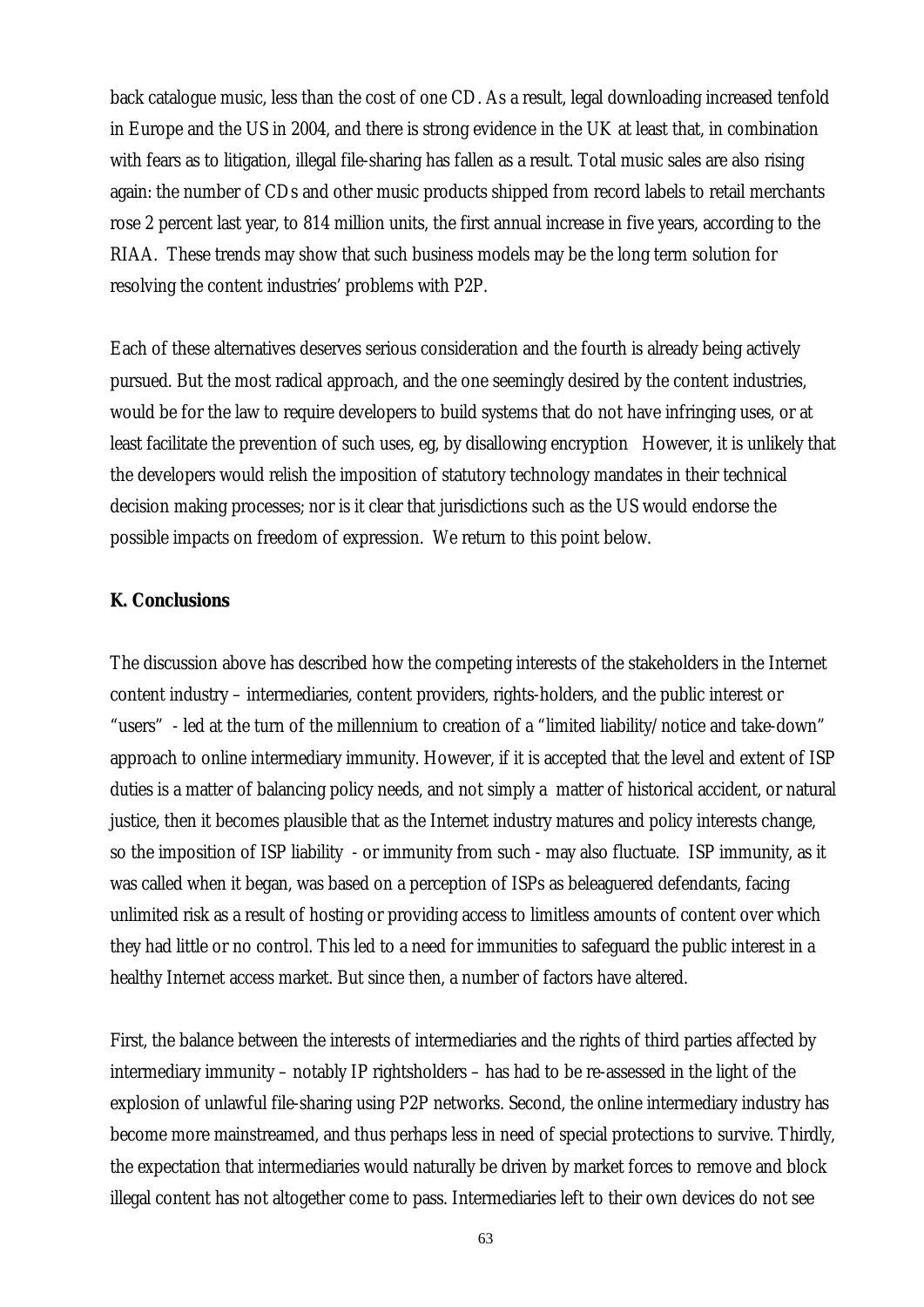content filtering as a core business activity, and will only largely remove illegal content on notice, both for fear of legal sanctions and as a matter of good public relations; but as we have seen, even NTD regimes are extremely problematic when considering the public interest and the public domain.

Fourthly, and most importantly a new class of intermediaries, the P2P intermediaries, have arrived which in some jurisdictions are seen by the law (and the content industries) as active accomplices to law-breaking rather than, as traditional ISPs have been, as friends of the public and neutral intermediaries. Yet if P2P services are now being specifically developed for, and used for, lawful purposes, such as sharing of public domain educational materials, or creative works with consent of the copyright owner, then this approach too may need reconsideration. Some form of immunity scheme for lawful P2P intermediaries may not only seem to be desirable but also essential if technological development is to continue. Yet given the essential value-neutrality of technologies, it is hard to see how a liability regime for "unlawful" and not "publicly beneficial" P2P intermediaries can be devised, except one wholly based on the intention of the service provider, such as the "active inducement" draft statutes we have seen introduced in the US. Interestingly, there has been a degree of emphasis on the "inducement" model in the oral arguments made by the record industries in *Grokster* in the US Supreme Court. Legislation solely based on intent, however, may be difficult to prosecute and enforce.

The content industry's preferred way forward, as noted above, is to require systems to be developed in ways that prohibit infringing uses. They suggest that ways should be found to monitor, track, and if necessary prohibit such usage, thus tailoring technological development to meet the needs of the content industry. Given the history of technology, such a managed, top-down, regulatory approach may negatively impact software development and hinder innovation.

Again, the Supreme Court in Grokster has, at the oral argument stage, also expressed concern at what the impact of such a choice might be. Justice Steven Breyer noted that many inventions, from the movable type printing press to the iPod digital music player, could be used to unlawfully copy protected works but have nonetheless proven beneficial to society. If inventors were uncertain if their products once developed would be legal, they would be disinclined to invent. "Licensed science" is also historically reviled for many reasons to do with distrust of central control, the need for lateral research, and freedom of academic and scientific expression. In particular the concept of a P2P technology is so wide - simple email can be seen as a P2P technology for example - and so easy to achieve – a working P2P system can be written in 18 lines of code – that any attempt to license 'approved systems' would in all likelihood be overwhelmed by the task of definition and